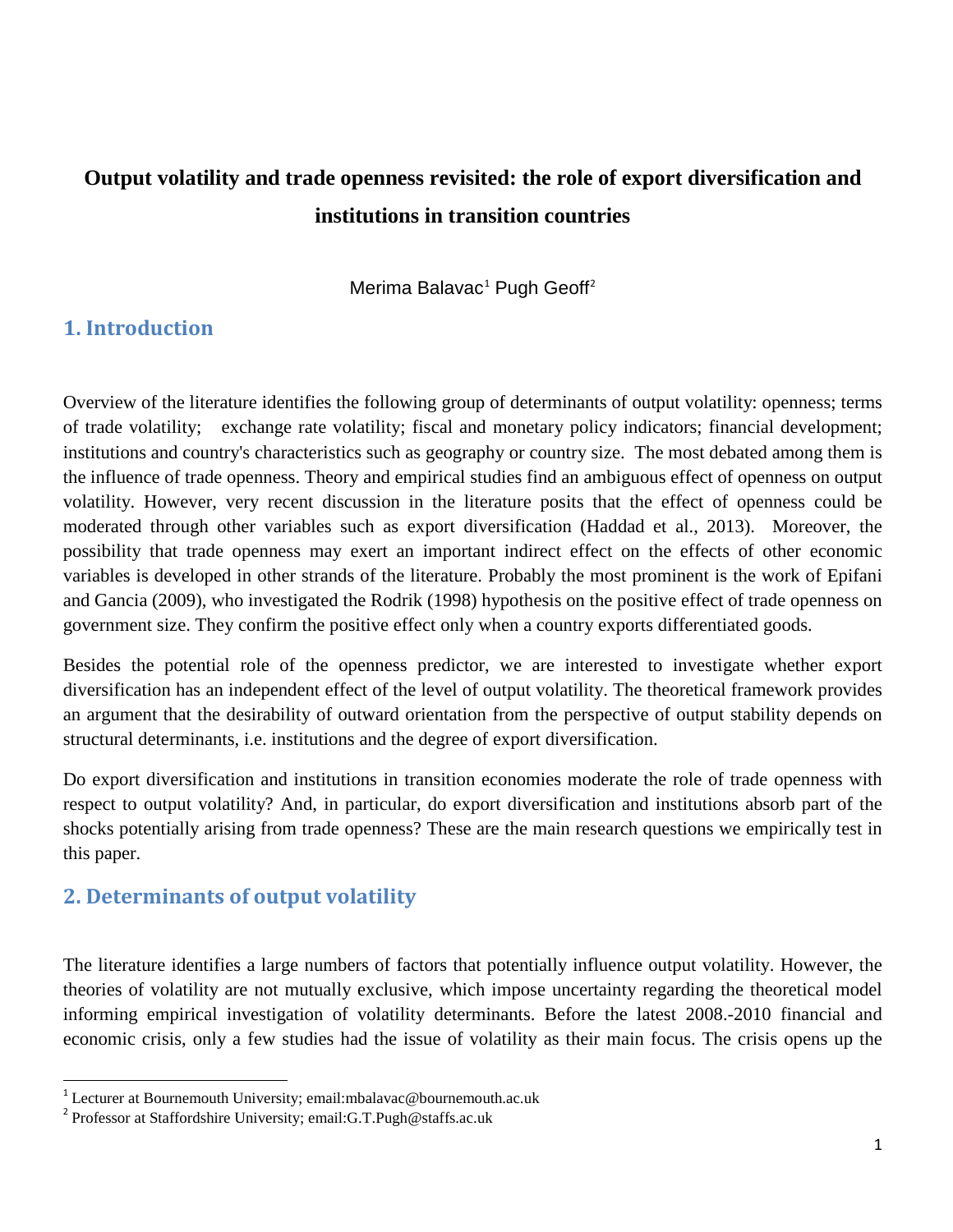question of how to manage volatility (Haddad and Shepherd, 2011) and, in order to provide the answer, the sources of volatility need to be understood. Volatility of output is primarily related to shocks that hit the economy. And, in second place, to the structural characteristics of the economy, the institutional characteristics and policy responses that can either absorb or amplify the effects of shocks.

In the light of the global economic crisis from 2008, outward orientation particularly attracted attention in the literature (Haddad and Shepherd, 2011). The policy-propositions for developing economies range from building internal markets and supplying domestic demand to implementation of policies to promote domestic tradable sectors but without currency devaluation (Rodrik, 2009). A rising number of studies acknowledge the risks induced by openness, but acknowledge that such risks are manageable. Export diversification is usually proposed as a mechanism that will enable countries to manage risks that arise from trade transmitted volatility and reap of the benefits of openness (Eichengreen, 2011; Haddad et al, 2013). Another important factor affecting volatility is the domestic institutional environment (Rodrik, 1998; Acemoglu et al, 2003). A weak institutional environment is expected to create volatility by amplifying economic displacement caused by shocks.

The role of trade openness, export diversification and institutions as potential predictors of output volatility are the main focus of our analysis. Conjoint effects of standard economic variables (i.e., openness and diversification) and institutional variables may inform richer understanding of their effects on the level of output volatility. To develop an argument, we rely on two groups of studies that relate to our proposition in many different respects. The first group of studies investigate trade, geography and institutions as the "deep determinants" of national output (Rodrik et al., 2004) and the volatility of national output (Malik and Temple, 2009). However, the second group such as studies by Rodrik (1998) and his successors Epifani and Gancia (2009) and Bejan (2006), that investigate the effect of openness on the size of government, stimulate us to consider potentially moderated effects of variables of interest.

The studies of Rodrik et al. (2004) and Malik and Temple (2009) focus on the main effects that our variable of interest could have on the level and volatility of national output. Although those studies investigate geography and not export diversification, Malik and Temple (2009) explain that remoteness is connected to lack of export diversification. So volatility induced by remoteness may arise from higher terms of trade volatility due to more concentrated export. Accepting that export diversification may reflect the geographic characteristics of a country, we are interested in the effect of the so-called "deep" determinants; however, our focus is their impact on income volatility. Moreover, while the main concern of those studies is whether effects from one of the variables dominate the effect from the others, we investigate the possibility that the effect of any individual variable is different at different levels of the other two. The second group of studies (Rodrik, 1998; Bejan, 2006 and Epifani and Gancia, 2009) motivate us to investigate the possibility that such moderator effects exist.

The second group of studies develop at least two important concepts relevant for our analysis. Although these studies primarily focus on government size rather than on output volatility, in this framework government size offsets exposure to risks. Accordingly, government spending is expected to influence output volatility. Rodrik (1998) associates volatility coming from trade openness with a greater share of government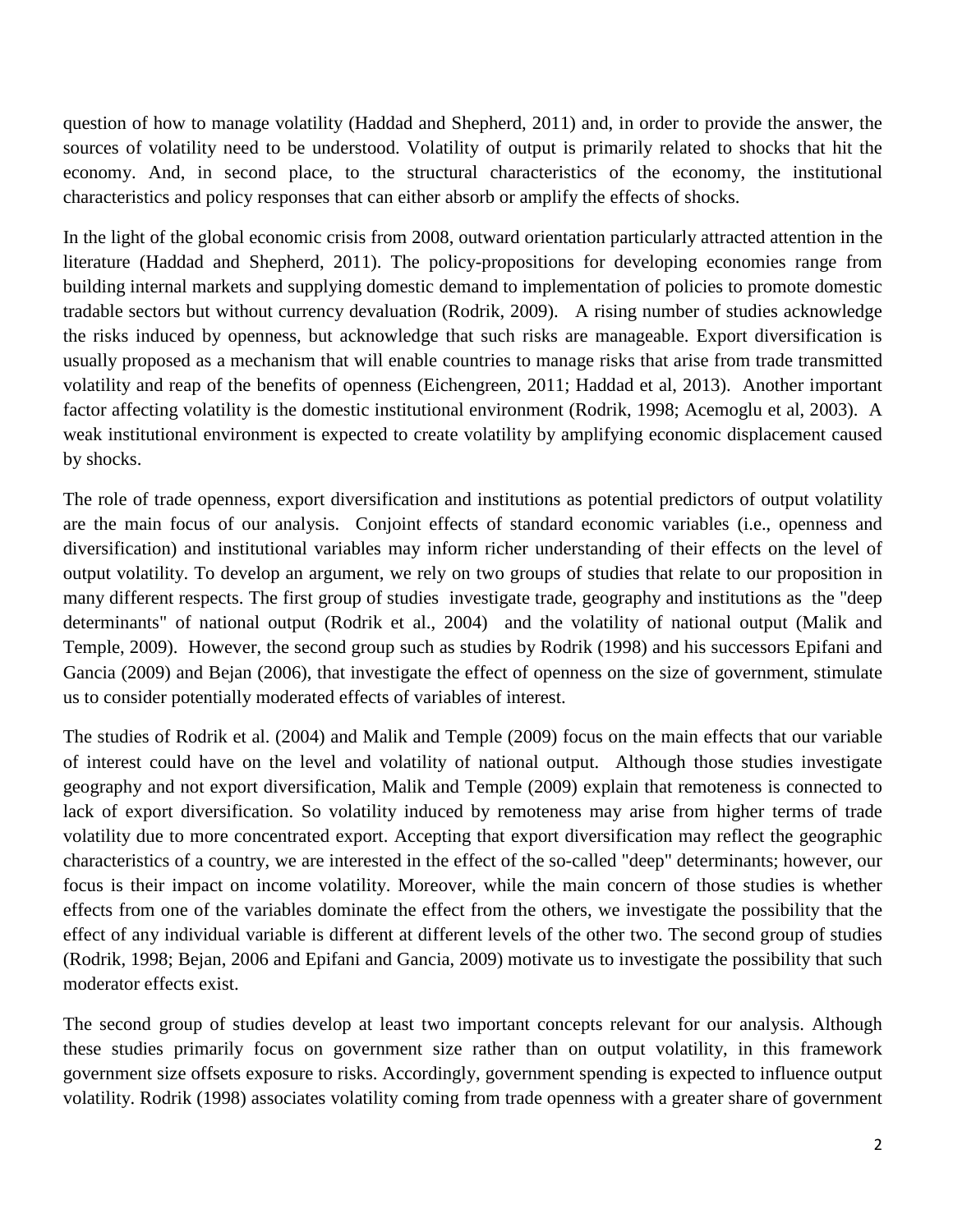consumption as a percentage of GDP. Starting from the prevailing premises that greater openness is linked to greater exposure to risk, Rodrik (1998) develops a "compensation theory", according to which more open economies are associated with higher government shares in national income, which is expected to mitigate the risks arising from openness. The argument is that in countries more exposed to risks, government has a mitigating role, offsetting such external risks, as the government sector is more secure due to higher employment security and relatively stable government purchases. Rodrik (1998) proxies the external shocks by terms-of-trade volatility and product concentration of exports. His results suggest that when such shocks are controlled for, openness does not seem to have an independent effect on government consumption. The openness has a stronger effect on government consumption in the countries that have more concentrated export and highly volatile terms of trade (ToT). As expected, the effect of openness is realized through the influence it has on external shocks. Yet, although Rodrik (1998) argues that openness increases the size of government, the author does not directly relate government consumption and openness to output volatility. This was subsequently done by Bejan (2006), who finds that higher government spending smoothes output volatility in developed countries only, while for developing countries no significant effect is identified. Bejan (2006) finds that only developed countries simultaneously benefit from higher government spending and better trade integration into world markets. On the other hand, in developing countries more openness brings greater output volatility, while government will have no impact on output volatility. In addition, some of the successor studies argue that the effect of trade openness is conditioned by other factors. Epifani and Gancia (2009) find that openness is positively associated with the size of a government, but only when a country exports differentiated goods (which proxy goods with low-elasticity of substitution). These studies are important as they allow that direct effect of openness on volatility could be moderated by the other variables. Epifani and Gancia (2009) condition the effect of openness on spending share volatility by the level of the elasticity of substitution of exports, while Bejan (2006) moderates the relationship between openness and volatility by the level of export diversification. Bejan also (2006) find that the effect of openness disappears once the level of development is controlled for. Such findings may be a reflection of different institutional quality (richer countries usually have better institutions) indicating that institutional quality and effectiveness could moderate effect on openness on volatility.

Since trade openness exposes a country to trade shocks, we will explore the effects of trade openness on output volatility and the strategy that could be used to moderate such effects. We propose that trade openness shapes output volatility conditional on both the institutional quality and the level of export diversification. Yet, institutions and export diversification are candidates to be moderator variables, they are focal independent variables at the same time. The literature leads us to the conclusion that in a system of trade, with trade openness, export diversification and institutional quality on the right-hand side and output volatility on the left-hand side, the effect of any of the three focal or independent variables on output volatility is potentially moderated by one or both of the other two.

#### **2.1. Trade openness and volatility: outward orientation re-considered?**

Expectation that trade openness increases average GDP growth rates is the traditional argument in favour of outward trade strategies. Still, the growth effect of trade openness is not a clear-cut issue, as openness may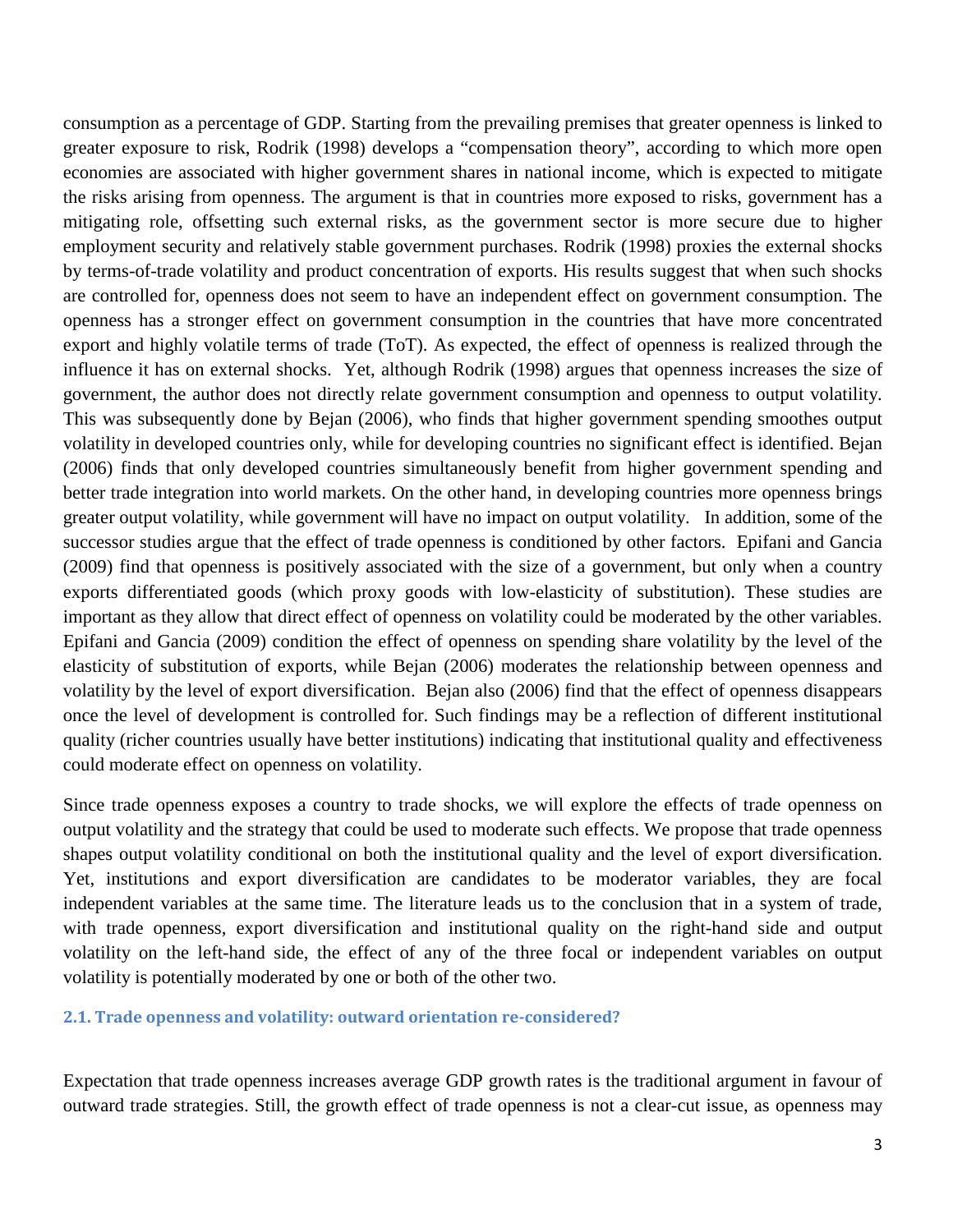increase the volatility of a country's output, by exposing the country to adverse trade shocks. While the literature examines the relationship between openness and growth in detail, the openness and growth volatility relation has not been completely clarified (Haddad et al., 2013).

Although many studies investigate the trade openness-volatility relationship (Easterly et al., 2001; Calderon et al, 2005; Cavallo, 2008; Jansen et al., 2009; Malik and Temple, 2009; Haddad et al., 2013), openness remains the most controversial of all volatility determinants. It is well-known that trade expose countries to external shocks (Jansen et al., 2009; di Giovanni and Levchenko, 2010) and that external shocks are a source of macroeconomic volatility (Easterly et al., 2001; Kose et al., 2003; Raddatz, 2009); yet, greater openness decreases the sensitivity to internally induced shocks (such as domestic demand shortage) as more open sectors are less correlated with the rest of the home economy.

Di Giovanni and Levchenko (2009) find two possible effects of openness on volatility: while, on the one hand, openness is correlated with sector volatility and export specialization (*volatility-enhancing effect*)*;* on the other hand, trade could have a volatility-reducing effect as it changes co-movement between sectors within the economy and isolates open sectors from domestic fluctuations (*co-movement effect*). Overall, the sign of the coefficient on trade openness reflects which of the two trade openness effects is prevalent. In their empirical analysis on a wide panel of countries at different levels of development, higher specialization and sector-volatility effects dominate the co-movement effect, which results in increased aggregate volatility, especially in countries at lower levels of development.

Ambiguity of the theoretical preposition and empirical findings regarding the influence of openness on output volatility motivates the question as to whether the effect may depend on some other, moderating, variables. Export diversification has attracted the most research attention (Haddad et al, 2013; Epifani and Gancia, 2009; Calderón and Schmidt-Hebbel, 2008), but the potentially moderating role of institutions has also been discussed.

Export diversification is proposed in the literature as a strategy to manage external shocks. In line with an argument that openness is a transmitter of external shocks, the degree of a country's vulnerability to external shocks (including shocks induced by trade) may depend on the level of export diversification. As more concentrated exports makes a country more vulnerable, it is expected that greater openness together with more concentrated export result in a higher level of output volatility. Conversely, more diversified exports tend to amortize shocks, offsetting the negative effect of openness on output volatility. According to Haddad et al. (2013), openness reduces output volatility in diversified economy due to following reasons: first, idiosyncratic shocks to specific product markets are more prone to cause large swings in country's export volume and TOT when export is concentrated on a few sectors; and, second, there is higher probability that a more diversified country is involved in implicit and explicit insurance schemes, which may serve to attenuate the impact of external, but also domestic shocks.

The empirical literature confirms theoretical predictions. Calderón and Schmidt-Hebbel (2008) discover a negative relationship between openness and volatility only when export is diversified. Similarly, Haddad et al (2013) find that the effect of openness on volatility changes sign from positive to negative as the level of a country's export diversification increases. The greater diversification of export should stabilise output, while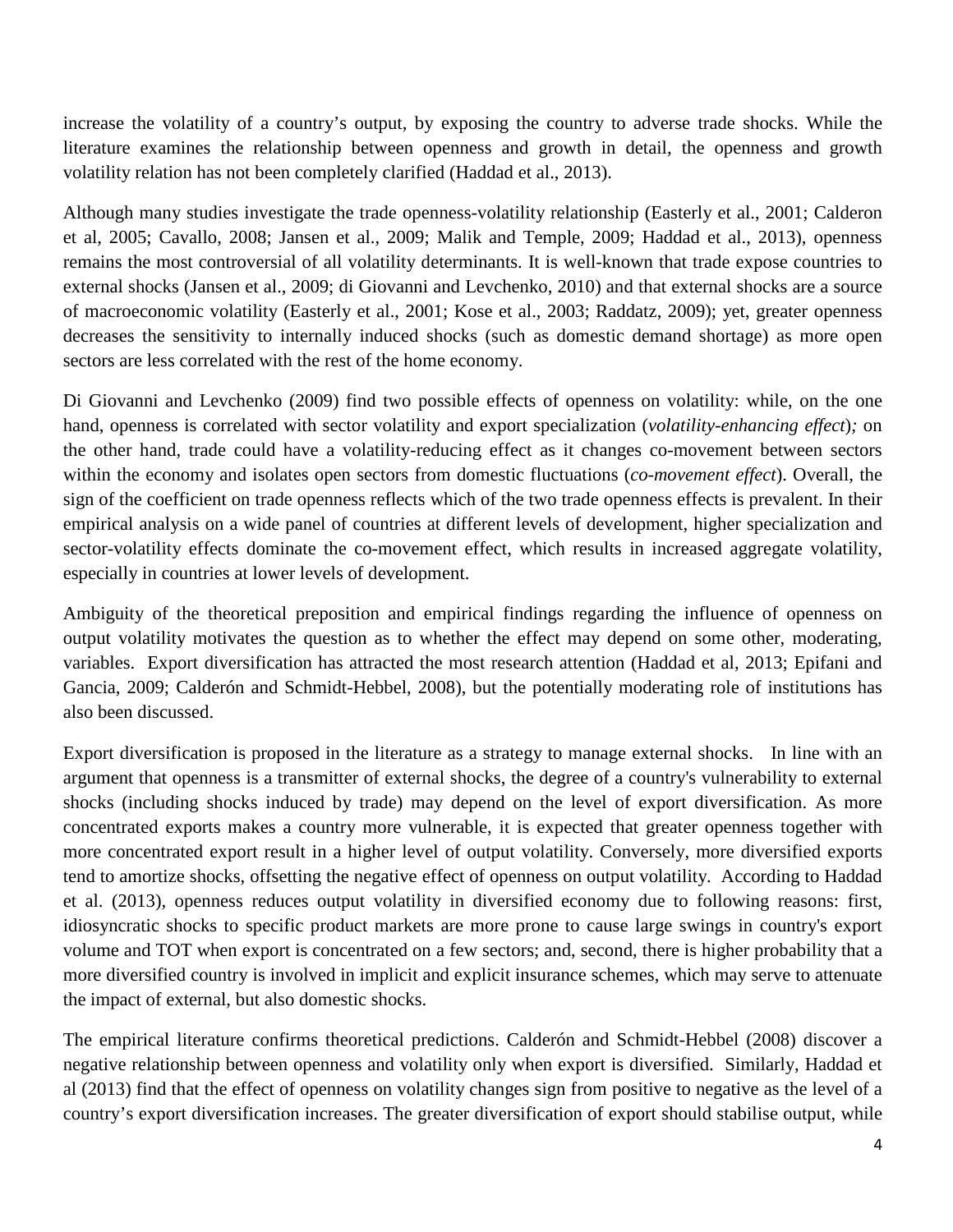more concentrated export is expected to increase output volatility. Their findings confirm that a country's openness to trade is desirable from the perspective of output volatility only if diversification of export is also a policy objective in the lower and middle income countries. Their results show that diversification is significant for volatility only through its moderating effect on openness, while individually it has no significant impact. However, the effects are not significant for the high income countries. It implies that those countries have other forms of protection from external shocks, such as developed financial markets. Conversely, Bejan (2006) finds that the interaction term between openness and export product concentration is significant only in advanced economies.

Scholars discussed the quality of institutions as another factor that might shape the openness-volatility relationship. The literature explicitly recognises the possibility that the relationship between trade and output volatility is moderated by governance quality (Bonaglia et al, 2001; Gatti, 2004; Neeman et al., 2008). Certain types of trade policies may be damaging when the quality of institutions are poor. For example, when quantitative restrictions are imposed, as opposed to tariffs, firms that are connected to corrupt custom officials could extract significant economic rents (Bonaglia, 2001). In the case of inward-oriented policies with high trade barriers, firms are prone to collude with public officials to get better treatment in exchange for bribes. In other words, if a country has a restrictive trade policy, but a poor institutional environment, it is likely that economic agents will engage in all sorts of rent-seeking activities and so distort incentives and reduce economic growth. Accordingly, appropriate institutional quality is a pre-condition for output stability in open countries. Wei (2000) concludes that naturally more open countries (as determined by the geography) have more incentives to establish more efficient institutions in order to attract and retain investment, because more open economies face greater risk that foreign investors may withdraw export capacity and other investments. Montalbano et al. (2005) argue that negative macroeconomic consequences of trade in Eastern Europe are related to the weak institutional capacity to limit the effects of trade shocks on macroeconomic volatility. However, in contrast to export diversification, the institutional moderating role for such relationship remains in the sphere of theoretical discussion, having yet to be investigated empirically. Due to our interest in the effects of export diversification, we proceed with more detailed discussion of the relationship between export diversification and the volatility of output.

### **2.2. Export diversification as a strategy to manage volatility**

Diversification is generally considered as a strategy for the reduction of uncertainty and volatility. This is primarily recognised in the context of financial markets, but the same analogy is applicable to other aspects of the economy. It offers protection against adverse external shocks by providing countries with access to a broader range of global value chains and insurance schemes. A strategy of export diversification is a recommended policy to smooth out a country's output volatility, by decreasing the country's vulnerability to demand shocks and price swings in the global market. The issue of export diversification is particularly interesting for commodity-rich countries. Yet, diversification of exports may be desirable to smooth the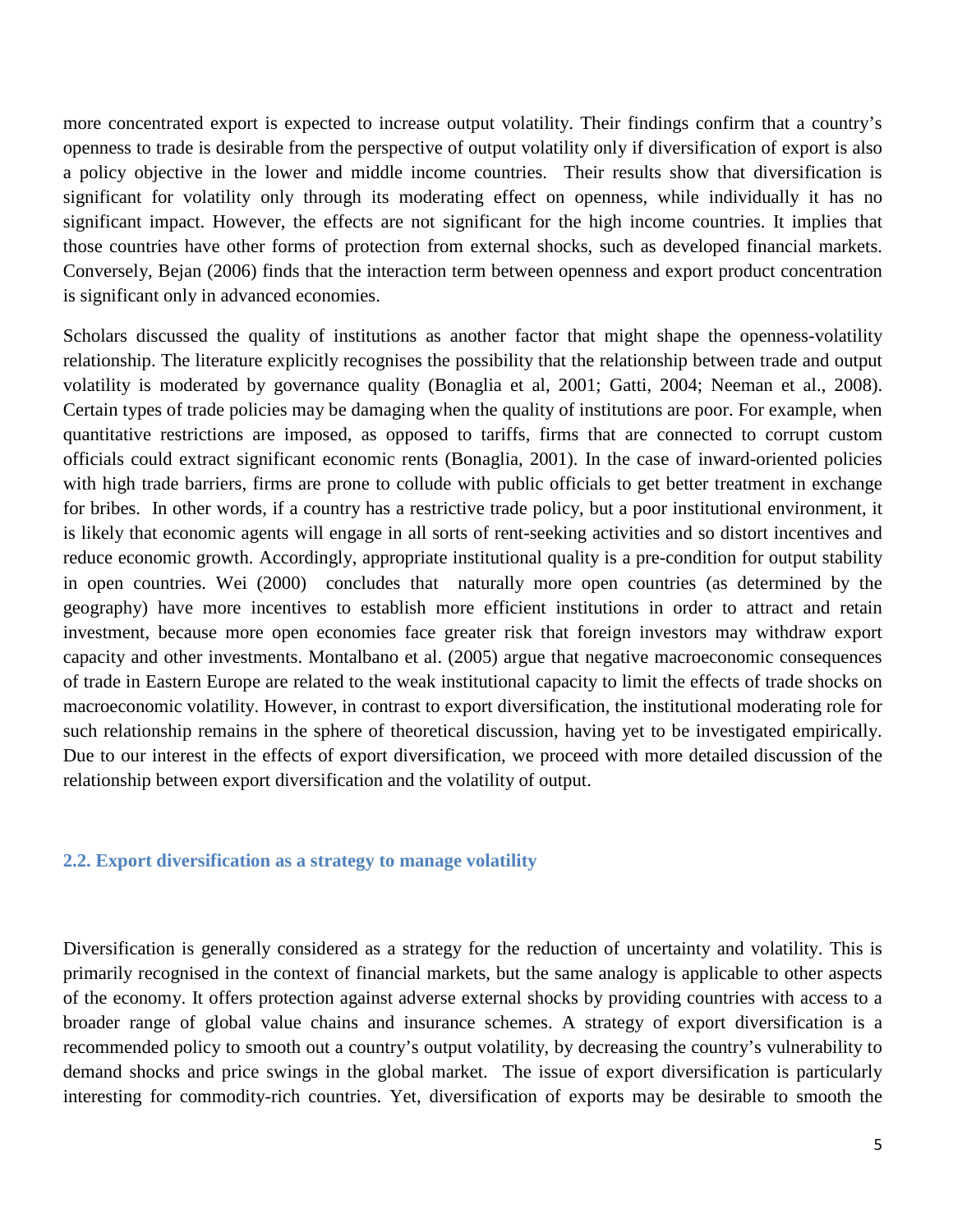effects of volatility of commodity export earnings, although conversely might have a negative influence on resource rents in the case when resources are transferred from more to less profitable industries (Massol and Banal-Estañol, 2012).

Abundant empirical literature confirms the theoretical prediction regarding the influence of export diversification on output volatility. Malik and Temple (2009) explain that diversification and ToT volatility are intermediate outcomes determined endogenously, while the majority of previous studies consider them to be exogenously determined. They argue that natural barriers to trade such as coastal access or distance from major markets result in a more concentrated structure of exports. Fewer varieties in the export base ultimately increase ToT volatility and output volatility. Distribution of ToT volatility by group of countries based on their level of export concentration shows that countries with more diversified export baskets have lower terms of trade volatility. As higher concentration translates into greater price shocks and higher volatility of output, export concentration is a possible channel through which geography affects output.

Empirical studies find a negative but not always significant effect of export diversification on volatility. Cavalcanti et al. (2012) find that export diversification is an important buffer against commodity price volatility in resource abundant countries. Cavallo (2008) did not find that the degree of export diversification significantly determines output volatility. Yet, as we previously elaborated, the trade literature has often perceived export diversification to be a moderator variable for the volatility-induced risks associated with openness to trade. Accordingly, interaction between openness and export diversification could be considered from the conceptual perspective of openness as the moderator.

The institutional environment may have implications for the effect of export diversification on output volatility, although interaction of institutional influences and export diversification has not yet attracted attention in the trade literature. However, an interesting discussion is to be found in the management literature. Hitt et al (2006) discuss the moderating the relationship between international diversification and firms' performance (accounting, markets, growth). Among other moderating variables, the authors emphasize that diversification-performance relationships depend on institutional environments. Similarly, the effect of export diversification on output volatility may differ in different institutional environments. For example, if a country has low institutional quality, it might not benefit from access to a broader range of insurance schemes provided by diversified exports, which is a channel throughout which diversification is expected to smooth output volatility. Another example is the society with inefficient institutions (such as corrupted society) and the access to global value chains provided by diversified export: a country with a high level of corruption might not benefit from the possibility to utilise of global value chains if ruling elites and corrupted [bureaucracy](http://www.eudict.com/?lang=engcro&word=bureaucracy) gain no personal benefits. According to Acemoglu and Robinson (2008), the risk of political replacement motivates elites to oppose technological improvement as they fear the changes wrought by technical progress. What is more, an incumbent elite may pursue a strategy of concentration in primary resources to preserve its position by limiting the scope for political opponents to challenge them (Dunning, 2005). It is particularly important in the context of our study as primary resource prices are traditionally highly volatile and reliance on primary exports for foreign currency to pay for imports may be correspondingly risky. Similar arguments may be used not just for primary resource exports, but may apply to any sector that is determined primarily by government rather than by market forces (Hare, 2008). It is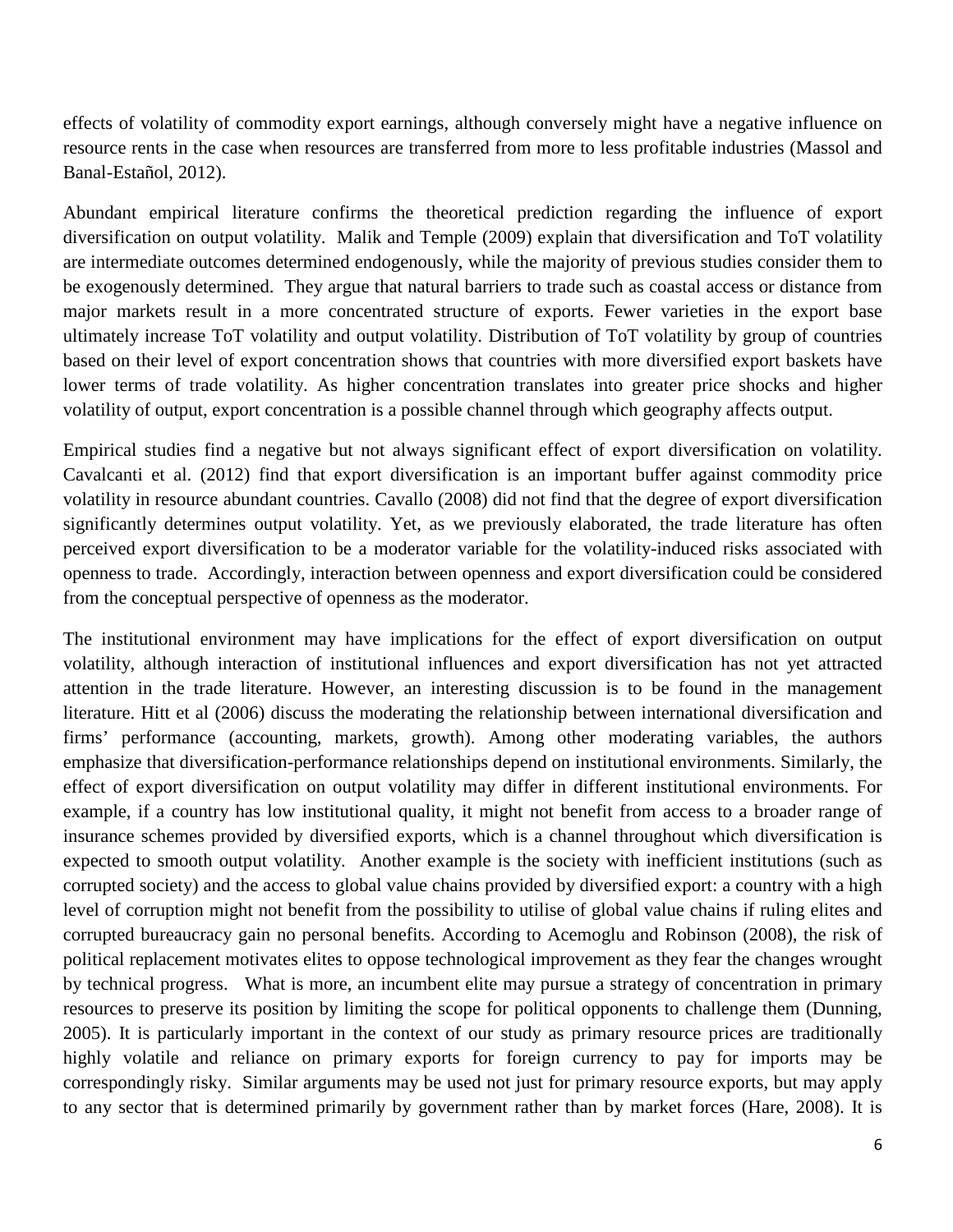more likely that government lacks the information and knowledge on the international competitiveness of products and sectors that arises from open markets. This again points to the salience of adequate institutions as a precondition for market efficiency. Conversely, inefficiency of certain types of institutions, such as rule of law, property rights, and contract enforcement among others, precludes market efficiency (North, 1990). However, in a good institutional environment, the structure of exports is probably a reflection of comparative advantage and efficiency of production sectors rather than of the interests of the ruling elite. Thus, when production and exports are strategic decisions taken by ruling elites rather than determined by market forces, it is likely that this will induce a higher level of volatility.

All things considered, we expect that the (dis)advantage from the level of export diversification is a function of institutional quality. We expected to reap more benefits from diversification when a country has better institutional environment.

### **2.3. The institutional environment**

The importance of institutional quality for macroeconomic volatility has been emphasized by prominent scholars (Rodrik, 1998; Acemoglu et al. 2003; 2006). The main point of these studies is that mismanagement of macroeconomic policies, which has usually been part of the research focus of volatility studies, may primarily be attributed to the institutional environment. According to Acemoglu et al (2003), bad macroeconomic policies are a reflection of poor institutions. The author argues that some forms of institutions, such as corruption and property rights, have been recognized as causes of mismanagement and instability. Yet, the literature usually emphasises the macroeconomic policies as the source of crisis. Rodrik (1998) postulates that the quality of domestic institutions influences macroeconomic volatility by affecting countries' ability to manage external shocks. In this respect, the author find important institutions of internal conflict management as proxied by indices of ethnic fractionalization, democratic rights and the quality of government institutions. Those variables are considered as so called "deep" empirical determinants of macroeconomic stability. While the studies establish that better institutional infrastructure is a pillar of macroeconomic stability, the question remains as to which type of institutions are the most influential in explaining volatility. Wide categorisation could identify two group of studies; one that investigate the political regimes as proposed in Rodrik (1998); and the other with a focus on economic institutions in the spirit of Acemoglu (2003; 2006).

On one hand, Rodrik (1998) inspired a large number of empirical investigations on the effect of those determinants. Rodrik (1999) explains that in a participatory political structure there is more certainty that the political elite will reach consensus regarding important economic reforms or regarding safeguards in the case of external shocks. Mobarek (2005) finds that democracy supports macroeconomic stability. This result is expected, since a democratic regime is less prone to undertake risky political decisions. Political institutions are the focus of Klomp and de Haan (2009). They identify measures that capture various dimensions of the political regime by applying dynamic factor analysis. The identified factors are grouped into three categories: the type of regime; the stability of the regime; and policy uncertainty. According to their results, democracy tends to decrease volatility, while regime and government instability (factors of the regime stability) and uncertainty of fiscal and monetary policy (factors of policy uncertainty) increase output volatility. Similarly,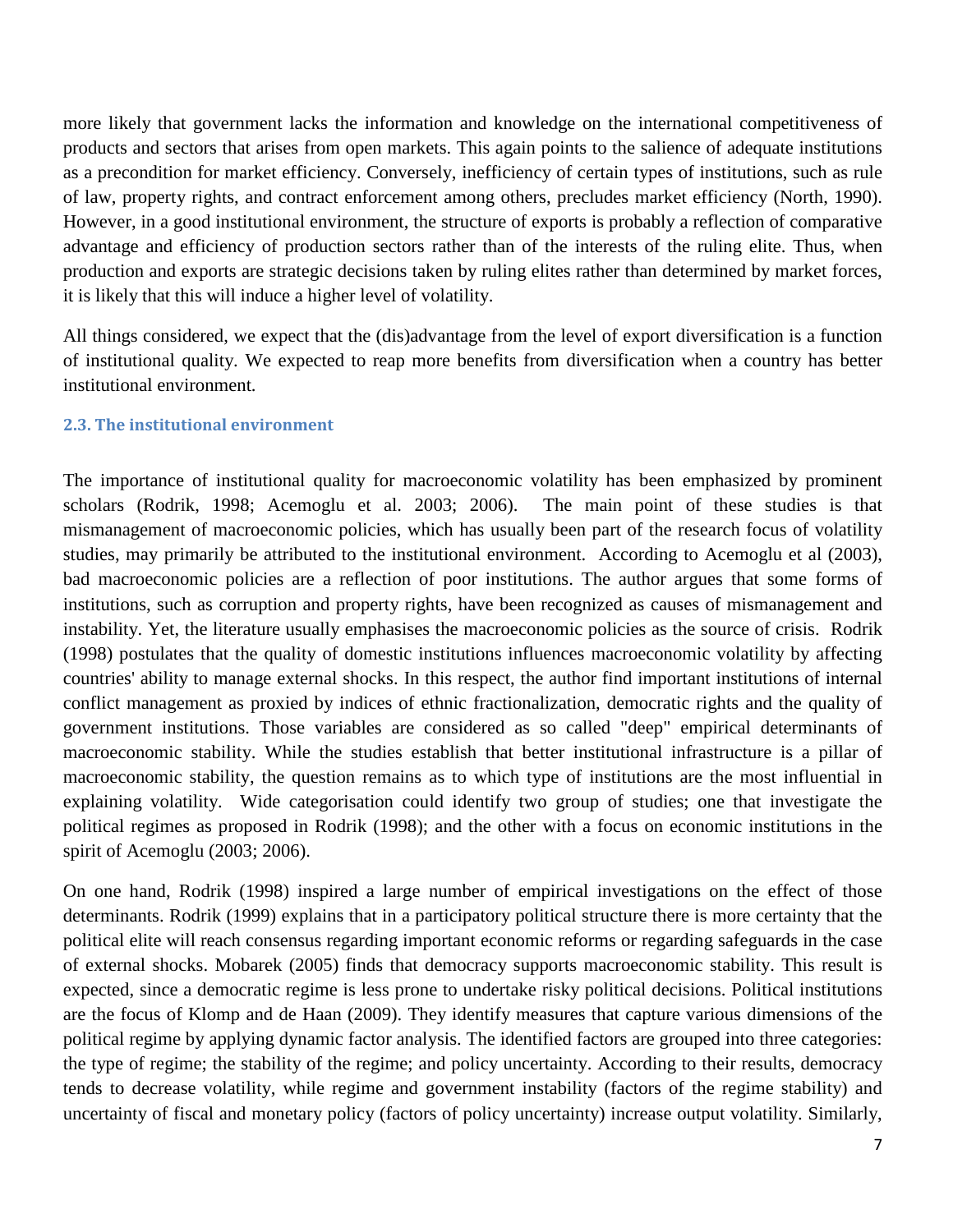Guillaumont and Guillaumont (2009) find that high quality of governance is a factor of economic stability and among the determinants of a country's ability to absorb shocks. Likewise, Arin et al. (2011) argues that the economic crisis should be better handled when country has efficient institutions. On a sample of OECD countries, they find that higher level of corruption in a country decreases probability that country will successfully consolidate budget in a period of economic crisis.

On the other hand, researchers focus on the institutions such as inadequate property rights protection or enforcement of contracts. According to Rohn et al. (2009), inadequate property rights protection increases uncertainty and volatility, since such a business climate encourages investors to direct capital into sectors from which it is easy to withdraw investment. They have conducted analysis on a sample of European transition economies and examine the effect of institutional dimensions (political/constitutional system, market regulations, legal and administrative system, corruption, and infrastructural reform), but find that only legal and administrative systems explain output volatility (better systems reduce volatility). However, Barseghyan and DiCecio (2010) find that protection of property rights has no influence on output volatility, but that entry barriers do have a significant influence. Findings of a direct relationship between entry barriers and output volatility could be explained in the light of a dynamic industry *model*à la *Hopenhayn* (1992) and *Melitz* (2003). These authors argue that higher entry barriers allow low-productive firms to survive in the market, resulting in more heterogeneity among firms in the industry. Greater heterogeneity with respect to business efficiency will increase macroeconomic volatility. Taking a sample of 77 developing countries, Malik and Temple (2009) find institutions (proxied by an aggregated governance index, constraints on the executive, the competitiveness of political participation and the type of government) to be a very strong predictors of output volatility. Leaderman and Xu (2009) develop a mismanagement hypothesis, according to which ToT volatility is a product of low institutional quality.

We find in the literature that the impact of institutions on volatility may be moderated by the other variables. Acemoglu et al. (2008) suggests that future research should investigate the possibility that the causal effect between income and democracy is conditional on some other characteristics. Isham et al (2005) propose that export concentration is conducive to certain type of institutions that reduce countries' ability to absorb shocks. Similarly Van der Ploeg et al. (2007) indicate that resource dependence may amplify the effect of weak institutional quality on output volatility.

We have shown so far that the level of trade openness, degree of export diversification and quality of domestic institutions are directly related to the level of output volatility. Interactions between the variables (i.e. trade openness, export diversification and institutions) allow for multiple moderation effects. The controversy around volatility induced by openness might be better understood if the other structural determinants of volatility considered above, institutions and diversification, are considered jointly with openness. Thus, our main argument is that trade shapes output volatility conditional on the quality of institutions and the level of export diversification. Overall, in addition to direct links from openness, diversification and institutions to output volatility, our theoretical discussion allows for possibilities of moderation that include all three variables.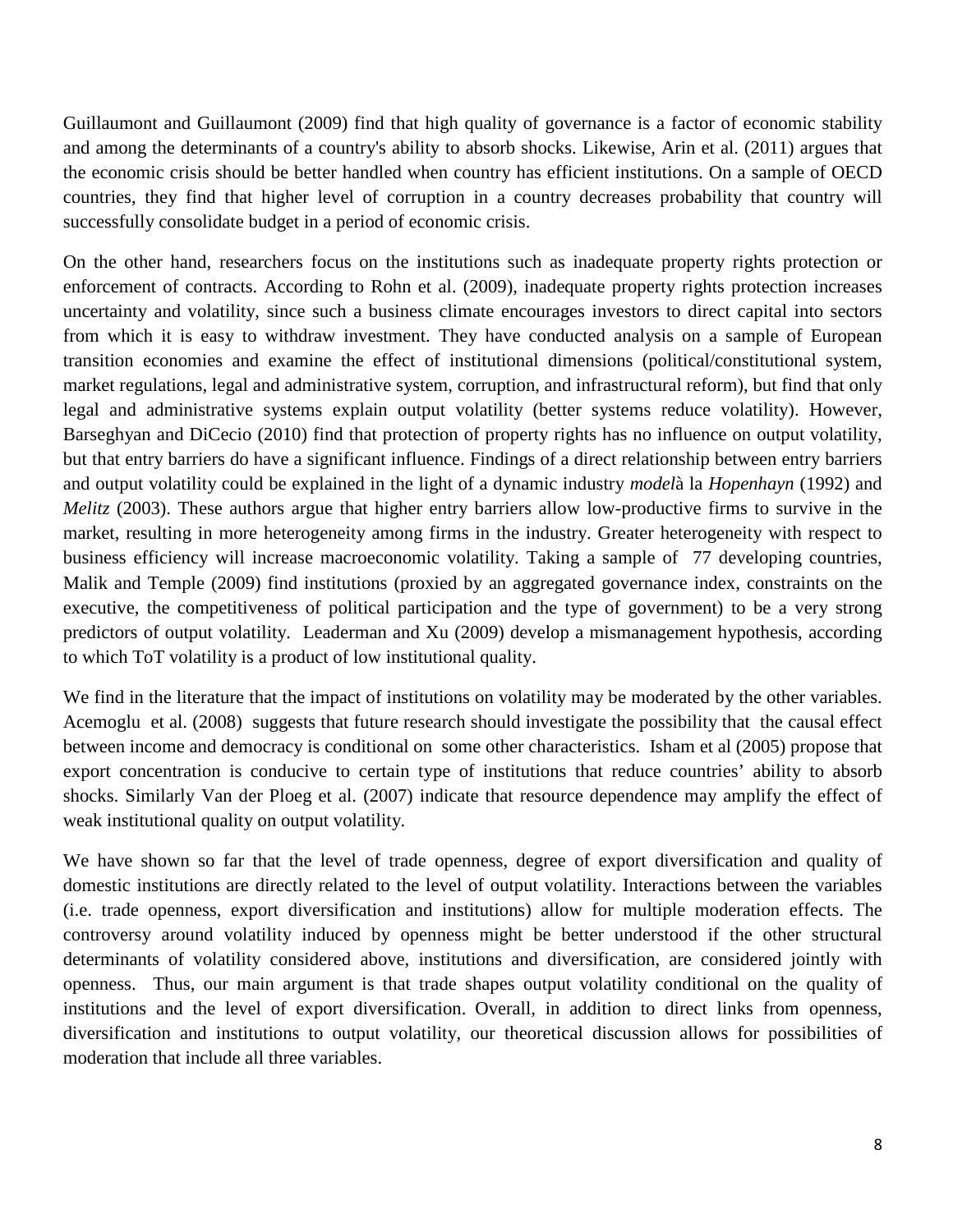### **2.4. Control variables**

The output volatility differs between countries of the similar level of countries openness, which is assigned to a whole set of country's characteristics. Consulting the theoretical and empirical literature, following controls are recognised:

- financial development and capital account openness (Gavin et al., 1995; Easterly et al. 2000; Easterly et al., 2001; Cecchetti et al, 2005);
- ° mismanagement of macroeconomic policies, such as fiscal, monetary, and exchange rate policies (Gavin et al., 1995; Fatas and Mihov, 2006; Hakura, 2009)

A developed financial market might reduce output volatility acting as a buffer against uncertainty, but could also make country more vulnerable. Developed financial markets and stabilization policies could enter as shock absorbing mechanisms that helps countries' to stabilise output in time of crisis (Gavin et al.; 1995), but greater dependence on credit could also increase a country's vulnerability (Easterly et al.; 2000).

Likewise, easier access to global financial market and greater openness of capital account could help country to smooth the shocks adjustment, but simultaneously induce greater volatility. Increased financial openness creates more opportunities for risk sharing and portfolio diversification that producers and investor can use to reduce risks (Kose et al., 2003; Kim, 2007). Better access to credit, that comes with greater integration of country's financial market into global market, preserve demand during a negative output shock (Aizeman and Pinto, 2005). However, the investor could easier pull out invested money in a period when firm or financial institution is weakening. In turn, this could further slowdown the performance of firms and institutions and potentially intensify economic downturn (Eastery et al., 2000).

Empirical findings are not always robust. Significant negative effect is found in Calderon et al. (2005) and Jansen et al. (2009), while Easterly et al. (2000) and Kose et al. (2003) did not find significant effect of financial openness on volatility. Some studies argue that direction of the effect of trade openness on output volatility vary with a level of financial sector development. Cavallo (2008) relies on Bulow and Rogoff's (1989) idea that trade openness could have positive effect on creditworthiness of a country which should consequently reduce volatility of country's output. More opportunities to credit access in more open economies should help countries to more easily overcome fluctuations in output. The author finds that positive effect of openness is more pronounced in countries that are more exposed to capital flows.

In developing economies poor macroeconomic policies have been identified as an important cause of macroeconomic volatility. For example, Gavin et al. (1995) and Fatas and Mihov (2006) argue that mismanagement of fiscal and monetary policy, including exchange rate policy, leads to output instability. Rohn et al. (2009) find significant and positive effect of inflation and exchange rate variation on output volatility in transition economies. Empirical evidence indicates that domestic financial development is associated with lower volatility (Easterly et al., 2001).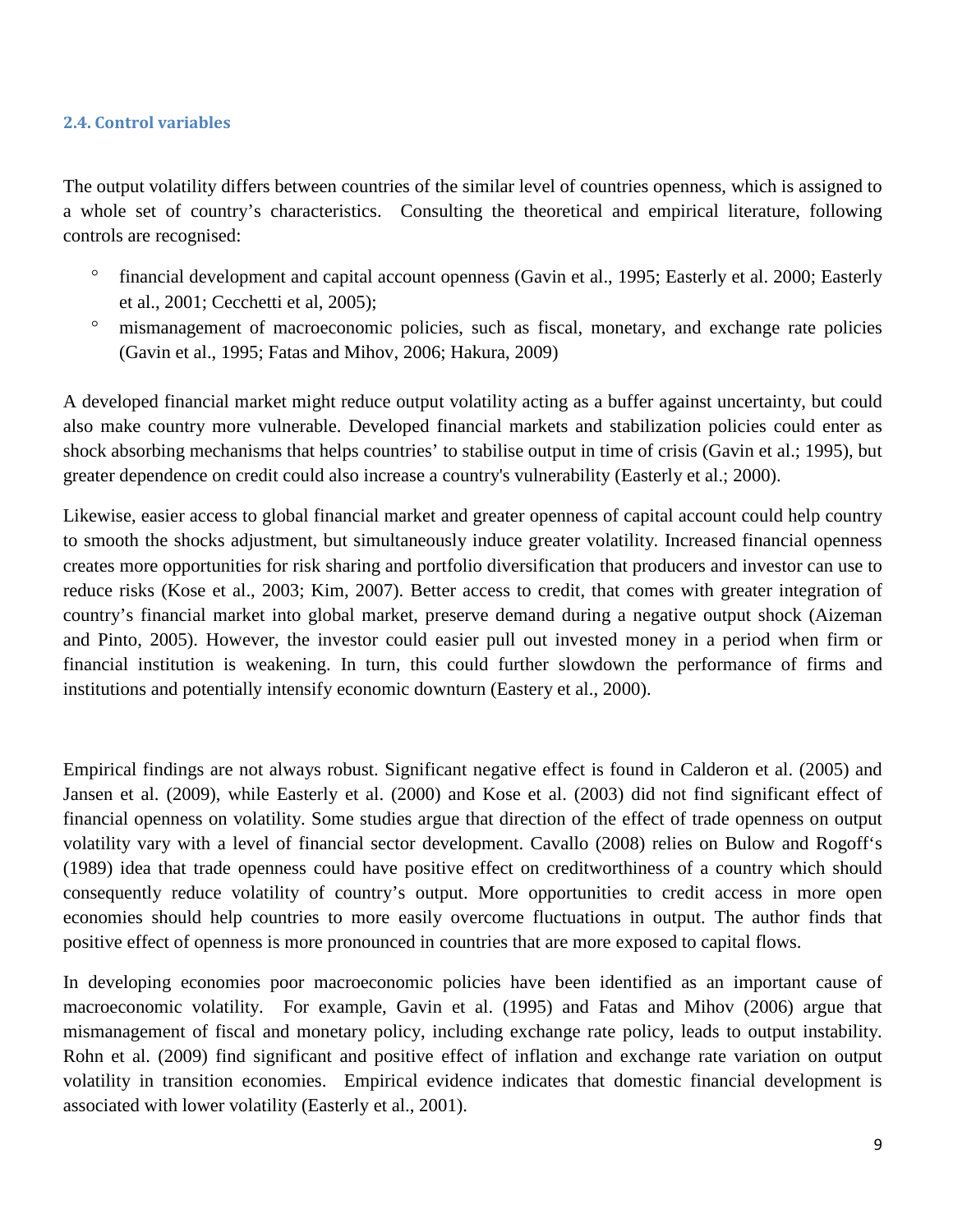## **3. The econometric model, methodology and data**

## **3.1. The model**

According to theoretical priors discussed in the previous section, volatility is determined by both the degree and intensity of the domestic or external shocks that strike a country and the country's ability to cope with such shocks. Therefore, we account for various variables representing both sources of shocks (volatilities) and mediators of such shocks. In our framework, mediators are mechanisms that affect the country's ability to cope with shocks and could either smooth shocks or expose a country to more shocks.

In our model, sources of shock are proxied by policy mismanagement (such as monetary, fiscal and exchange rate policy) and supply-side shocks, which are identified in the literature as the most usual triggers of output volatility. Monetary shocks are captured by inflation volatility; fiscal shocks are represented by the volatility of government expenditures and shocks arising from the volatility of the real exchange rate. Finally, supplyside shocks are proxied by the terms of trade volatility, probably the most widely used measure of shocks in the literature (Jansen et al., 2009).

The extent to which a country is adversely affected by shocks depends on its ability to buffer such costs. A number of factors that mediate the impact of shocks are identified in the literature. Following prominent literature (Easterly et al., 2000; Jansen, 2004; Bejan, 2006; Kloomp and de Haan, 2011), we include proxies for trade and financial openness, export diversification, institutions and financial market development in our model. Trade openness is our variable of interest. Theoretical priors presented in the previous section suggest that effect the effects of trade openness is ambiguous: a high level of integration into global trade markets, proxied by trade openness, might make a country more vulnerable to external shocks, but less vulnerable to internal shocks. Concerning ambiguity regarding the direction of the effects, the sign on estimated coefficients will reveal which of the effects is predominant. Depending on the estimated effects, openness variables could be either amplifiers or absorbers of shocks that hit the economy. Theory reviewed in the previous section also hypotheses that a country's ability to manage shocks may depend on the degree of a country's export diversification and its institutional quality. Here, export diversification is understood in terms of product diversification. As discussed in the section we have reasons to believe that the direct effect of openness may be moderated by diversification and institutions. We are particularly interested to investigate whether the effect of openness on output volatility differs in different institutional environments and under different levels of export diversification. To investigate whether the effect of openness depends on the level of export diversification for the group of countries included in our sample, the three-way interaction between trade openness, diversification and institutions is included in our model. In such a specification, the marginal effect of openness at different levels of both diversification and institutional quality will indicate how the effect of openness changes as the level of export diversification and/or institutional quality change. Similarly to trade openness, financial openness and development could enter as shock absorbing mechanisms, but could also increase a country's vulnerability. Hence, we hold constant financial openness and financial development, the variables that might have a similar effect on volatility as our variable of interest, in order to avoid that their effect is confounded with either openness or export diversification.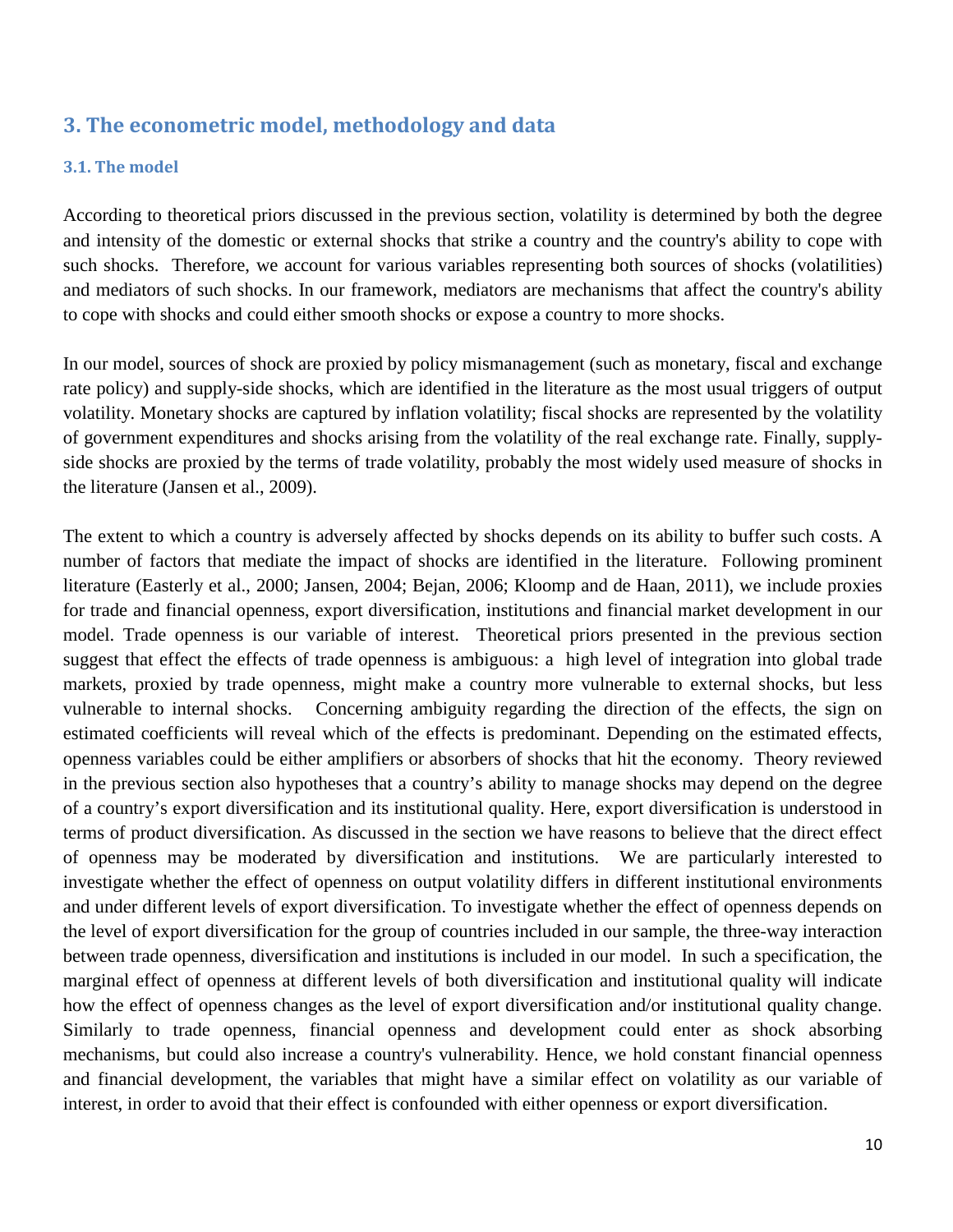To test for conjoint effect of trade openness, export diversification and output volatility, the following model is estimated:

$$
GDPvol_{i,t} = \alpha_i + \beta_1 (OPEN)_{i,t} + \beta_2 (DIV)_{i,t} + \beta_3 (INST)_{i,t} + \beta_4 (OPEN)_{i,t} * (DIV)_{i,t} + \beta_5 (OPEN)_{i,t} * (NST)_{i,t} + \beta_6 (INST)_{i,t} * (DIV)_{i,t} + \beta_7 [(OPEN)_{i,t} * (DIV)_{i,t} * (INST)_{i,t}] + \beta_8 (X)_{i,t} \varepsilon_{i,t}
$$
\n(1)

where the dependent variable,  $GDPVOL_{i,t}$  is the standard deviation of real GDP per capita for country *i* in period *t*,  $OPEN_{i,t}$  is trade openness (the total trade as share of GDP),  $DIV_{i,t}$  is a calculated measure of export diversification, *INST*  $_{it}$  is proxy for institutions and *OPEN<sub>i,t</sub>\*DIV*<sub> $_{it}$ </sub> is the multiplicative interaction between the trade openness,  $(OPEN<sub>i,t</sub>*INST<sub>i,t</sub>)$  is the multiplicative interaction between the trade openness and institutional indicators,  $(DIV * INST)_{i,t}$  is the multiplicative interaction between the diversification and institutional indicators and  $(OPEN_{it} * INST_{it} * DIV_{it})$  is the three-way interaction between trade openness, the institutional indicator and the diversification indicator and the diversification indicator and  $\beta_1$ ,  $\beta_2$ ,  $\beta_3$ ,  $\beta_4$ ,  $\beta_5$ ,  $\beta_6$  and  $\beta_7$  are the corresponding parameters to be estimated.  $X_{i,t}$  is a k×1 vector of control variables and  $\beta_{\mathbf{g}}$  is the corresponding k×1 vector of parameters to be estimated and  $\alpha_i$  and  $\varepsilon_{i,t}$  are the individual-specific effects and independent and identically distributed random distributed terms, respectively. Vector *X* includes proxies for the effect of terms of trade, exchange rate, fiscal and monetary volatility, as well as proxies for financial openness and financial system development. Note that  $\beta_4$  reflects the effect of openness when export is fully diversified (*DIV*<sub>i,t</sub> =0) and the sum  $\beta_1 + \beta_4 * (DIV)_{i,t}$  reflects the effect of openness for different values of  $DIV_{i,t}$ . Correct specification of the model requires inclusion of all terms that constitute an interaction term of the highest order (Jaccard and Turrisi, 2003). In the case of inclusion of a threeway interaction, all possible two-way interactions have to be included as well.

#### **3.2. Estimation methodology**

The first part of this section briefly reviews methods used in previous studies and identifies potential shortcomings and, most importantly, account for shortcomings in the empirical analysis that follows. Broadly, we could classify issues of concern as measurement issues, multicollinearity and endogeneity.

Firstly, we are concerned with the measures of the dependent variable (output volatility) as there is no consensus in the literature regarding their measurement. Traditionally, statistical measure applied to capture this departure is the standard deviation of output, that is measured either by the growth rate of GDP per capita (Ramey and Ramey, 1995; Bejan, 2006; Cavallo, 2008; Malik and Temple, 2009; Jansen et al., 2009; Haddad et al, 2012), the real GDP per capita (purchasing-power parity of GDP per worker or Hodrick– Prescott (HP) filtered annual real GDP series (Hou, 2010). Hnatkovska and Loayza (2003) and Denbrun et al. (2008) use standard deviation of output gap. Standard deviation is either calculated using all data in observed period, standard deviation over non-overlapping sub-periods or as rolling standard deviation over sub periods. Usually, variables are averaged over five year period to remove noise and smooth out business cycle variation. Rolling standard deviation over annual data has drawbacks, in form of added persistence to series (Maddala, 2005) or cyclical pattern even when there are no cycle elements in observations ( known as Yule-Slutsky effect). Klomp and de Haan (2009) argue that use of standard deviation does not take into account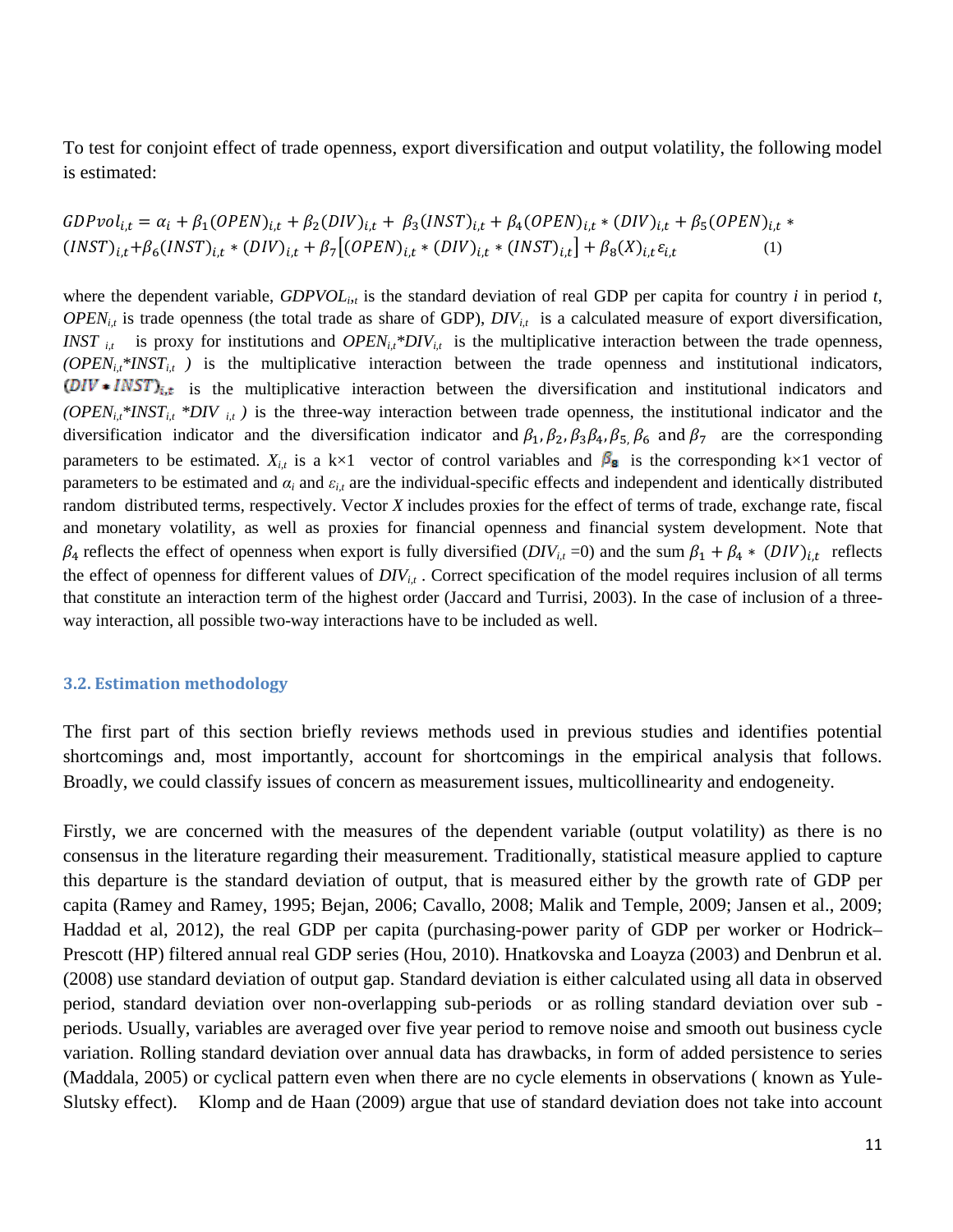growth differences, which seems to be problematic as welfare effects of volatility are more pronounced when the growth is low. In addition, as growth and volatility is deducted from income, suggestion is that volatility should be related to income level. To account for the former, they propose to divide standard deviation by the mean growth, i.e. relative standard deviation. Pritchett (2000) warns that cross-sectional analysis of changes over time could not differentiate year-to-year volatility from the breaks in growth trend and propose to use the standard deviation of the first difference in annual GDP growth rate.

Potential endogeneity is the second methodological challenge. Endogeneity is of greater concern in growth regressions as growth rates, current and past, potentially influence both components of the denominator in the openness ratio (exports and imports). Yet, the endogeneity of openness could arise in a volatility regression if the government perceives openness as a shock transmission mechanism that causes volatility and pursues policies that affect the level of trade openness. Similarly, policy makers can pursue policies that simultaneously propose the liberalization of trade and policies that affect output volatility, such as privatization and financial liberalisation. An example is the Washington Consensus, which has been on the policy agenda in the transition process that countries in our sample experience. On the other hand, the counter (political) argument in favour of the exogeneity of the openness variable suggests that trade openness is primarily dependent on foreign demand and supply and trade barriers, which are not under the responsibility of local governments, but dependant on global/regional decision makers. A further potential source of endogeneity could be found in the geographic characteristics of countries. This goes back to the argument that small and distant countries are more susceptible to external shocks, but also more likely to open up their economies than are large countries. However, the size effect in our estimation is controlled by the inclusion of the country fixed effect.

Institutional variables may aggravate the problem of potential endogeneity. The relationship between institutions and volatility might be subject to simultaneity bias, as it not straightforward whether better institutions bring stability or stability improves institutional quality. Studies usually take into account the potential endogeneity of institutions using the following instruments: geographic latitude and the fraction of the population speaking major European language (Hall and Jones, 1999), legal origin (La Porta et al., 1999), former colonies (Barseghyan and DiCecio, 2010) and European languages (Barseghyan and DiCecio; 2010). Unfortunately, there are no such instruments available for transition countries. Hence, there is a preference for GMM estimation using internal instruments.

Overall, there is no strong concern regarding the endogeneity of variables in output volatility regressions. Considering this, we utilise different estimation strategies depending on the assumption regarding endogeneity. When treating all variables as exogeneous, our choice is fixed effects estimation (FE). The main rational for the choice of the fixed in opposition to the random effect (RE) estimator is the structure of our sample. Countries in our sample are not chosen randomly, but by the strictly defined criteria that they should be transition countries in Europe and Central Asia. According to Judson and Owen (1997), nonrandom selection is often characteristic of macro panel that usually include the majority or all countries of interest rather than randomly select a sample. Moreover, FE estimation addresses any doubts we may have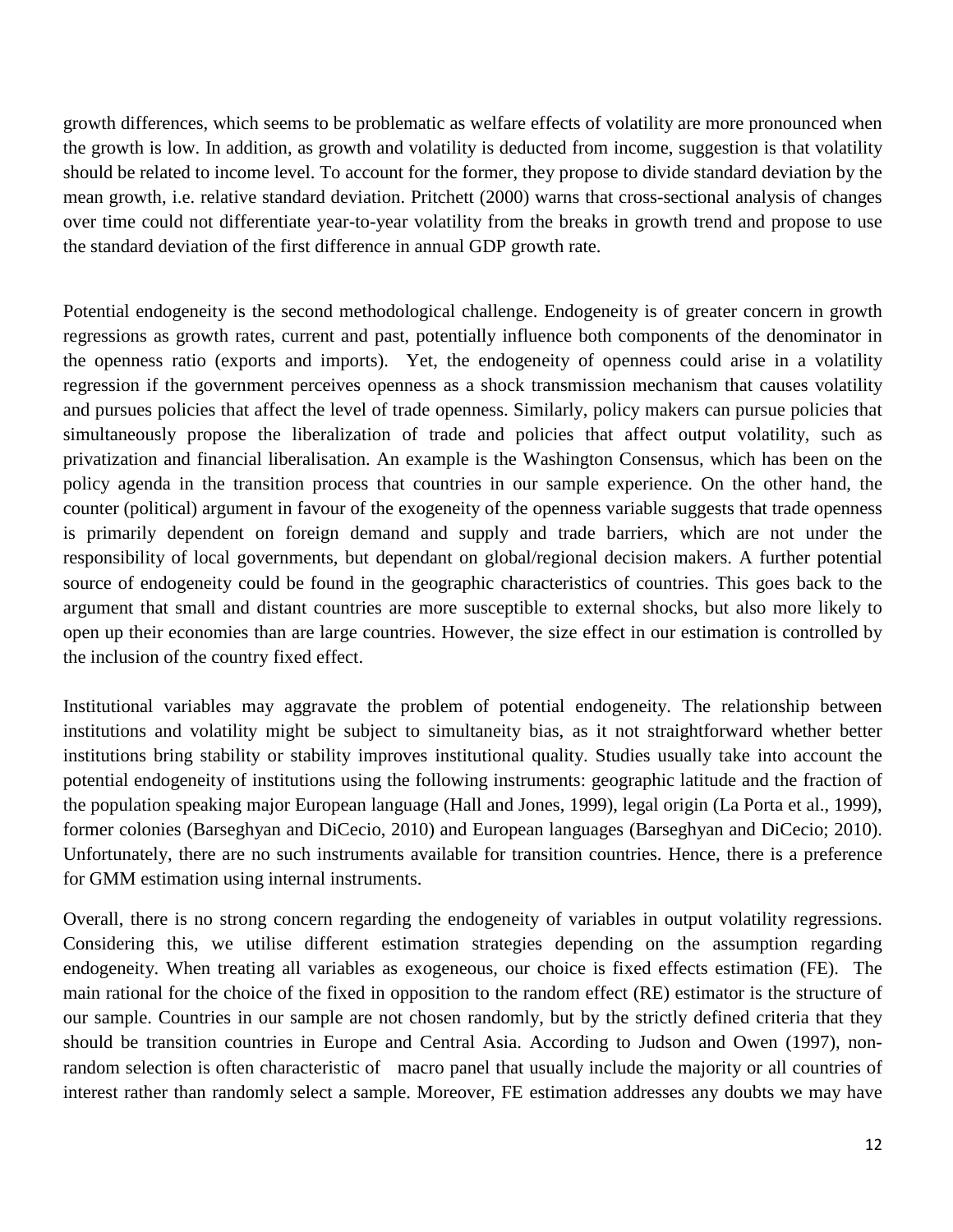concerning the correlation of our independent variables with the country-specific effects and, hence, with respect to a potential source of endogeneity (omitted variable) bias. Both, time and country specific fixed effects are included. Taking into consideration the heterogeneous structure of our sample in terms of timeinvariant country characteristics such as size, climate, geography or communist history, the inclusion of country-fixed effects should reduce concerns regarding potentially omitted variables. In the FE approach, country dummies capture cross-sectional heterogeneity through different intercepts (Durlauf *et al.,* 2005; Baltagi, 2006). Time dummies serve to control for a fluctuation of output common to all countries in a sample in an observed sub-period. The latest global economic crisis is a good example, which makes a strong case for inclusion of time dummies into our estimation. In panel estimation, the inclusion of time dummies also minimises possibilities for cross-residual correlation (Roodman, 2009).

Econometric requirements also suggest that the fixed effect estimator better fits our model. While RE properties are asymptotic, FE is preferred for small and moderate sized samples, which applies in our case. An emphasized disadvantage of the FE estimates, that inference is restricted to the set of cross-section units included in the estimation (Maddala, 2001), is not of concern as we are not interested in making inference for the countries outside our sample. Yet, the Hausman test makes a borderline case in favour of FE estimation. The main consideration, however, is that the previously presented arguments favours FE estimation.

There is an argument that inclusion of all constitutive terms increases mulicollinearity, which could inflate standard errors and consequently decrease the probability that the interaction effect will turn out to be significant. Practitioners suggest that this is not a credible justification for omission of the interaction term (Jaccard and Turrisi, 2003; Brambour et al., 2006) and that the costs of constitutive term omission prevail over any potential benefits. Jaccard and Turrisi (2003) showed that, although transformation of interaction components could affect the correlation between the interaction term and its individual components, such transformations will leave unchanged the significance of the coefficient on the interaction term, i.e. significance tests and confidence intervals for interaction term coefficients are the same as where transformations are not made. This arises from the fact that in multiplicative interaction models we are not directly interested in the significance of model parameters. Yet the coefficients will almost certainly change when the interaction term is included; however this should not be taken as an indication of multicollinearity. Econometricians argue that the problem of multicollinearity in general (Madalla, 2001) and multicollinearity in multiplicative interaction models (Friedrich, 1982) has been exaggerated. Further, some authors propose centring of variables that constitute interaction terms as a remedy for multicollinearity. Kam and Franzese (2003) argue that centring does not offer any substantial or statistical improvements. Since potential problems with multicollinearity arise when there is lack of information in the data, centring cannot alleviate problems of multicollinearity as it does not offer any new or improved data. Brambour and et all. (2006) show that centred and uncentered models are algebraically the same, from which they conclude that centring cannot change the statistical properties of estimated coefficients and accordingly do nothing about multicollinearity.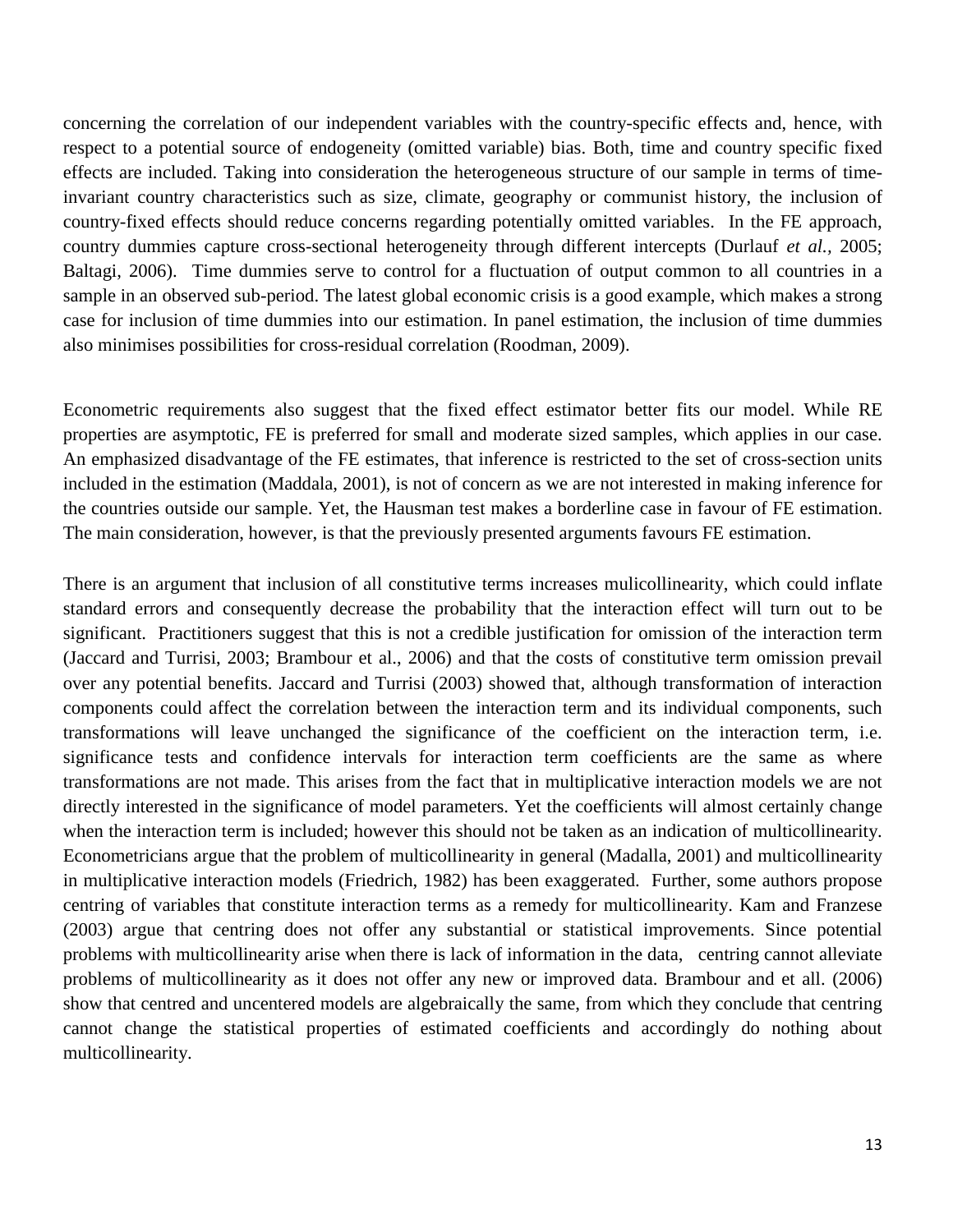To allow for the possibility that openness and institutions are endogenous in our regression, we also use the GMM estimator to address potential endogeneity. A small sample and an unbalanced panel support the use of System GMM rather than the difference GMM estimator for our model. It has been shown that system GMM has better finite sample properties in terms of bias and root mean squared error than difference GMM (Blundell and Bond, 1998; Blundell et al., 2010). System GMM also seems superior to difference GMM in unbalanced panels, since difference transformation in difference GMM could magnifies gaps (Roodman, 2006), which is of some importance given our data set. The other consideration regarding our dataset is the small number of observations. We are particularly concerned with the number of instruments given the small data set and, for that reason, we use the xtabond2 STATA written program "principal component" command to additionally decrease the number of instruments (Roodman, 2009). The principal component analysis is used to minimise arbitrariness and reduce the instrument count. A finite sample Windmeijer (2005) correction to the two-step covariance matrix is applied, which makes estimation efficient and robust to heteroskedasticity and autocorrelation within individuals.

#### **3.1. Data**

We use annual data over the period 1996 to 2010. The sample includes 25 transition countries (the list of countries is in Table 1 in the Appendix 2). Description of the data used together with their description and sources are presented in Table 1 in the Appendix 2). Our empirical analysis is based on a panel of nonoverlapping averages of the data. This is standard procedure in the literature when variables may be subject to business cycle variations, which may be the case with per capita growth rates (Haddad et al, 2012). The previous studies use different time spans for averaging, but usually it is done over five or ten years-periods (Haddad et al, 2012; Calvancanti et al., 2011), but we also find examples of three-years averaging (Mendicino, 2007; Agnello and Sousa, 2009; Huang, 2012). However, all time spans used by these studies are, as acknowledged by Buch et al. (2005), clearly arbitrary.

Due to data constraints, we use 3-year non-overlapping averaging, which leaves us with a maximum of five observations per country. All volatility measures are calculated using standard deviation for successive 3 year periods. Remaining variables in the model are calculated as 3-year averages.

The dependent variable is output volatility, measured as the standard deviation of the annual growth rate of GDP per capita over non-overlapping 3-year periods. There are several factors why output growth instead of output level volatility is used. Many studies (Ramey and Ramey, 1995; Easterly and Kraay, 2000; Bejan, 2006; Cavallo, 2008; Malik and Temple, 2009; Jansen et al., 2009; Haddad et al, 2012) use growth rather than output levels. Arguments are that the growth rate and not the output level determine the planning horizon and as such it is to greater interest of policy makers to maintain growth stability (Haddad et al, 2012).

The main variables of interest are trade openness (henceforth, openness), export diversification and institutions. Consistent with most of the literature (Easterly, 2000; Jansen, 2004; Haddad et al, 2012), trade openness is proxied by the ratio of the sum of a country's exports and imports to GDP. Export diversification is proxied by the between and within components of the Theil index and for robustness purposes, the concentration indicators (Hirschman-Herfindahl index (HHI), Gini and overall Theil index). The within component of the Theil index measures equality of distribution of export shares, i.e. changes at the intensive margin of export growth. The between component of the Theil index measures changes in the number of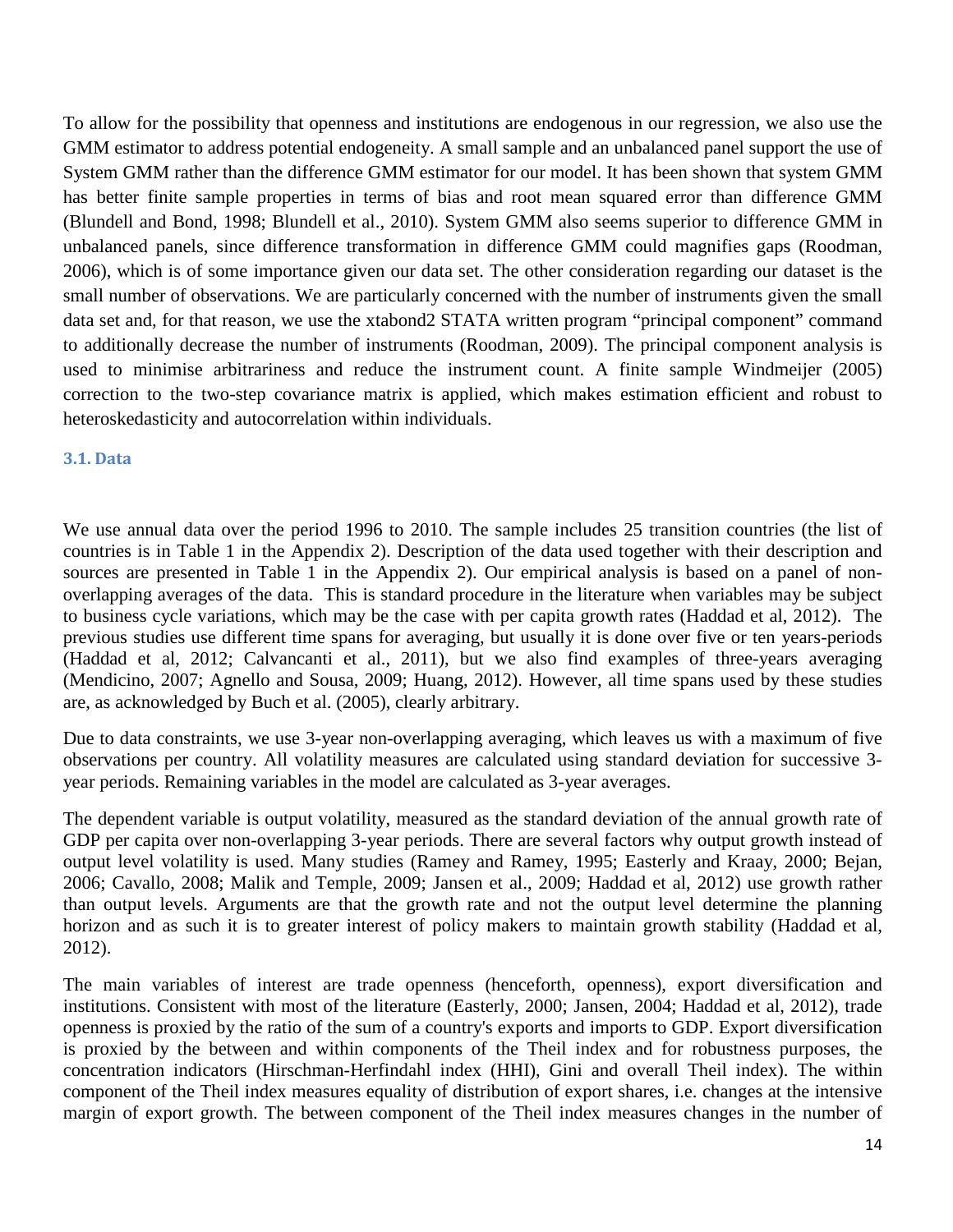products in the export baskets, i.e. change along the extensive margin of export growth. The Appendix 1 elaborated this property of the Theil index in the more details. HHI and Gini by construction measure changes in the distribution of export shares (i.e. changes at the intensive margin) and we expect to get similar results as the one when the within Theil component is used. The within component is also predominant components of the total Theil (with 81% of the total Theil explained by the within component) and we expect that results with total Theil is similar to the one obtained with its within component. Indicators of export diversification are calculated by using the 6-digit level of the Harmonised System (HS) data from COMTRADE, 1996 revision, which recorded data in 5113 export lines. Data recorded at 6-digit level is the highest level of internationally comparable disaggregated country-level export data

Yet there are many indicators of institutions used in literature, in our preferred specification we will be using EBRD indicator of reform progress in transition countries. Since transition country undergo an overwhelming change of the entire socioeconomic system and building of institutions, this favours use of the broadest possible concept of institutional quality, which is complied in EBRD transition index. This indicator is used extensively in empirical literature (Kaminski *et al*. 1996; Havrylyshyn and Al-Atrash ,1998; Javorcik, 2004).

Government expenditure is proxied by the volatility of total government expenditure. Andres et al. (2008) show that different components of government spending reduce output volatility. Total expenditure is used rather than government consumption because total expenditure includes transfers and substitutes, which are used as by policymakers as an insurance tool.

Chinn and Ito's (2008) indicator of financial openness is used to measure financial openness in transition countries. The advantage of the Chinn and Ito (2008) measure is that, in addition to capital inflows and outflows, it takes into account the extent of capital controls imposed. In our model, the level of financial development is measured by the financial depth and financial effectiveness. Two dimensions of financial development are observed: financial depth; and the efficiency of the financial sector. Although, financial depth is popular proxy for the level of financial development (Easterly et al, 2000; Kloomp and de Haan, 2011), financial institutions' development gains increasing attention in the literature (Roland, 2004; Beck et al., 2006). Following Easterly et al. (2000) and others in the literature, financial depth is measured by the private credit to GDP ratio.

## **4. Main results**

In this section model (1) and (2) is estimated using fixed effect and system GMM. Although FE is our preferred estimations, we complement these results by GMM estimation to account for the potential endogeneity of openness and institutions.

Since previous studies assume that the effect of trade openness on output volatility is conditional on the level of export diversification only, we start the analysis by testing such preposition on our data and estimate model where openness is moderated only by the level of export diversification. Hence, this leaves us with the following model: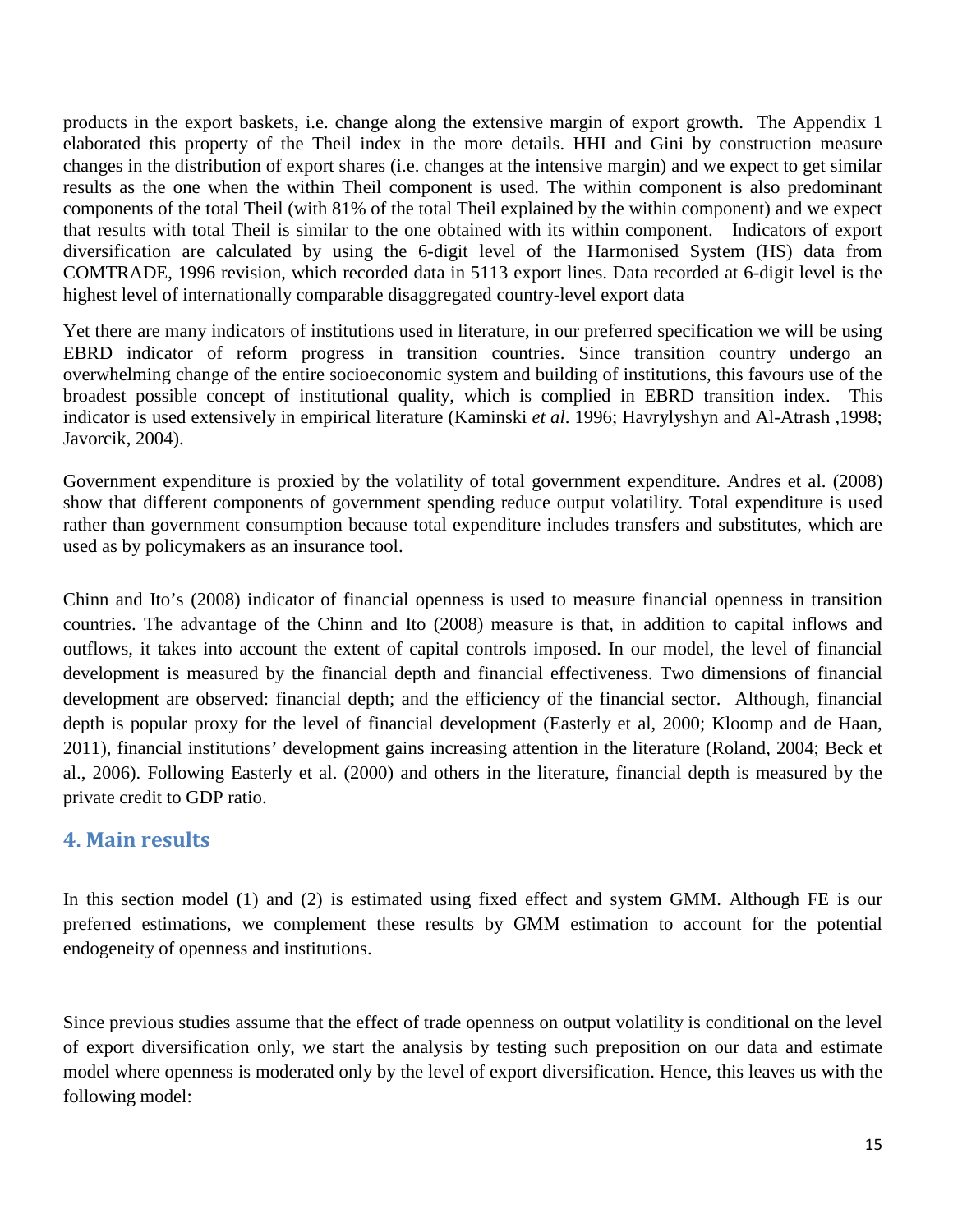$$
GDPvol_{i,t} = \alpha_i + \beta_1 (OPEN)_{i,t} + \beta_2 (DIV)_{i,t} + \beta_3 (INST)_{i,t} + \beta_4 (OPEN)_{i,t} * (DIV)_{i,t} + \beta_5 (X)_{i,t} + \varepsilon_{i,t} (2)
$$

Here,  $\beta_2$  reflects the effect of openness when export is fully concentrated  $(DIV_{i,t}=0)$  and the sum  $\beta_1 + \beta_4 * (DIV)_{i,t}$ reflects the effect of openness for different values of  $DIV_{i,t}$ .

The estimates of model (2) are reported in Table 1 (fixed effect) and in Table 1 in the Appendix 3 (system GMM). Since the measure of diversification is central to our analysis, we report results for the model (2) using a range of alternative diversification measure to represent DIVi;t. The results presented in columns 1-5 in Table 1 are obtained when diversification is calculated using Hirschman-Herfindahl index, Gini, overall Theil and its between and within components (corresponding to intensive and extensive margins, respectively).

| Dependent variable: Standard deviation of the real GDP per capita growth rates |              |              |              |              |              |  |  |  |
|--------------------------------------------------------------------------------|--------------|--------------|--------------|--------------|--------------|--|--|--|
|                                                                                | (1)          | (2)          | (3)          | (4)          | (5)          |  |  |  |
| <b>VARIABLES</b>                                                               | hhi          | gini         | theil        | intensive    | extensive    |  |  |  |
|                                                                                |              |              |              |              |              |  |  |  |
| Export diversification                                                         | 16.39482**   | 15.26429     | 0.54604      | 1.35083      | $-6.42003*$  |  |  |  |
|                                                                                | (7.234)      | (37.967)     | (1.501)      | (1.266)      | (3.622)      |  |  |  |
| Openness                                                                       | $0.09964*$   | 0.10471      | 0.04976      | $0.10186*$   | $-0.02395$   |  |  |  |
|                                                                                | (0.052)      | (0.276)      | (0.044)      | (0.052)      | (0.030)      |  |  |  |
| Diversification#Openness                                                       | $-0.15407*$  | $-0.12408$   | $-0.01085$   | $-0.02186*$  | 0.02635      |  |  |  |
|                                                                                | (0.077)      | (0.301)      | (0.009)      | (0.012)      | (0.020)      |  |  |  |
| Institutions                                                                   | $-1.23803$   | $-0.47169$   | $-0.60604$   | $-1.36149$   | 1.03488      |  |  |  |
|                                                                                | (2.419)      | (2.434)      | (2.563)      | (3.114)      | (1.989)      |  |  |  |
| Terms of trade volatility                                                      | $-3.07478$   | $-7.75403$   | $-7.42076$   | $-6.85918$   | $-5.48673$   |  |  |  |
|                                                                                | (7.783)      | (5.298)      | (6.068)      | (5.162)      | (3.989)      |  |  |  |
| Exchange rate volatility                                                       | $-0.00145$   | $-0.00119$   | $-0.00106$   | $-0.00053$   | $-0.00071$   |  |  |  |
|                                                                                | (0.001)      | (0.001)      | (0.001)      | (0.001)      | (0.001)      |  |  |  |
| Inflation rate volatility                                                      | $0.00801***$ | $0.00822***$ | $0.00797***$ | $0.00729***$ | $0.00861***$ |  |  |  |
|                                                                                | (0.002)      | (0.002)      | (0.002)      | (0.002)      | (0.002)      |  |  |  |
| Government expenditure volatility                                              | 0.03773      | 0.03889      | 0.03086      | 0.02713      | 0.01615      |  |  |  |
|                                                                                | (0.052)      | (0.048)      | (0.046)      | (0.044)      | (0.040)      |  |  |  |
| Cred. to private/GDP                                                           | 0.02103      | 0.02299      | 0.02535      | 0.02243      | 0.01929      |  |  |  |
|                                                                                | (0.017)      | (0.017)      | (0.022)      | (0.017)      | (0.014)      |  |  |  |
| Financial openness                                                             | 0.27308      | 0.21048      | 0.25392      | 0.29424      | $-0.05881$   |  |  |  |
|                                                                                | (0.461)      | (0.436)      | (0.448)      | (0.470)      | (0.291)      |  |  |  |
| Conflict                                                                       | 1.11133*     | 0.86218      | 1.05583      | 0.80745      | 0.52422      |  |  |  |
|                                                                                | (0.633)      | (0.679)      | (0.680)      | (0.721)      | (0.711)      |  |  |  |
| 2.year                                                                         | $-0.72134$   | $-0.86232$   | $-1.05066$   | $-1.08568$   | $-0.75584$   |  |  |  |
|                                                                                | (0.566)      | (0.653)      | (0.857)      | (0.655)      | (0.544)      |  |  |  |
| 3.year                                                                         | $-1.72862**$ | $-2.04786**$ | $-2.19296*$  | $-2.13575**$ | $-1.91406**$ |  |  |  |
|                                                                                | (0.717)      | (0.839)      | (1.170)      | (0.882)      | (0.772)      |  |  |  |
| 4.year                                                                         | $-1.69663$   | $-2.13465*$  | $-2.32745$   | $-2.24888$   | $-2.03979*$  |  |  |  |
|                                                                                | (1.143)      | (1.205)      | (1.768)      | (1.450)      | (0.993)      |  |  |  |
| 5.year                                                                         | 2.68746*     | 2.27959      | 2.05572      | 2.35026      | 2.69332*     |  |  |  |
|                                                                                | (1.434)      | (1.547)      | (1.964)      | (1.698)      | (1.449)      |  |  |  |
| Constant                                                                       | $-4.25400$   | $-8.55411$   | 3.26821      | 1.58763      | 7.64249      |  |  |  |
|                                                                                | (10.249)     | (37.603)     | (12.963)     | (10.773)     | (8.618)      |  |  |  |
| Observations                                                                   | 107          | 107          | 109          | 109          | 109          |  |  |  |
| Number of country                                                              | 24           | 24           | 25           | 25           | 25           |  |  |  |
|                                                                                |              |              |              |              |              |  |  |  |

| <b>Table 1.</b> Fixed effect estimation of the model (2) |  |
|----------------------------------------------------------|--|
|----------------------------------------------------------|--|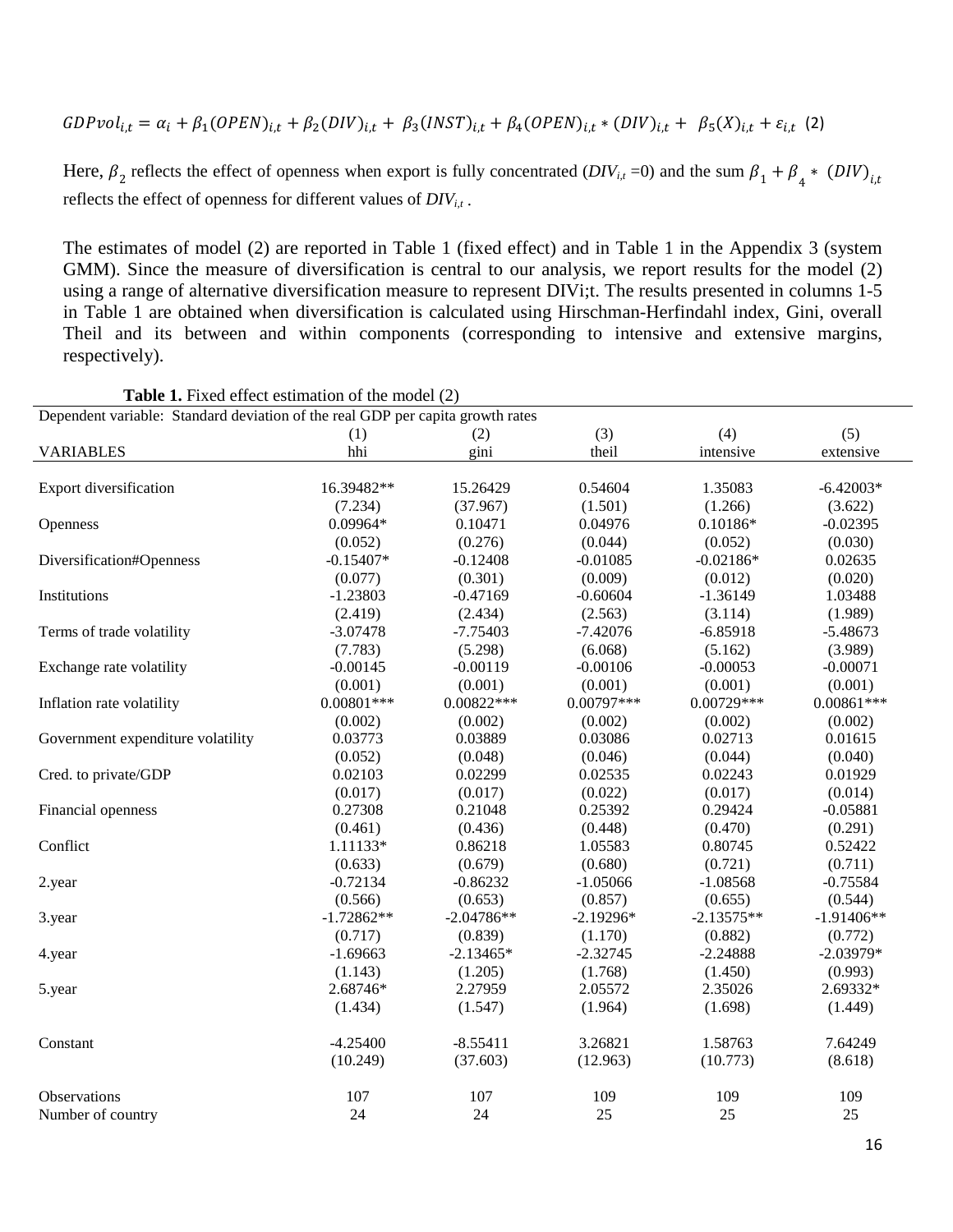| R-squared                              | 0.58    | 0.55     | 0.57     | 0.58     | 0.60     |
|----------------------------------------|---------|----------|----------|----------|----------|
| Wooldridge test for autocorrelation in | 0.191   | 1.861    | 0.266    | 0.175    | 0.109    |
| panel data                             |         |          |          |          |          |
|                                        | (0.666) | (0.1877) | (0.6108) | (0.6792) | (0.7445) |
| Wald test for groupwise                | 786.06  | 766.59   | 758.9    | 755.4    | 762.9    |
| heteroskedasticity in FE               |         |          |          |          |          |
|                                        | (0.000) | (0.000)  | (0.000)  | (0.000)  | (0.000)  |

*Robust standard errors in parentheses; for diagnostic tests, p-values*

 *\*\*\* p<0.01, \*\* p<0.05, \* p<0.10*

The result of the FE diagnostic tests raises no doubts about coefficient validity. The Woodbridge test of autocorrelation in panel data (Table 2) indicates that there is no evidence of serial correlation. The highly significant result of test for groupwise heteroscedasticity, suggests that the variance of the error terms differs across cross-section units given the p-value of 0.000 (Table 1). Heteroscedasticity in panel data may arise from unequal variance of the error term across cross-sectional units (Baum, 2001), which we expected considering the heterogeneity of our sample. In order to correct the standard errors for this heteroscedasticity, the model with robust standard errors is estimated in our system GMM estimates (Table 2) in the Appendix 3). Considering that trade openness and institutions are potentially endogenous in volatility regressions, we instrument trade openness and institutions, as well as all interaction term. System GMM utilises internal instruments (Table 2 in the Appendix 3). Referring to Mehrhoff (2009), Roodman (2012) suggests application of principal component analysis (PCA) to optimise the instrument set. Judgment on the appropriate number of instruments was based on the results of the standard diagnostic on instrument validity.<sup>[3](#page-16-0)</sup> The preferred results of this procedure combine to limit the lag depth of the instruments on the predetermined and endogenous variables to a minimum, which decreases the number of instruments to just below the number of countries. We follow the proposition of Bontempi and Mammi (2012), who suggest retaining only the components that explain 90% of the original variance. Moreover, the Kaiser-Meyer-Olkin test statistics is close to or above 0.6, suggesting that sample is adequate for principle component analysis. This leaves us with 11 retained components. The results of the Sargan and of the Hansen-J test on overidentifying restrictions indicate instrument validity (Table 2 in the Appendix 3).

The first set of results are obtained by using by the Herfindahl, Gini, overall Theil and within component of Theil index as export diversification proxies (columns 1-4 in Table 1). It is shown that the within component of the Theil index map into diversification at the intensive margin of exports growth, i.e. captures changes in the equality between the shares of active export products. Since the HHI and Gini measure changes in the distribution of export shares, it is expected that those concentration indicators also capture diversification at the intensive margins<sup>[4](#page-16-1)</sup>. As expected, we find the same qualitative results for openness, diversification and their interaction when these diversification indicators are used. The results in Table 1 show positive coefficient on diversification and openness and negative coefficient on interaction term, indicating that the effect of openness on output volatility attenuates as the level of the diversification at the intensive margin increases. However, the effect is only significant in case of Herfindahl and the within Theil.

Further, we consider the estimated results involving diversification at the extensive margin (the between component of Theil index). Now, openness and diversification have negative coefficient and their interaction

<span id="page-16-0"></span><sup>-&</sup>lt;br>3 <sup>3</sup>Testing for residual autocorrelation ( $m_1$  and  $m_2$  statistics); and testing over-identifying restrictions. Measure of sample adequacy of the selected principal components together with test of how well the retained components represent the original data is generated by xtabond2 when interpreting the principal components approach to reduce the instrument set.

<span id="page-16-1"></span><sup>&</sup>lt;sup>4</sup> Note that in our sample changes in the overall Theil are mainly influenced by the changes at the within component (see Section 3.1). Hence, we expect to get similar results with overall Theil and its within components.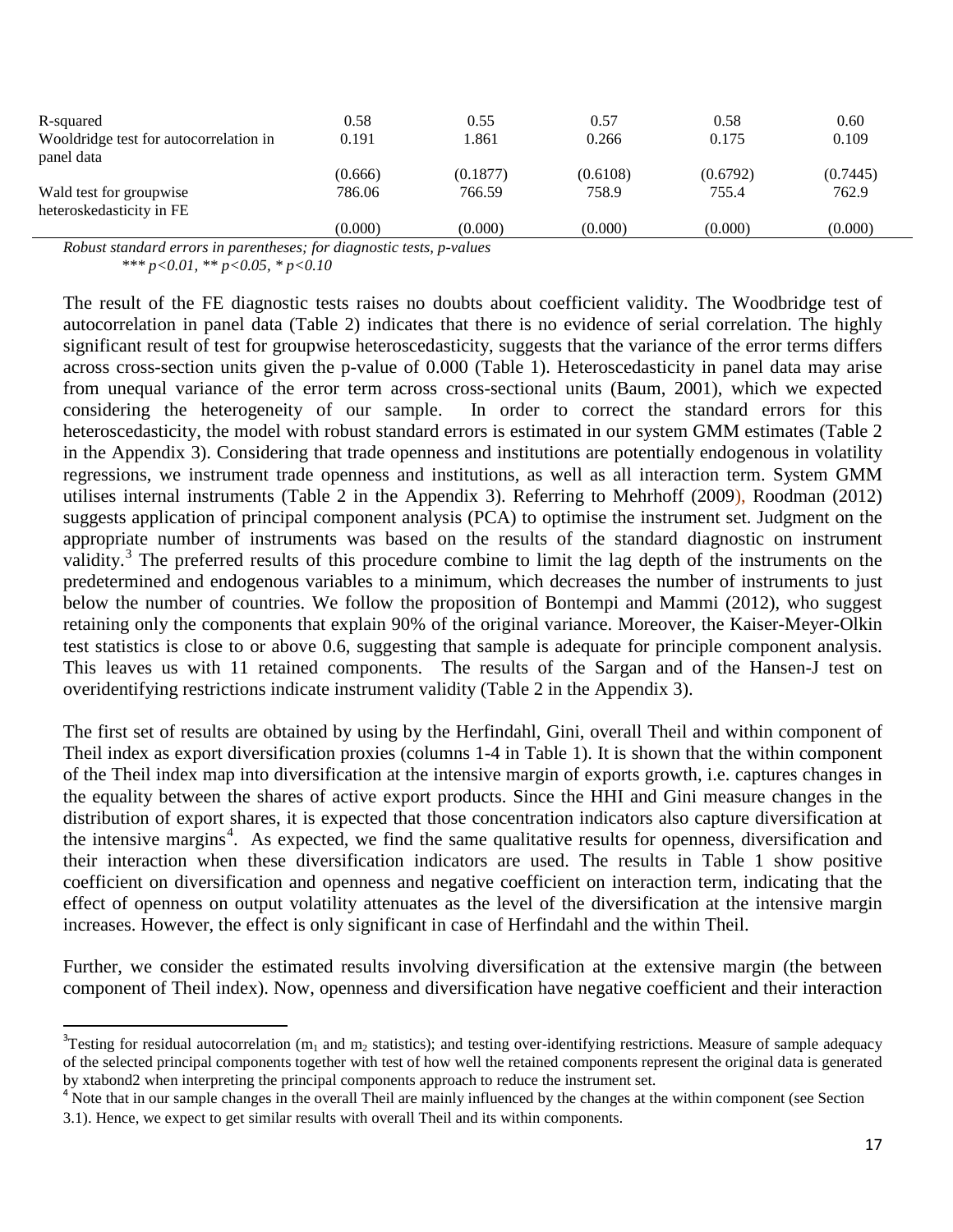has positive coefficient, but these coefficients are not statistically significant (column 4 in Table 1). Thus, we find that the effect of openness is conditional on the level of diversification, but only when diversification is measured as a change in the distribution of the existing export shares (i.e. diversification at the intensive margin of export growth). However, we do not find statistically significance evidence that the effect of openness on volatility is conditional on the increase in the number of export products (i.e. diversification at the extensive margin of export growth).

The previous related literature (Rodrik, 1998; Haddad et al., 2013) uses only HHI as the diversification indicator and do not distinguish between diversification at the intensive and extensive margins of export growth, often using the terms interchangeably. For example, it is usually the case that export diversification is interpreted as the increasing numbers of export products, even when diversification is captured by the indicators which measures the changes in export shares, not in the number of products. Our results indicate that it is important to distinguish which export margin is measured by the indicator used in the analysis, as the openness will affect volatility differently when diversification is result of equality in distribution across existing products or; when diversification arise from broadening the country's export portfolio to new products.

The fixed effect estimates of the model (1) in Table 2 predict the joint effect of openness, diversification and institutional quality, which is the primer interest of our analysis. The estimation is complemented with system GMM in Table 3 in the Appendix 3. Again, the results presented in columns 1-5 are obtained when diversification is calculated using Hirschman-Herfindahl index, Gini, overall Theil and its between and within components (corresponding to intensive and extensive margins, respectively). Export diversification and interaction term in the FE maintain strikingly similar magnitudes and levels of statistical significance in comparison with the estimates reported in the SGMM and since FE is our preferred method, estimated coefficient from FE model will be interpreted.

We center variables in interaction around their mean to facilitate the interpretation of main effects in model (Aiken and West, 1991). With mean centring, the coefficient on the independent variable represents the simple slope of interest when other moderators are at their mean. Centering does not affect simple slopes or regions of significance in any way and the interaction plot will be exactly the same when using uncentered and centered scores with the only difference that it will include different values on the X-axis.

| Dependent variable: Standard deviation of the real GDP per capita growth rates |               |            |            |             |              |  |  |  |
|--------------------------------------------------------------------------------|---------------|------------|------------|-------------|--------------|--|--|--|
|                                                                                | (1)           | (2)        | (3)        | (4)         | (5)          |  |  |  |
| <b>VARIABLES</b>                                                               | hhi           | Gini       | theil      | intensive   | extensive    |  |  |  |
|                                                                                |               |            |            |             |              |  |  |  |
| Export diversification                                                         | $-6.78505$    | $-3.98402$ | $-0.52709$ | $-0.80939$  | $-4.70371**$ |  |  |  |
|                                                                                | (6.066)       | (13.490)   | (0.831)    | (0.603)     | (2.024)      |  |  |  |
| <b>Openness</b>                                                                | $-0.02499$    | $-0.01485$ | $-0.02415$ | $-0.02308$  | $-0.00098$   |  |  |  |
|                                                                                | (0.026)       | (0.020)    | (0.022)    | (0.021)     | (0.020)      |  |  |  |
| Diversification#Openness                                                       | $-0.13063$    | $-0.14756$ | $-0.01666$ | $-0.01791*$ | $0.11101***$ |  |  |  |
|                                                                                | (0.183)       | (0.422)    | (0.012)    | (0.010)     | (0.037)      |  |  |  |
| <b>Institutions</b>                                                            | $-0.89919$    | $-0.68568$ | $-0.71973$ | $-0.43250$  | 1.91573      |  |  |  |
|                                                                                | (1.884)       | (2.380)    | (2.577)    | (2.809)     | (1.730)      |  |  |  |
| Institutions#Openness                                                          | $0.04391**$   | 0.01644    | $0.03559*$ | 0.02474     | $-0.07678**$ |  |  |  |
|                                                                                | (0.019)       | (0.016)    | (0.018)    | (0.019)     | (0.031)      |  |  |  |
| Institutions#Diversification                                                   | $-21.39739**$ | $-6.35491$ | $-1.50376$ | $-1.54301$  | $-1.35724$   |  |  |  |
|                                                                                | (10.265)      | (46.488)   | (1.242)    | (0.972)     | (2.012)      |  |  |  |
| Openness#Diversification#Institutions                                          | 0.30070       | 0.59904    | 0.01315    | $0.04270**$ | $0.06619*$   |  |  |  |

| <b>Table 2.</b> Fixed effect estimation of the model (1) |  |
|----------------------------------------------------------|--|
|----------------------------------------------------------|--|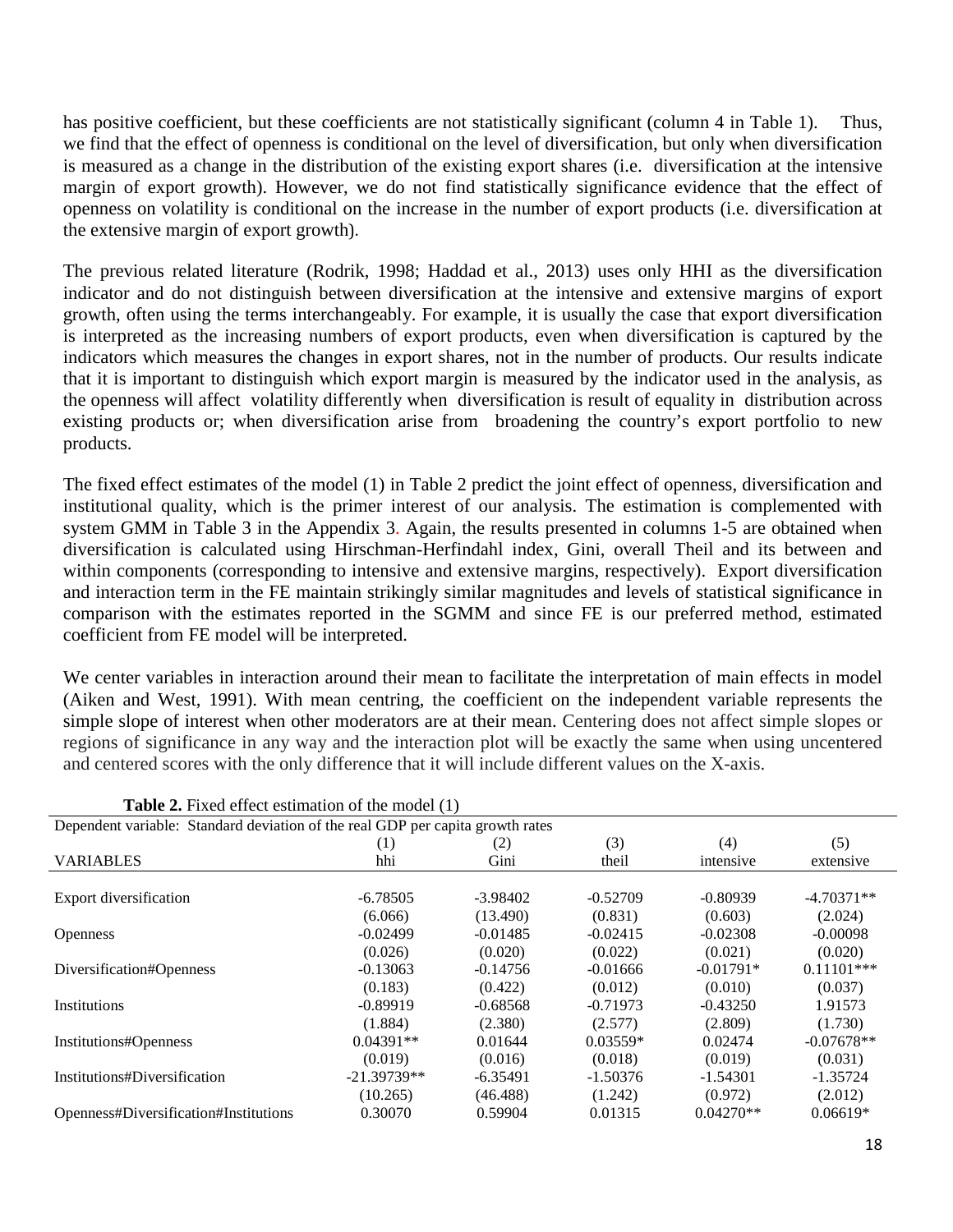|                                                     | (0.329)      | (0.841)      | (0.016)      | (0.021)      | (0.033)      |
|-----------------------------------------------------|--------------|--------------|--------------|--------------|--------------|
| Terms of trade volatility                           | $-0.66598$   | $-7.48300$   | $-5.19199$   | $-3.40237$   | $-7.24886$   |
|                                                     | (6.004)      | (5.121)      | (5.642)      | (3.780)      | (4.666)      |
| Exchange rate volatility                            | $-0.00112$   | $-0.00124$   | $-0.00076$   | $-0.00059$   | $-0.00145$   |
|                                                     | (0.001)      | (0.001)      | (0.001)      | (0.001)      | (0.002)      |
| Inflation rate volatility                           | 0.00796***   | 0.00829***   | $0.00763***$ | $0.00788***$ | $0.00755***$ |
|                                                     | (0.002)      | (0.002)      | (0.002)      | (0.002)      | (0.002)      |
| Government expenditure volatility                   | $-0.01207$   | 0.02357      | 0.00100      | $-0.00046$   | 0.03059      |
|                                                     | (0.044)      | (0.052)      | (0.049)      | (0.044)      | (0.045)      |
| Cred. to private/GDP                                | 0.02267      | $0.02894*$   | 0.03359*     | 0.01881      | $0.02457*$   |
|                                                     | (0.015)      | (0.016)      | (0.018)      | (0.020)      | (0.012)      |
| Financial openness                                  | 0.36281      | 0.24185      | 0.40251      | 0.23724      | $-0.17167$   |
|                                                     | (0.413)      | (0.453)      | (0.434)      | (0.439)      | (0.293)      |
| Conflict                                            | 1.16194*     | 0.83418      | 1.17731*     | 0.94678      | 0.38928      |
|                                                     | (0.676)      | (0.680)      | (0.621)      | (0.730)      | (0.641)      |
| 2.year                                              | $-0.43408$   | $-0.73904$   | $-0.74113$   | $-0.68640$   | $-1.28874*$  |
|                                                     | (0.489)      | (0.660)      | (0.780)      | (0.530)      | (0.748)      |
| 3.year                                              | $-1.48938**$ | $-1.92266**$ | $-1.79724$   | $-1.78517*$  | $-2.25931**$ |
|                                                     | (0.677)      | (0.869)      | (1.153)      | (0.872)      | (0.889)      |
| 4.year                                              | $-1.84062*$  | $-2.20750$   | $-2.21509$   | $-2.11435$   | $-2.18357**$ |
|                                                     | (1.058)      | (1.341)      | (1.693)      | (1.435)      | (1.023)      |
| 5.year                                              | 2.75435*     | 2.19899      | 2.20404      | 2.54234      | 2.04194      |
|                                                     | (1.417)      | (1.567)      | (1.810)      | (1.687)      | (1.429)      |
| Constant                                            | 2.83854***   | 2.82645***   | 3.10570***   | 3.12569***   | 3.48382***   |
|                                                     | (0.567)      | (0.772)      | (0.780)      | (0.722)      | (0.821)      |
| Observations                                        | 107          | 107          | 109          | 109          | 109          |
| Number of country                                   | 24           | 24           | 25           | 25           | 25           |
| R-squared                                           | 0.61         | 0.56         | 0.59         | 0.62         | 0.64         |
| Wooldridge test for autocorrelation in              | 0.801        | 0.253        | 0.175        | 0.115        | 0.23         |
| panel data                                          |              |              |              |              |              |
|                                                     | (0.3801)     | (0.6123)     | (0.6792)     | (0.7245)     | (0.6001)     |
| Wald test for groupwise<br>heteroskedasticity in FE | 1574.71      | 1570.16      | 1424.20      | 1710.35      | 1554.21      |
|                                                     | (0.000)      | (0.000)      | (0.000)      | (0.000)      | (0.000)      |

 *Robust standard errors in parentheses; for diagnostic tests, p-values \*\*\* p<0.01, \*\* p<0.05, \* p<0.10*

The result of the FE diagnostic tests (The Woodbridge test of autocorrelation in panel and test for groupwise heteroscedasticity in Table 2) and system GMM ( Hansen, Sargan and tests of adequacy of principal components in Table 3 in the Appendix 3) raises no doubts about coefficient validity. Considering that trade openness and institutions are potentially endogenous in volatility regressions, we instrument trade openness and institutions, as well as all interactions in which these variables appear. Since openness and institutions are constituents of each interaction terms included in model (1), all interactions are treated as potentially endogenous and instrumented together with the focal variables. Simple slope evidence from FE and GMM estimation are very similar for the observed level of moderators and for sake of presentational simplicity only FE estimates will be presented here.

The three-way interaction of trade openness, diversification and institutions is not significant in case of diversification at the intensive export margin (columns 1-4 in Table 3), while it is significant when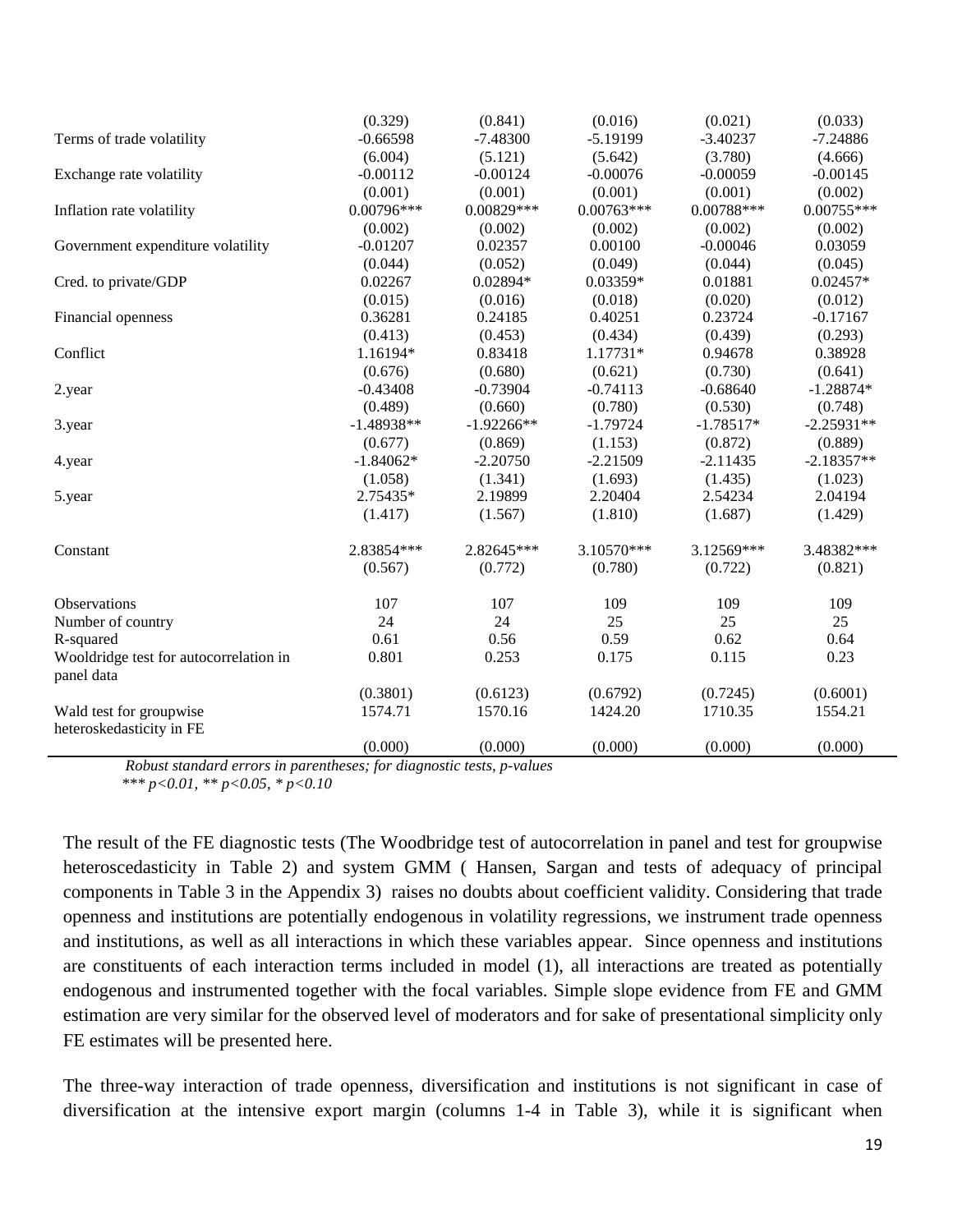diversification at the extensive margin is included (column 5 in Table 3). This means that openness, diversification and institutions jointly determine output volatility, when country diversifies export by increasing the number of export products. However, when diversification is observed in terms of changes in export shares, than openness and diversification has joint effect on volatility, independently of the institutional quality.

The estimated coefficient on the three-way interaction (Openness#Extensive#Institutions in Table 5) measures the impact of a joint increase of *OPENNESS*, *DIV* and *CORRUPT* on *GDPvol*. The coefficient on the interaction term itself reveals only the magnitude of the particular effect of some variable of interest when the other constitutive variables are equal zero. Next, we interpret the openness slope, which reflects the effect of openness moderated by the export diversification and institutions.

The marginal effect of openness in model (1) is calculated as:

$$
\frac{\partial volatility}{\partial openness} = \beta_2 + \beta_4 (DIV)_{i,t} + \beta_5 (INST)_{i,t} + \beta_7 (INST)_{i,t} * (DIV)_{i,t} \qquad (3)
$$
\nwith variance\n
$$
\hat{\sigma}_{\frac{\partial volatility}{\partial openness}} = var(\hat{\beta}_1) + (DIV)_{i,t}^2 var(\hat{\beta}_4) + (INST)_{i,t}^2 var(\hat{\beta}_5) + (DIV)_{i,t}^2 (INST)_{i,t}^2 var(\hat{\beta}_7) + 2(DIV)_{i,t} cov(\beta_1 \beta_4) + 2(INST)_{i,t} cov(\beta_1 \beta_5) + 2(DIV)_{i,t} (INST)_{i,t} cov(\beta_1 \beta_7) + 2(DIV)_{i,t} (INST)_{i,t} cov(\beta_4 \beta_5) + 2(DIV)_{i,t} (INST)_{i,t}^2 cov(\beta_4 \beta_7) + 2(DIV)_{i,t} (INST)_{i,t}^2 cov(\beta_5 \beta_7) \qquad (4)
$$

This implies that the effect of a change in openness on volatility depends on the values of the conditioning variables *DIV* and *INST*, as well as on the estimated coefficient of openness  $(\beta_2)$ . It is easily to deduce from expression (3) that the estimated coefficient on openness (*openness* in Table 2 and  $\beta_2$  in model (1)) in the uncentred model would illustrate effect of openness on volatility but only when *DIV=INST=*0. However, this is irrelevant in our case, because there are no observations (countries) that are perfectly diversified or with an institutional indicator of zero. Note that this is often the case, not just in our particular sample, as they are not variable of direct interest. This helps us to understand why model specification with a three-way interaction term must include also each two-way interactions as well as each primary focal variable. Otherwise, the estimated slope applies only to highly restricted circumstances, which might not be represented in the sample (Brambourg et al., 2006). Similarly, the standard errors related to the coefficient would be standard errors only for that particular effect. It is evident from expression (4) that the standard errors on the individual coefficient should differ at different levels of diversification and institutions. Moreover, with mean centring, the openness coefficient reported in table 2 indicates that openness has no statistically significant effect on volatility when diversification and institutions are at their mean values. However, the marginal effects could reveal effects different from the regression coefficients. This implies that the effect of a change in openness on volatility depends on the values of the conditioning variables *diversification* and *institutions*. So, when a three-way interaction is part of the model, the conclusion we draw only from the coefficients on individual variables and on two-way interaction could be misleading. It is suggested that only the three-way interaction should be interpreted in that case.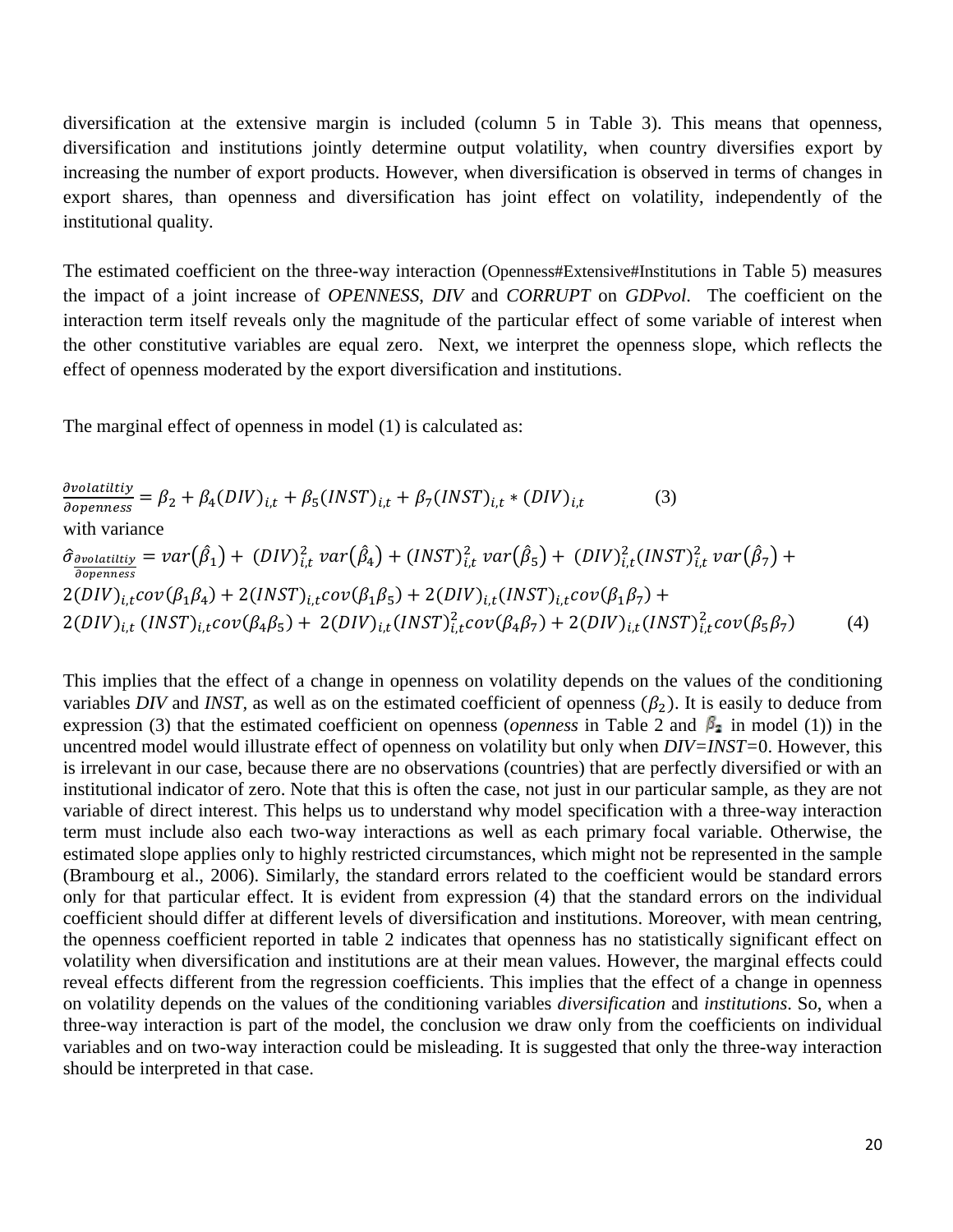In the same vein, the coefficient on export diversification has a significant negative effect on output volatility when a country has the mean level of openness and institutional quality, but this may or may not be the case for other values of openness and institutions. The coefficient on institutions has a non-significant effect on output volatility when diversification and openness take their mean values in the sample, but this may or may not be the case for other values of openness and diversification. Hence, it would be misleading to comment only the individual coefficients on openness, diversification and institutions.

We cannot infer whether openness, diversification and institutions have any relevant and significant conditional effect on volatility from the magnitude and significance on the interaction terms alone. Only the sign of the interaction term is informative. However, the sign should indicate only the average direction of the effect of the focal independent variables on volatility as the conditional variables increase, but not whether this effect is uniformly positive or negative. Yet, the interaction coefficient from the regression output provides us with limited understanding of our research questions. To obtain more informative interpretation, the marginal effect of diversification/openness across the values of diversification other than zero will be presented.

In sum, the interaction coefficient from the regression output provides us with limited understanding of our research questions as it reveals only the magnitude of the particular effect of some variable of interest when the other constitutive variables are at their mean levels. To obtain a more informative interpretation, the marginal effect of one variable in interaction will be interpreted across the values of the moderators other than the mean. The most informative approach to investigate the three-way interaction is graphical presentation of the linear predictions (adjusted margin plot) and simple slope of the variable of interest when the moderator variables are held constant at different levels of interest. Adjusted margin plots along with a scatterplot of the observations help to more easily understand the nature of the interaction effect, while calculation and plotting of simple slopes reveal the size and significance of the interaction effect. Since there is no theoretically suggested level of diversification and institutions of particular interest, for the sake of presentational convenience we follow the Aiken and West (1991) proposition to present the marginal effect at low and high levels of the moderator variables. In our case, the  $1<sup>st</sup>$  quartile represents a low level and the  $3<sup>rd</sup>$  quartile represents a high level of each moderator and simple slopes will be the slopes of the dependent variable on the independent variable when the moderator variables are held constant at different combinations of high and low values. Further, we conducted tests to determine whether the simple slopes are statistically different from each other (Dawson and Richter, 2006). However, these results have to be interpreted with caution, because slope difference tests have very low power unless the sample size is quite large (Dawson and Richter, 2006). In order to correct for multiple comparisons, the Bonferroni method is applied to adjust the p-values to take into account that these are post-hoc tests.

First, adjusted margins plots are used to identify simple effects for each variable of interest and all potential interactions. When we inspect the three-way interaction, the main effect of the variable of interest exists if the average value of the dependent variable is different at different levels of the independent variables. The two-way interactions (for example openness-diversification) exist if the simple effect of one variable on the dependent variable in interaction is different at different levels of the other variable, or vice versa. A plot of the data will show non-parallel lines. Finally, the three-way interaction exists if the two-way interaction changes as we change the level of some third variable. The possibilities are two different two-way interactions; or one two-way interaction in one case and no two-way interaction in the other case.

First, we plot the slope of observations across the full range of trade openness. Figure 1 shows interactions between openness and institutions predicting output volatility for countries with concentrated and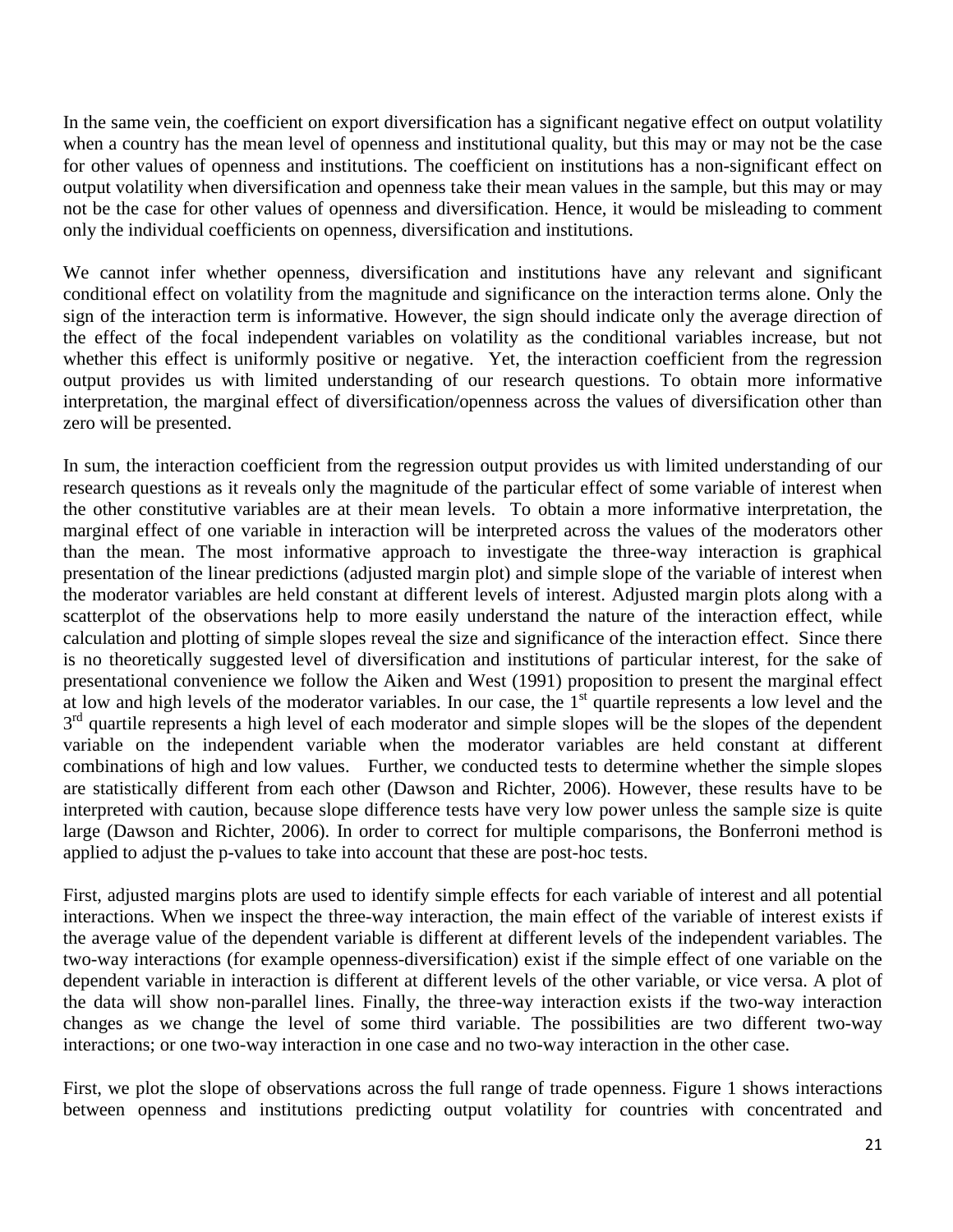diversified export at the extensive margin. Note here that fitted negative values of dependent variable do not reflect data in the sample (figure 1), but are the results of linear fitting of a simple slope (in both panels in figure 1 there are no negative observations).





*Source: Author's illustration*

Figure 1 shows that the openness-institution interaction differs for different levels of diversification. Although in both graphs the lines crossover, the direction of the lines differs. More openness results in greater volatility when export is diversified and in lower volatility when export is concentrated. That is, the two-way institutions-openness interaction for countries with diversified export is different from the two-way institutions-openness interaction for countries with concentrated export. Since a three-way interaction is a change in the two way interaction as the level of the third variable changes, Figure 1 shows that there might be a three-way interaction of trade openness, export diversification and volatility.

For concentrated export and lower openness, countries with better institutions has higher volatility than those with lower level of institutional quality, whereas for those with concentrated export and high openness, countries with low institutional quality have higher volatility scores than those with better institutions. While this doesn't seem to make much sense, from the scatterplot we see that only a few observation combine low openness and good institutions, which does not make convincing evidence that better institutions are associated with volatility when openness is low. In countries with diversified exports, the effect of openness is statistically significant when openness is above about 110% of GDP (which accounts for 47% observations with high diversification) and countries always have lower volatility when institutions are better. For countries with concentrated export, adjusted margins show that openness has a statistically significant effect when the country is in the lower tail of openness distribution (up to about 120% of GDP). Thus, once openness is sufficiently high, more trade openness does not affect volatility when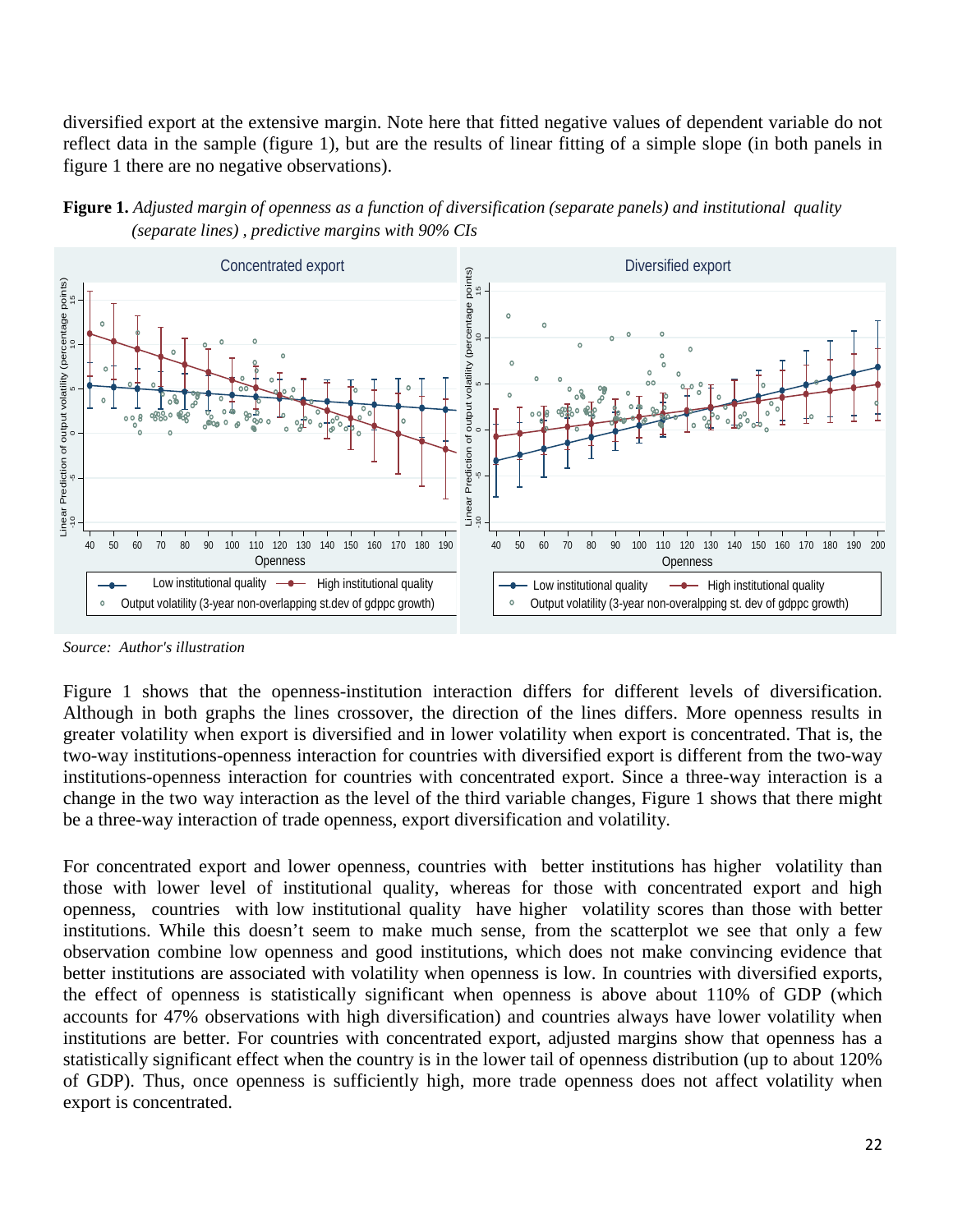Next, trade openness simple slopes across a substantively meaningful range of the modifying variables are presented in Figure 3.



 **Figure 3.** *Average marginal effects of openness as a function of diversification(x-axis) and institutional quality (separate lines)*

 *Source: Author's illustration*

Figure 3 indicates that openness reduces the volatility when export is highly concentrated (divers<0.9 or 24 % of observations) and increases volatility when export is highly diversified (divers<1.8 or 40% of observations). The openness slope is steeper when institutional quality is high, indicating that openness reduces volatility more rapidly when institutions are better.

To quantify evidence in Figures 2 and 3, the value of simple openness slopes are estimated at the low/high levels of the moderator variables. Table 3 presents estimates of marginal effects, which are the slopes of the linear effects displayed in Figure 2 and average marginal effect in Figure 3, together with pairwise comparisons (in each case, the null is no significant differences).

|                                            | FE robust                |                        |         |                            |           |        |             |  |  |
|--------------------------------------------|--------------------------|------------------------|---------|----------------------------|-----------|--------|-------------|--|--|
|                                            |                          | <b>Marginal effect</b> |         | <b>Pairwise comparison</b> |           |        |             |  |  |
| Diversification/<br>Institutional quality  | <b>Openness</b><br>slope | St.dev                 | p-value | at                         | Contrast  | St.dev | p-<br>value |  |  |
| 1. Concentration/<br>Weak institutions     | $-0.0165$                | 0.019                  | 0.384   | $2 \text{ vs. } 1$         | $-0.067$  | 0.024  | 0.034       |  |  |
| 2. Concentration /<br>Strong institutions  | $-0.0833$                | 0.024                  | 0.022   | $3 \text{ vs. } 1$         | 0.078     | 0.027  | 0.022       |  |  |
| 3. Diversification/<br>Weak institutions   | 0.0617                   | 0.031                  | 0.044   | $4 \text{ vs. } 2$         | 0.116     | 0.021  | 0.01        |  |  |
| 4. Diversification/<br>Strong institutions | 0.0333                   | 0.02                   | 0.087   | 4 vs. 3                    | $-0.0284$ | 0.019  | 0.83        |  |  |

 **Table 3.** Average marginal effects of openness at different levels of diversification and institutions after FE estimation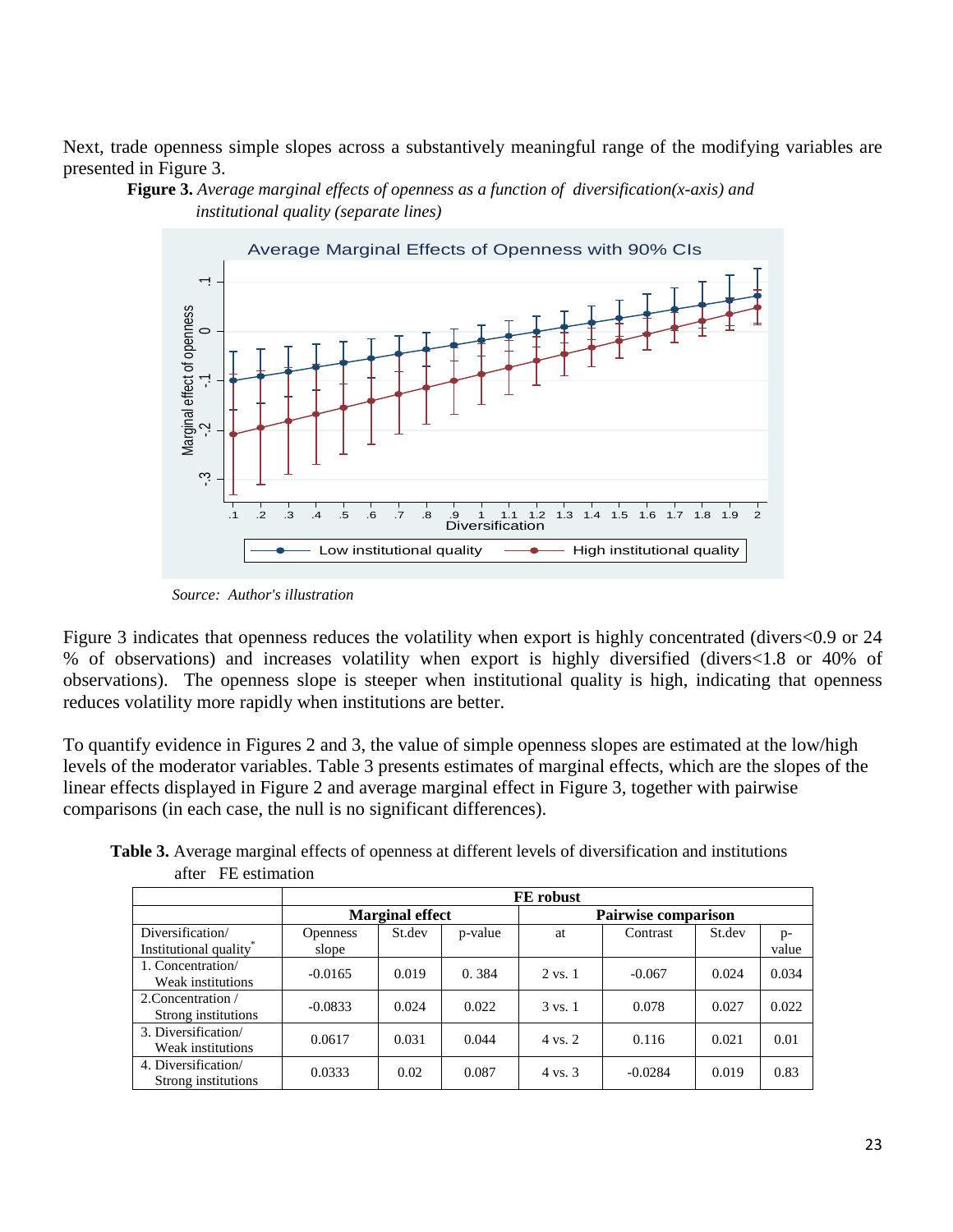The pairwise comparisons reported above reveal that institutional quality only exerts a significant moderating effect on the openness among countries with concentrated export, while effect of openness is not conditional on institutions in countries with diversified export. For countries with concentrated exports (rows 1 and 2 in Table 3), openness is negatively related to volatility when institutions are good (β=-0.083, *p* =0.022 in the row 2) and is not significantly related to volatility in weak institutional regimes (β=-0.016, *p* =0.384 in the row 1). Pairwise comparison of those openness slopes shows that the effect of openness differs in different institutional environment when exports are concentrated ( $t=-0.067$ ;  $p=0.034$ ; 2 vs 1. in pairwise comparisons in table). For countries with diversified exports ( rows 3 and 4 in Table 3) openness is positively related to volatility when export is diversified, with slopes being economically and statistically more significant in weaker institutional environment ( $\beta$ =0.062, *p* = 0.044 in the row 3) than in a better one ( $\beta$ =0.034, *p* =0.082 in the row 4). However, pairwise comparison show no statistically significant difference between slopes ( $t=$  -0.0284; p=0.83; 4 vs 3 in Table 3), indicating that institutions do not moderate the effect of openness when countries are diversified

The effect of openness is moderated by the level of export concentration regardless of the quality of institutional environment. Pairwise comparison (3 vs.1) in Table 3 show the openness slope when export is diversified and institutions are strong differs significantly from the openness slope when export is diversified and institutions are weak  $(t=0.078; p=0.022$  in Table 3). Similarly, pairwise comparisons of the slopes  $(4 \text{ vs.})$ 2) in Table 3 indicate that the openness slopes in countries with concentrated export, but different institutional environment, significantly differs from each other (t=0.116; p=0.01 in Table 3). Overall, the results show that the effect of openness is moderated by the level of export diversification and institutional quality. Greater trade openness tends to increase volatility as the number of exported products increase, with effect being similar in countries with different institutional quality. If a country's export at the extensive margin is concentrated (i.e. small entrepreneurship), country will benefit from trade, especially if institutions are good.

Next, figure 4 shows interactions between openness and diversification predicting output volatility for countries with weak and strong institutional quality across the full range of export diversification.



 **Figure 4.** *Adjusted margin of openness as a function of diversification (separate panels) and institutional quality (separate lines), predictive margins with 90% CIs*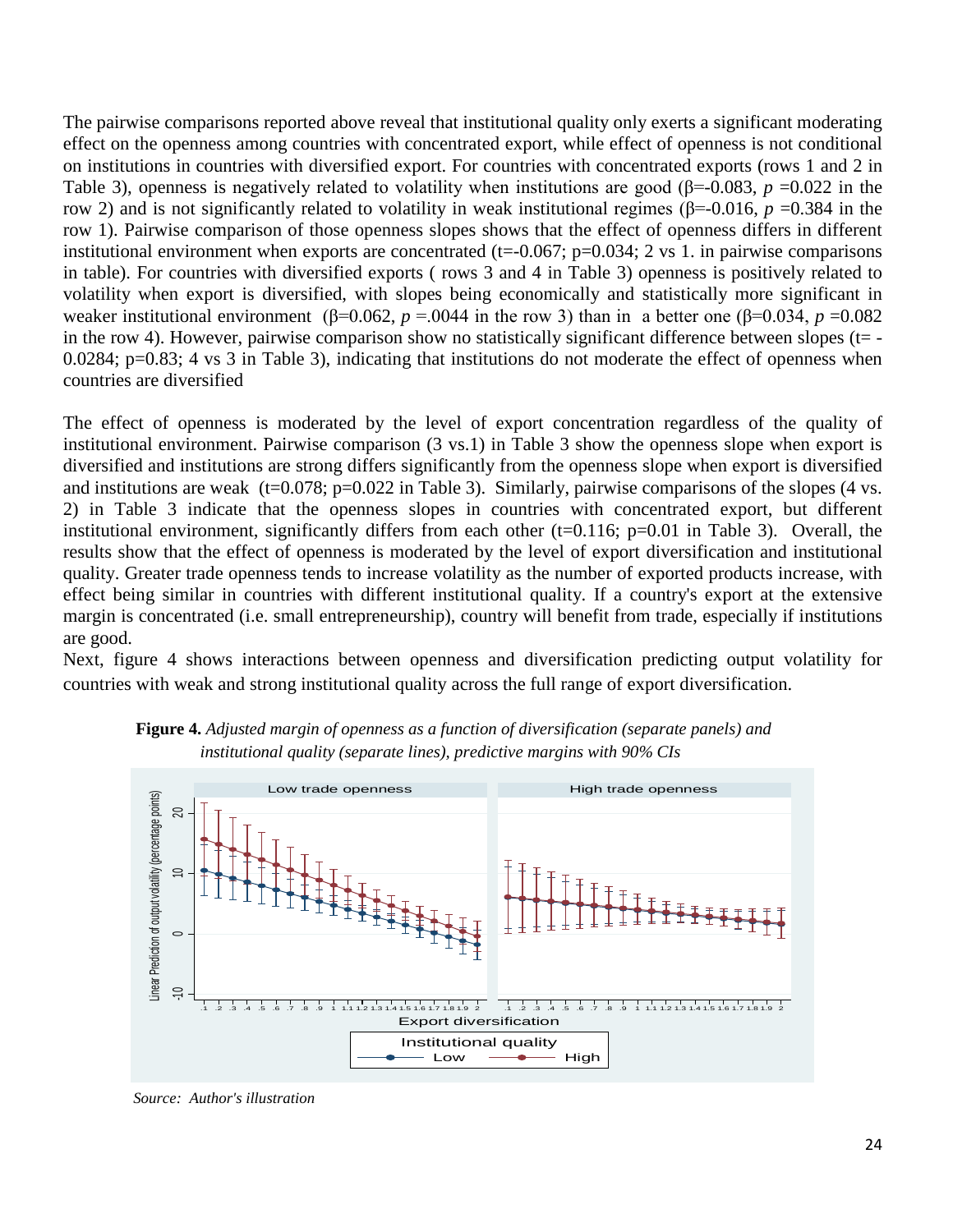The adjusted margins in Figure 4 show that increasing diversification cause stronger reaction of output volatility in less open than in more open countries. Institutions does not seems to moderate the diversification effect on volatility in neither closed nor open countries. Average changes in the diversification slopes are depicted by the average marginal effect of export diversification across a substantively meaningful range of openness in Figure 5.





 *Source: Author's illustration*

The Figure 5 suggests that an increase in diversification has a negative effect on the volatility, but significant only when openness is lower than 105% of gdp (right-hand side panel in figure 5). It turn out that less than 70% of the sample fall into required level of significance, which is compelling evidence for claim that magnitude of the diversification effect decrease with the level of openness, up to sufficiently enough level of openness (around 105% of gdp) above which diversification has no statistically significant effect. Average marginal effect of diversification at low/high level of openness and institutions calculated in Table 4 quantify what we see in Figure 5. The results in Table 4 show that diversification reduces volatility when country has low openness (rows 1 and 2) and no significant when openness is high (rows 3 and 4). Pairwise comparisons in Table 4 show that diversification slopes for low/high openness significantly differs from each other in weak (3 vs. 1) and strong institutional regimes (4 vs. 2) . **Example 1.1** Average marginal effects of diversification at different levels of openness at 1.1 Average marginal effects of diversification has a negative effect on the volatility, but also dependent of the simple indiver

Figure 3 shows almost overlapping average marginal effect of diversification for low and high institutional quality, indicating that institutions do not make significant differences for the effect of diversification conditional on openness is expected. The pairwaise comparisons in Table 4 confirm that diversification effect on volatility does not significantly differ at low/high institutional quality. In Table 4, the pairwise comparisons of diversification slopes at low/high institutions do not find significant difference between when the openness is low  $(2 \text{ vs. } 1)$ ; nor when the openness is high  $(4 \text{ vs. } 3)$ .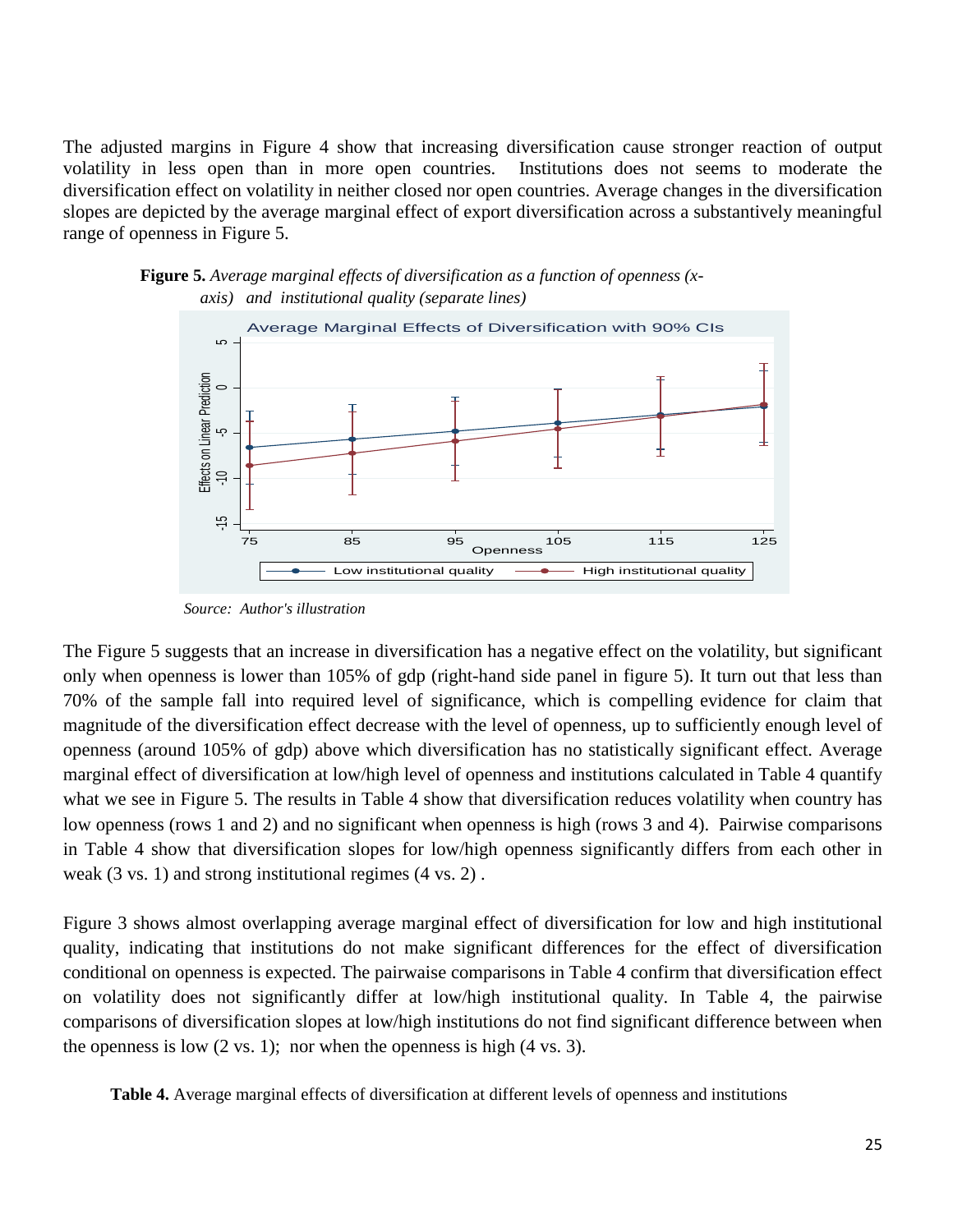|                                           | FE robust                |                        |         |                            |          |        |             |  |  |
|-------------------------------------------|--------------------------|------------------------|---------|----------------------------|----------|--------|-------------|--|--|
|                                           |                          | <b>Marginal effect</b> |         | <b>Pairwise comparison</b> |          |        |             |  |  |
| Openness/<br>institutional quality*       | Diversification<br>slope | St.dev                 | p-value | at                         | Contrast | St.dev | p-<br>value |  |  |
| 1. Low openness/<br>Weak institutions     | $-6.343$                 | 2.42                   | 0.009   | 2 vs. 1                    | $-1.88$  | 1.728  | 1.00        |  |  |
| 2. Low openness/<br>Strong institutions   | $-8.223$                 | 2.92                   | 0.005   | $3 \text{ vs. } 1$         | 4.316    | 1.425  | 0.002       |  |  |
| 3. High openness /<br>Weak institutions   | $-2.201$                 | 2.385                  | 0.356   | $4 \text{ vs. } 2$         | 6.195    | 2.005  | 0.012       |  |  |
| 4. High openness /<br>Strong institutions | $-2.026$                 | 2.74                   | 0.46    | $4 \text{ vs. } 3$         | 0.174    | 1.24   | 1.00        |  |  |

#### after FE estimation

Diversification is beneficial when country is less open and is not associated with volatility when openness is high. The institutional quality does not make any significant differences in both cases. In other words, diversification-openness interaction is not conditional on institutional quality. However, diversificationinstitutions interaction is significantly conditional on the level of country's openness.

We find that when export diversification at the intensive margin (i.e. changes in distribution of export shares) is observed, than the effect of openness is conditional on the export diversification only. The results show that the effect of openness on volatility reduces as country has more equal distribution of export shares across product exported. Such finding corresponds to the evidence found in the previous literature (Rodrik, 1998; Epifani and Gancia, 2009 and Haddad et al, 2013).

However when diversification is measured at the extensive margin (i.e, when change in the number of export products), we find that trade openness, export diversification at the extensive margin and institutional quality jointly affect output volatility in transition countries. Analysis of marginal effect reveals that both, export structure and institutions, moderate the effect that exposure to trade has on output volatility. Openness has a pervasive effect for different levels of diversification, resulting in a greater stability of output if exports are concentrated on a few products and greater instability if country's export basket is fairly diversified. When country has export basket concentrated on a few products, trade openness is significantly more beneficial when institutions are better. However, when export basket is diversified, the effect of openness is similar in different institutional environment. Greater number of product in export basket appears to reduce output volatility, but having significantly more success in less open than in more open countries. Institutions do not play any significant role for the effect of diversification. The results of our analysis provide the evidence that increasing number of export products is an effective strategy for output volatility reduction, especially in less open economies. Flipping the story from the angle of trade openness, we found that in transition countries more openness is beneficial only if country export a few products and have good institutions. Otherwise, when number of products increases, more openness may result in more volatility, especially when institutions are poor. Institutions do not appear as a prime mover of volatility, but it influences how the reaction of output to increasing trade.

Empirical literature did not investigate the effect of openness conditional on the diversification at different margins of export growth. In the previous similar studies, export diversification is measured by the concentration indices (usually by the Herfindahl index only), which measures changes at the export shares (i.e. intensive margin). However, diversification calculated by the concentration indices is often interpreted as a change in number of export products, which is not conceptually correct. Our findings that the trade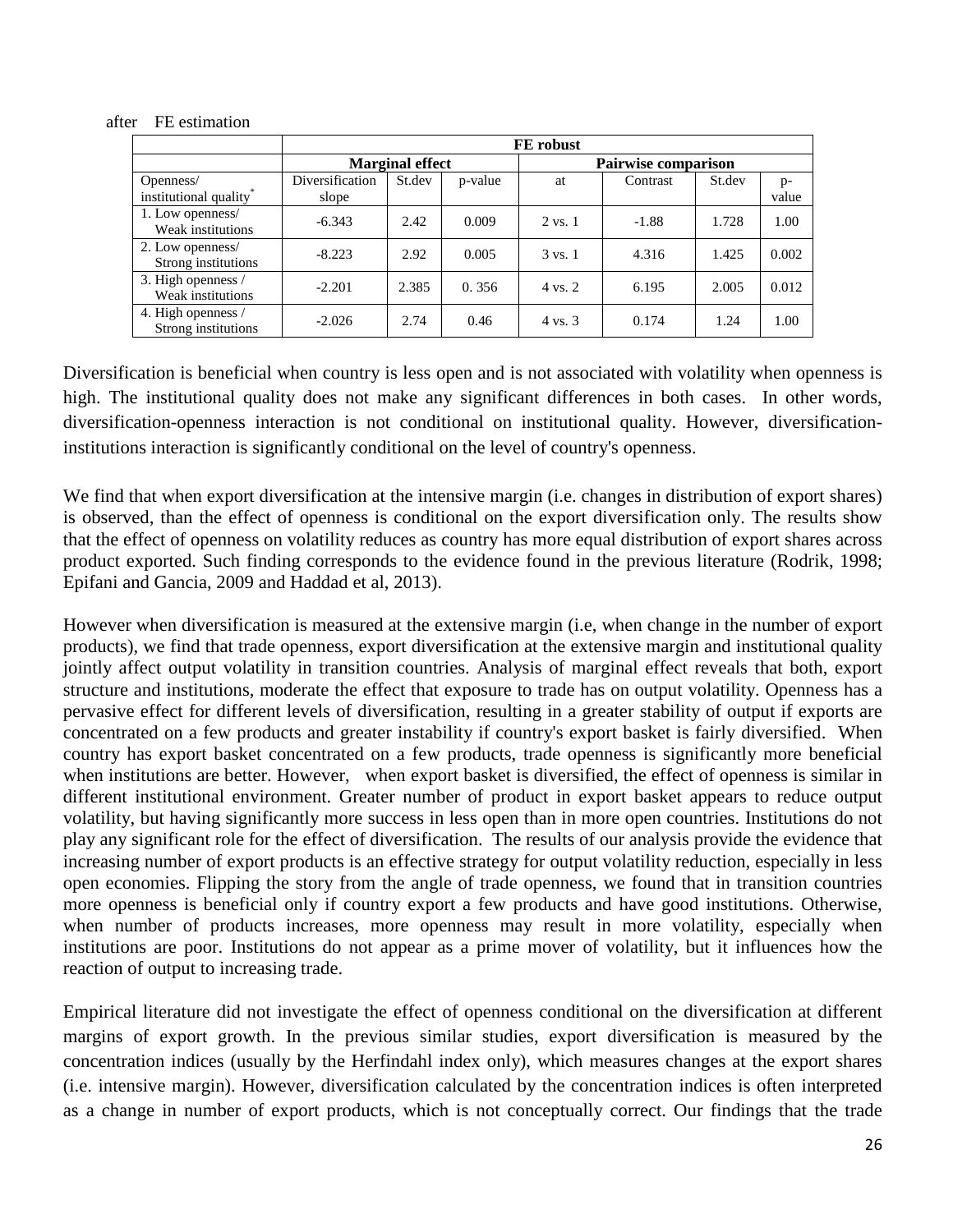openness has different effect on volatility when country diversifies exports along the extensive that when export is diversified along the intensive margin show that differences between diversification at the export margins are not just conceptual, but also substantive.

Evidence on the volatility-enhancing effect of openness when country increase the number of export products in transition economies should be interpreted taking into consideration specificity of the economics in transition, which experience remarkable external and internal shocks in the beginning of the 90s. External shock results in major fundamental changes of their external trade, while internal shocks cause changes in the resource allocation and institutions. Considering very short period of time from beginning of transition, we could expect that exporters are still finding right mode of their presence at the external markets. This is along the line with Besedes's (2011) findings on increased hazard of transition country's export that is a consequence of their increased participation in international trade. Moreover, Besedes (2011) find that hazard of exporting over time increased the most for differentiated goods and that mostly richer transition economies (such as Czech Republic or Slovenia) reoriented trade towards differentiated goods at expense of the other type of goods. The richer economies in Besedes(2011) sample are the most diversified in our sample, which implies that churning could explain volatility-enhancing effect of openness in diversified countries. In addition, such evidence may indicate that too many different products may not form large, internationally competitive industries, which may reduce probability for domestic producer to successfully participate on the global market. These new exporters are usually not the most efficient once, since in transition context, given limited opportunities at the home market, firms are pushed into export market. Also, these are small economies with limited potential to exploit economies of scale which may result in a high cost of moving into many new products (Papageorgiou and Spatafora, 2012). On the other hand, volatilityreducing effect of openness when country is concentrated could be reflection of exporters with monopolistic competition and market power (Buch 2002).

Variables that proxy for shocks that hit the economy such as volatility of terms of trade, inflation, exchange rate and government expenditure do not exhibit significant effects. Similar to Acemoglu et al. (2003), we find that institutions are significant but also shocks that arise from mismanagement of macroeconomic policies (such as inflation or exchange rate) are not. In Acemoglu et al. (2003), this most likely indicates that the effect of institutions is not mediated by macroeconomic policies, but by other, possibly microeconomic policies. Acemoglu et al. (2003) hypothesis that the effect of macroeconomic mismanagement is probably a reflection of a weak institutional environment, i.e. weak institutions may create macroeconomic problems and exert negative effects on volatility through a range of macroeconomic and microeconomic channels.

Financial development appears to be a very important element in the explanation of output volatility in the transition economies of Europe and Central Asia. Progress in the institutional development of the financial sector tends to reduce the volatility of output in transition economies, while the effect of the level of credit/GDP is ambiguous and, in the case of high dependency on credit, it could make a country more vulnerable. Turning to the regression results in our analysis (table 2), a very similar proposition is suggested. The index of progress in the reform of the financial sector, which proxies for the efficiency of financial development, is statistically significant across all specifications (Table 2). As expected, progress in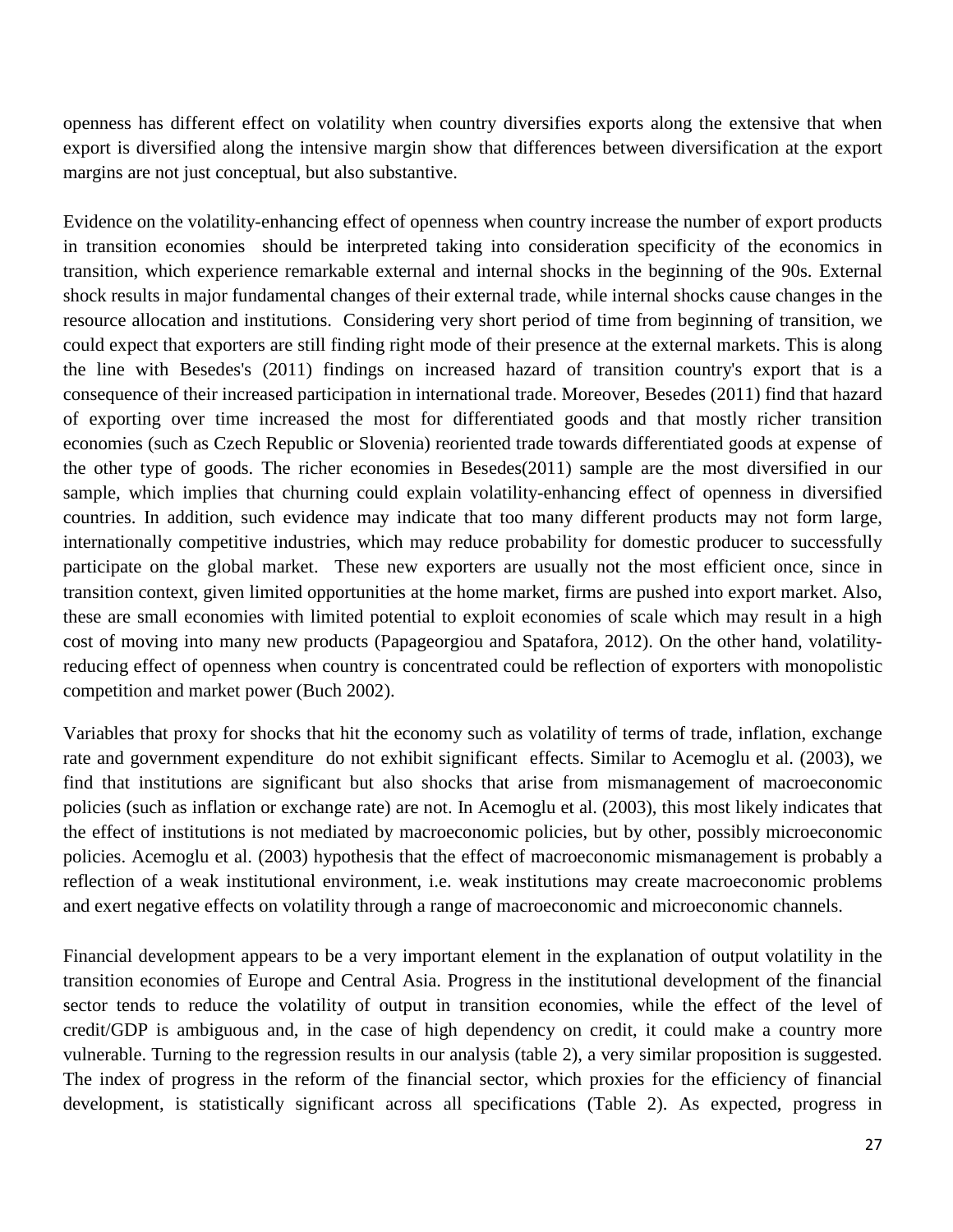institutional environment of the financial market tends to reduce output and is highly statically significant across all specifications. On the other hand, credit to the private sector is statistically significant only in FE estimation (Table 2). However, the sign on the financial depth proxy is positive, suggesting that the greater the level of credit/GDP the greater the output volatility. It is likely that a high credit ratio makes a country dependent and exposes it to greater risks. To conclude, the estimated results suggest that in transition countries volatility increases with financial depth, but reduce as the efficiency of the financial market increases.

Government actions do not seems to perform a "buffer" role, as fiscal shocks do not prove to be statistically significant. The greater volatility of government expenditure results in greater output volatility, but the effect is not significant. A potentially destabilizing effect of government expenditure volatility could indicate that greater deviation in government spending either reflects macroeconomic imbalances or that spending supports extravagant government behaviour rather than capital investment.

We contribute to the literature on output volatility by reporting a finding that seems to be neglected in the previous discussion on a subject. Our finding indicates that the relationship between openness and export diversification on output volatility is related to the quality of institutions. When export is diversified, trade openness tends to increase output volatility. If the export is concentrated, trade reduces volatility. In both cases, weak institutions are more costly. Yet diversification has pervasive influence on the effect of openness on volatility, diversification on its own is beneficial for output stability.

## **5. Robustness checks**

In order to investigate stability of our findings several robustness checks are obtained (Table 4 in the Appendix 4). The effect is estimated using different proxy for dependent variables such as 3 -year nonoverlapping standard deviation of gdp growth and 3 -year non-overlapping standard deviation of Hodrick– Prescott (HP) filtered gdp growth, but the same qualitative and very similar quantitative findings are obtained in comparison to the preferred result (Column 1 in table 4 in Appendix 4). Another check is obtained by using the whole range of different proxies for institutions. In addition to corruption, other WGI indices are used such rule of law, government effectiveness and political instability.

We also estimate the model with institutional quality measure taken from Kaufmann et al. (2010), Corruption Perception Index (CPI) by Transparency International and European Bank for Reconstruction and Development (EBRD) market and trade institutional efficiency a part of a robustness check. From the later group, overall institutional index and indices that asses market and trade (index of price, forex and trade liberalisation and competition index). However, measures used for a robustness has high degree of simple correlation with Kaufman indicators (0.8 and 0.7, respectively). Columns (2) to (7) in Table 5 presents the results with those institutional proxies along with other WGI indicators such as rule of law, government effectiveness and political instability.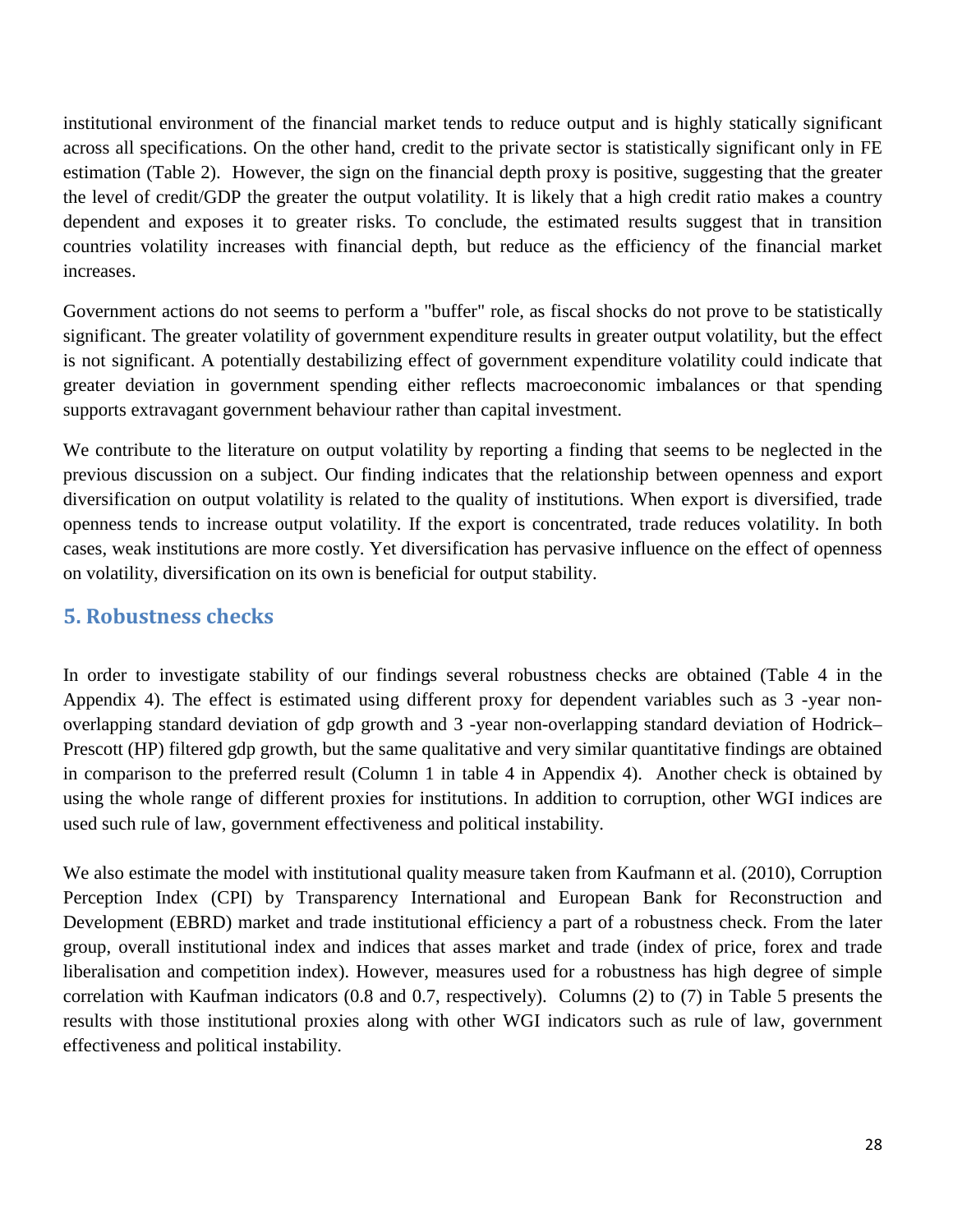Evidence emerging from all these alternative indexes covering several institutional dimensions is very similar to those resulting from the indicator used in proffered specification. The simple slope of openness at high/low combinations of moderator variables has the same intuition behind the results: effect of openness on output volatility is smaller when institutional environment is better, regardless of the level of export diversification.

According to regional principle, we estimate model using data from Central and South Eastern Europe countries only. The evidence from CEB+ CIS sample aligns to evidence from transition sample. Yet we undertake investigation on sample of Commonwealth Independent States we do not consider those findings reliable due to small number of observation retained in a sample.

## **6. Conclusion**

We contribute to the literature on output volatility by reporting a finding that seems to be neglected in the previous discussion on a subject. Our analysis raises the questions of the importance of distinction between diversification at different export margins when investigate the effect of openness on volatility conditional on a level of diversification and re-examine the role of institutional quality for the effect of trade openness on output volatility.

We find than the effect of openness is conditional on the export diversification only when export diversifies at the intensive margin (i.e. changes in distribution of export shares) is observed. The results show that the effect of openness on volatility reduces as country has more equal distribution of export shares across product exported. Such finding corresponds to the evidence found in the previous literature (Rodrik, 1998; Epifani and Gancia, 2009 and Haddad et al, 2013).

However when diversification is measured at the extensive margin (i.e, when change in the number of export products), we find that trade openness, export diversification at the extensive margin and institutional quality jointly affect output volatility in transition countries. Analysis of marginal effect reveals that both, export structure and institutions, moderate the effect that exposure to trade has on output volatility. Openness has a pervasive effect for different levels of diversification, resulting in a greater stability of output if exports are concentrated on a few products and greater instability if country's export basket is fairly diversified. When country has export basket concentrated on a few products, trade openness is significantly more beneficial when institutions are better. However, when export basket is diversified, the effect of openness is similar in different institutional environment. Greater number of product in export basket appears to reduce output volatility, but having significantly more success in less open than in more open countries. Institutions do not play any significant role for the effect of diversification. The results of our analysis provide the evidence that increasing number of export products is an effective strategy for output volatility reduction, especially in less open economies. Flipping the story from the angle of trade openness, we found that in transition countries more openness is beneficial only if country export a few products and have good institutions. Otherwise, when number of products increases, more openness may result in more volatility, especially when institutions are poor. Institutions do not appear as a prime mover of volatility, but it influences how the reaction of output to increasing trade.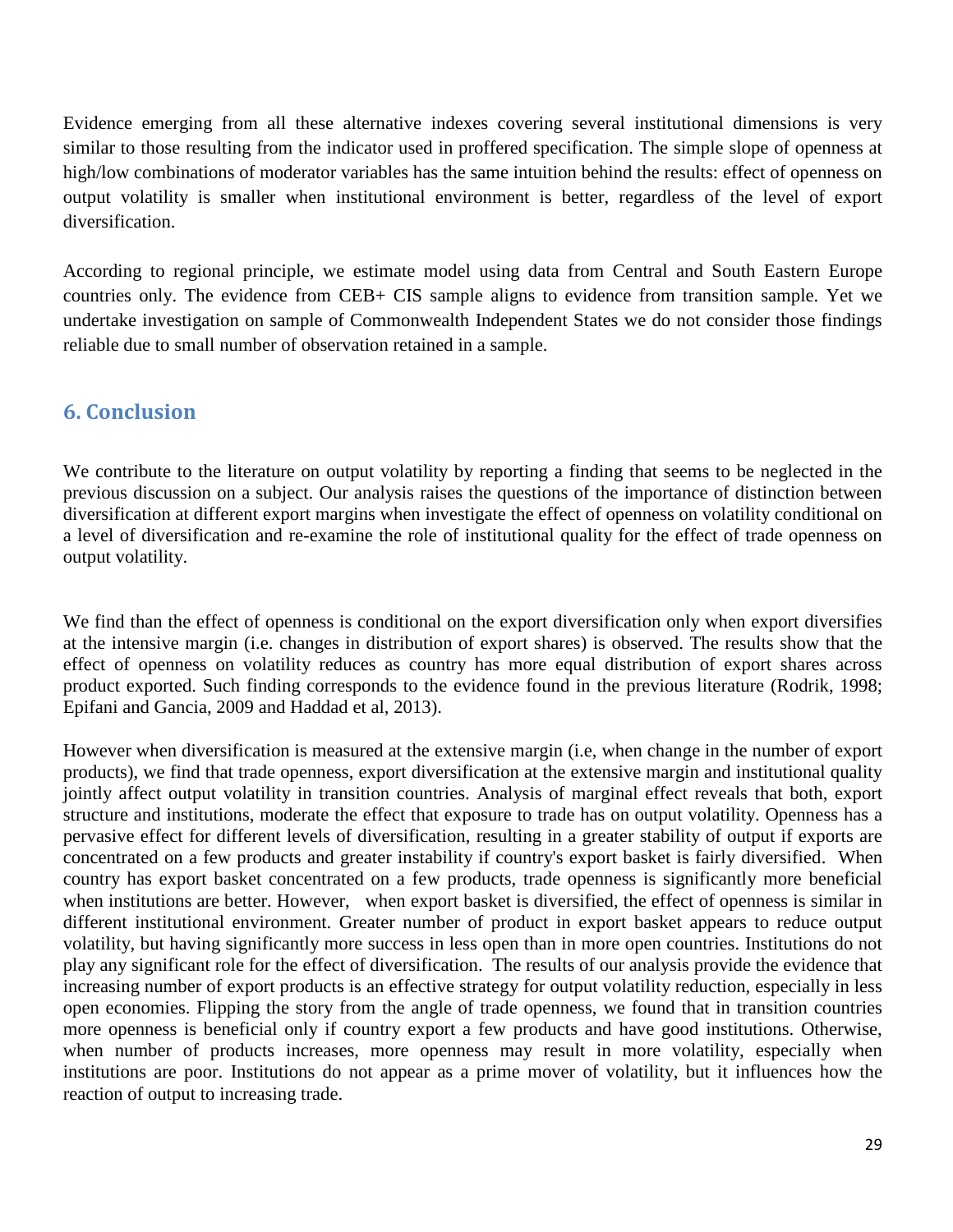Our results indicate that it is important to distinguish which export margin is measured by the indicator used in the analysis, as the openness will affect volatility differently when diversification is result of equality in distribution across existing products or; when diversification arise from broadening the country's export portfolio to new products. In the similar studies export diversification is measured by the concentration indices only. However, although diversification indices measures changes at the export shares (i.e. intensive margin), diversification calculated by the concentration indices is often interpreted as a change in number of export products, which is not conceptually correct. Our findings that the trade openness has different effect on volatility when country diversifies exports along the extensive that when export is diversified along the intensive margin show that differences between diversification at the export margins are not just conceptual, but also substantive.

Evidence on the volatility-enhancing effect of openness when country increase the number of export products in transition economies should be interpreted taking into consideration specificity of the economics in transition, which experience remarkable external and internal shocks in the beginning of the 90s. External shock results in major fundamental changes of their external trade, while internal shocks cause changes in the resource allocation and institutions. Considering very short period of time from beginning of transition, we could expect that exporters are still finding right mode of their presence at the external markets. This is along the line with Besedes's (2011) findings on increased hazard of transition country's export that is a consequence of their increased participation in international trade. Moreover, Besedes (2011) find that hazard of exporting over time increased the most for differentiated goods and that mostly richer transition economies (such as Czech Republic or Slovenia) reoriented trade towards differentiated goods at expense of the other type of goods. The richer economies in Besedes (2011) sample are the most diversified in our sample, which implies that churning could explain volatility-enhancing effect of openness in diversified countries. In addition, such evidence may indicate that too many different products may not form large, internationally competitive industries, which may reduce probability for domestic producer to successfully participate on the global market. These new exporters are usually not the most efficient once, since in transition context, given limited opportunities at the home market, firms are pushed into export market. Also, these are small economies with limited potential to exploit economies of scale which may result in a high cost of moving into many new products (Papageorgiou and Spatafora, 2012). On the other hand, volatilityreducing effect of openness when country is concentrated could be reflection of exporters with monopolistic competition and market power (Buch 2002).

In order to investigate stability of our findings several robustness checks are obtained. We use different proxies for dependent variables, the whole range of different proxies for institutions and divide sample according to similar country groups. However, the evidence emerging from all these alternative strategies is very similar to those resulting from the preferred specification.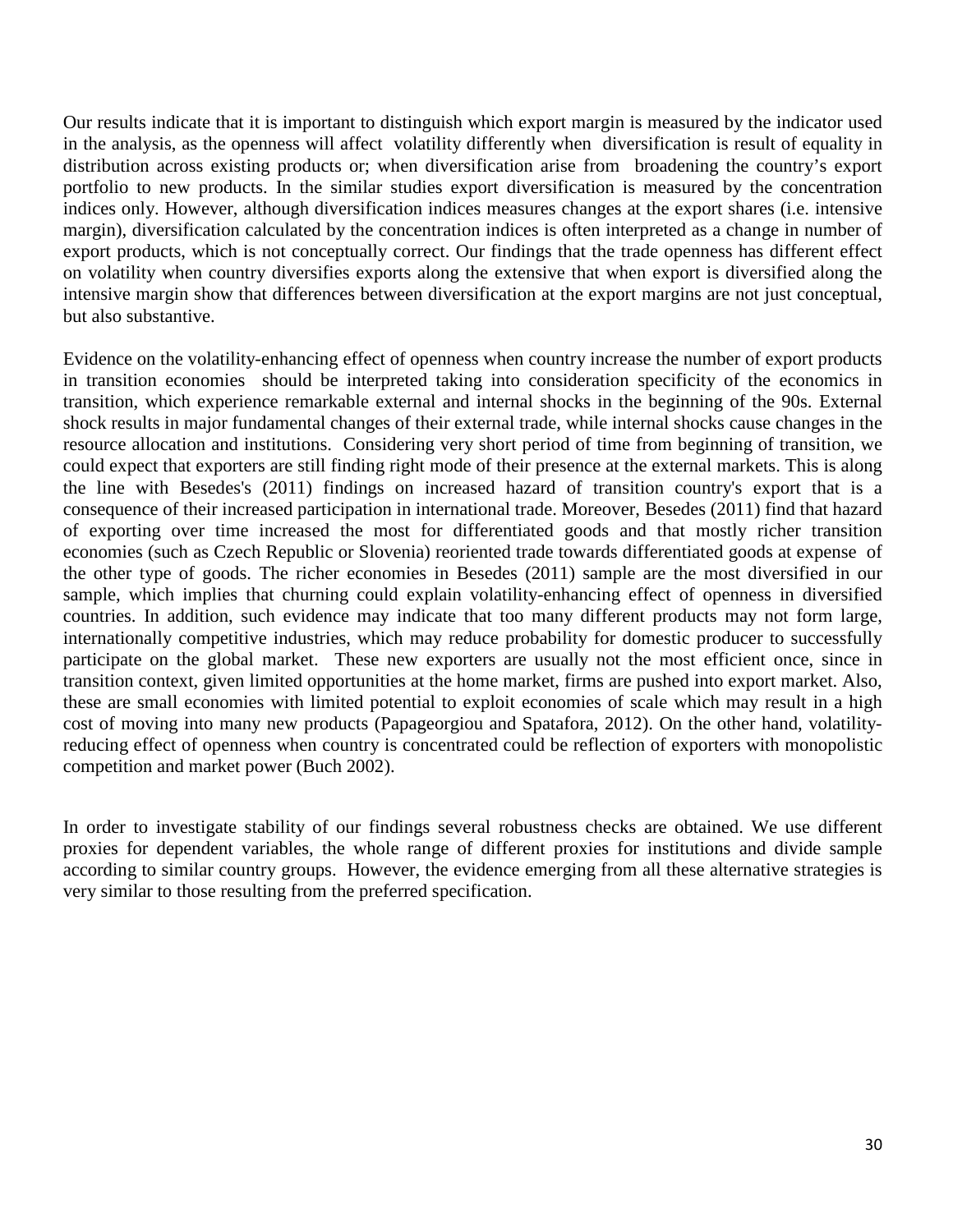# **References**

- 1. Agnello, L. and Sousa, R.M. 2009.The determinants of public deficit volatility. ECB Working Paper Series No. 1042.
- 2. Acemoglu, D. et al. (2003). Macroeconomic Symptoms: Volatility, Crises and Growth. Institutional Causes. *Journal of Monetary Economics*. 50(1) p.49-123.
- 3. Acemoglu, D. and Robinson, J.A. 2008. [Persistence of Power, Elites, and Institutions.](http://ideas.repec.org/a/aea/aecrev/v98y2008i1p267-93.html) *[American](http://ideas.repec.org/s/aea/aecrev.html)  [Economic Review.](http://ideas.repec.org/s/aea/aecrev.html)* 98(1) p. 267-93.
- 4. Aizenman J. and B. Pinto (eds.) Managing Economic Volatility and Crises: A Practitioner's Guide. Cambridge: Cambridge University Press, 2005.
- 5. Andres et al. 2008. The Stabilizing Role of Government Size," *Journal of Economic Dynamics and Control 32* (2) p.571-593.
- 6. Arin et al. 2011. Why are corrupt countries less successful in consolidating their budgets?. *Journal of Public Economics.* 95 (7-8) p. 521-530.
- 7. Barseghyan, L., & DiCecio, R. 2010. Institutional causes of output volatility. *Federal Reserve Bank of St. Louis Review*. *92*(3) p.205-23.
- 8. Beck, T. et al. 2006. [Financial intermediary development and growth volatility: Do intermediaries](http://ideas.repec.org/a/eee/jimfin/v25y2006i7p1146-1167.html)  [dampen or magnify shocks?.](http://ideas.repec.org/a/eee/jimfin/v25y2006i7p1146-1167.html) *[Journal of International Money and Finance](http://ideas.repec.org/s/eee/jimfin.html)*. 25(7) p. 1146-1167
- 9. Bejan, M. 2006. ["Trade Openness and Output Volatility,](http://ideas.repec.org/p/pra/mprapa/2759.html)" [MPRA Paper](http://ideas.repec.org/s/pra/mprapa.html) 2759, University Library of Munich, Germany.
- 10. Bontempi, M.E. and Mammi, I. 2012. A strategy to reduce the count of moment conditions in panel data GMM. MPRA Paper No. 40720.
- 11. Bonaglia, F. et al. 2001. ["How Globalisation Improves Governance,](http://ideas.repec.org/p/oec/devaaa/181-en.html)" [OECD Development Centre](http://ideas.repec.org/s/oec/devaaa.html)  [Working Papers](http://ideas.repec.org/s/oec/devaaa.html) 181, OECD Publishing.
- 12. Brambour, T et al. 2006. [Understanding Interaction Models: Improving Empirical Analyses.](https://files.nyu.edu/mrg217/public/pa_final.pdf)  *Political Analysis.* 14: 63-82.
- 13. Buch, C. M. et al. 2005. ["Financial openness and business cycle volatility,](http://ideas.repec.org/a/eee/jimfin/v24y2005i5p744-765.html)" Journal of *[International](http://ideas.repec.org/s/eee/jimfin.html)  [Money and Finance](http://ideas.repec.org/s/eee/jimfin.html)*, Elsevier, 24(5), p. 744-765.
- 14. Cavalcanti, T.V.de V et al. (2012). ["Commodity Price Volatility and the Sources of Growth,](http://ideas.repec.org/p/imf/imfwpa/12-12.html)" [IMF](http://ideas.repec.org/s/imf/imfwpa.html)  [Working Papers](http://ideas.repec.org/s/imf/imfwpa.html) 12/12, International Monetary Fund.
- 15. Cavallo, E.A. 2008. [Output Volatility and Openess to Trade: a Reassessment.](http://ideas.repec.org/a/col/000425/008594.html) *Economía* 9 ( 1) p. 105-152
- 16. Calderón, C. and Schmidt-Hebbel, K. 2008. [Openness and Growth Volatility,](http://ideas.repec.org/p/chb/bcchwp/483.html) [Working Papers](http://ideas.repec.org/s/chb/bcchwp.html)  [Central Bank of Chile](http://ideas.repec.org/s/chb/bcchwp.html) 483, Central Bank of Chile.
- 17. Chin and Ito. 2008. A New Measure of Financial Openness. *Journal of Comparative Policy Analysis*. 10 (3), p. 309 - 322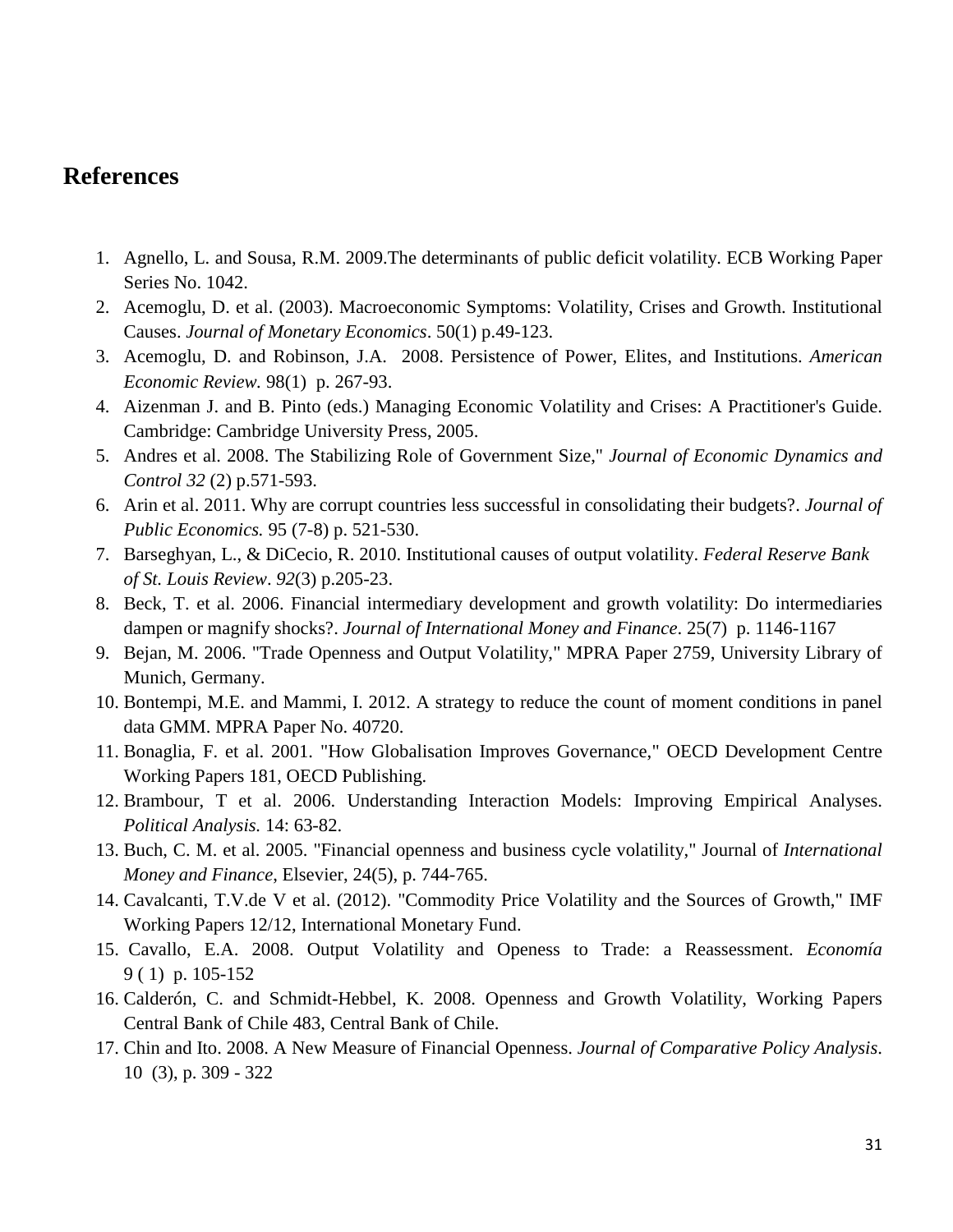- 18. di Giovanni, J. and. Levchenko, A.A. 2009. [Trade Openness and Volatility.](http://ideas.repec.org/a/tpr/restat/v91y2009i3p558-585.html) *[The Review of](http://ideas.repec.org/s/tpr/restat.html)  [Economics and Statistics](http://ideas.repec.org/s/tpr/restat.html)*. 91(3) p. 558-585.
- 19. Dollar, D. and Kraay, A.2003. Institutions, trade, and growth. *Journal of monetary economics* 50.1 p.133-162.
- 20. Easterly, W.R. et al. 2001. Explaining growth volatility. Annual World Bank Conference on Development Economics, p.191-211.
- *21.* Easterly, W. R. and Kraay, A. C. 2000. Small States, Small Problems? Income, Growth, and Volatility in Small States. *World Development*. 28 (11) p. 2013-27.
- *22.* Eichengreen, B. [Managing Openness: Lessons from the Crisis for Emerging Markets.](http://emlab.berkeley.edu/~eichengr/managing_openness_5_10_10.pdf) Prepared in *Managing Openness: Trade and Outward-Oriented Growth After the Crisis*, Mona Haddad and Ben Shepherd, eds., World Bank Publications, 2011.
- 23. Epifani, P. and Gancia, G. 2009. ["Openness, Government Size and the Terms of Trade,](http://ideas.repec.org/a/bla/restud/v76y2009i2p629-668.html)"*[Review of](http://ideas.repec.org/s/bla/restud.html)  [Economic Studies,](http://ideas.repec.org/s/bla/restud.html)* 76(2) p. 629-668, 03.
- 24. Fatas, A. and Mihov, I, 2006. [The macroeconomic effects of fiscal rules](http://ideas.repec.org/a/eee/pubeco/v90y2006i1-2p101-117.html) in the US states. *[Journal of](http://ideas.repec.org/s/eee/pubeco.html)  [Public Economics](http://ideas.repec.org/s/eee/pubeco.html)*. 90(1-2) p. 101-117.
- 25. Gavin et al. 1995. [Macroeconomics of Capital Flows to Latin America: Experience and Policy](http://ideas.repec.org/p/idb/wpaper/4012.html)  [Issues,](http://ideas.repec.org/p/idb/wpaper/4012.html)[Research Department Publications](http://ideas.repec.org/s/idb/wpaper.html) 4012, Inter-American Development Bank, Research Department.
- 26. Guillaumont, S. J. and Guillaumont, P. 2009. [State fragility and economic vulnerability: what is](http://ideas.repec.org/p/cdi/wpaper/1096.html)  [measured and why?.](http://ideas.repec.org/p/cdi/wpaper/1096.html) [Working Papers](http://ideas.repec.org/s/cdi/wpaper.html) 200918, CERDI.
- 27. Hall, R. E. and Charles I. J. 1999. Why Do Some Countries Produce so Much More Output per Worker than Others? *Quarterly Journal of Economics* 14.p.83-116
- 28. Haddad et al. 2013. Trade openness reduces growth volatility when countries are well diversified. *[Canadian Journal of Economics](http://ideas.repec.org/s/cje/issued.html)*, 46(2) p.765-790.
- 29. Haddad, M. and Shepherd, B. 2011. [Managing Openness: Trade and Outward-oriented Growth After](http://ideas.repec.org/b/wbk/wbpubs/2283.html)  [the Crisis,](http://ideas.repec.org/b/wbk/wbpubs/2283.html) [World Bank Publications,](http://ideas.repec.org/s/wbk/wbpubs.html) The World Bank, No. 2283.
- 30. Hitt et al. 2006. International Diversification: Antecedents, Outcomes, and Moderators. *Journal of Management.* 32 (6) p. 831-867.
- 31. Huang,Y. 2012. [Is Economic Volatility Detrimental to Global Sustainability?.](http://ideas.repec.org/a/oup/wbecrv/v26y2012i1p128-146.html) *[World Bank Economic](http://ideas.repec.org/s/oup/wbecrv.html)  [Review.](http://ideas.repec.org/s/oup/wbecrv.html)* 26(1) p.128-146.
- 32. Gatti, R. 2004. Explaining Corruption: Are Open Countries Less Corrupt?. *Journal of International Development*. 16(6) p.851-861.
- 33. Cindy, K. and Franzese, F. 2003. "Modeling and Interpreting Interactive Hypotheses in Regression Analysis: A Brief Refresher and Some Practical Advice." Unpublished Manuscript, University of Michigan.
- 34. Jaccard, J., and Turrisi, R. (2003) Interaction effects in multiple regression. Newbury Park: Sage.
- 35. Jansen, M. et al. 2009. ["Exposure to External Country Specific Shocks and Income Volatility.](http://ideas.repec.org/p/cpr/ceprdp/7123.html) [CEPR](http://ideas.repec.org/s/cpr/ceprdp.html)  [Discussion Papers](http://ideas.repec.org/s/cpr/ceprdp.html) 7123, C.E.P.R. Discussion Papers.
- 36. Jansen, M. 2004. Income Volatility in Small and Developing Economies: Export Concentration Matters. WTO Discussion Paper 3, World Trade Organization.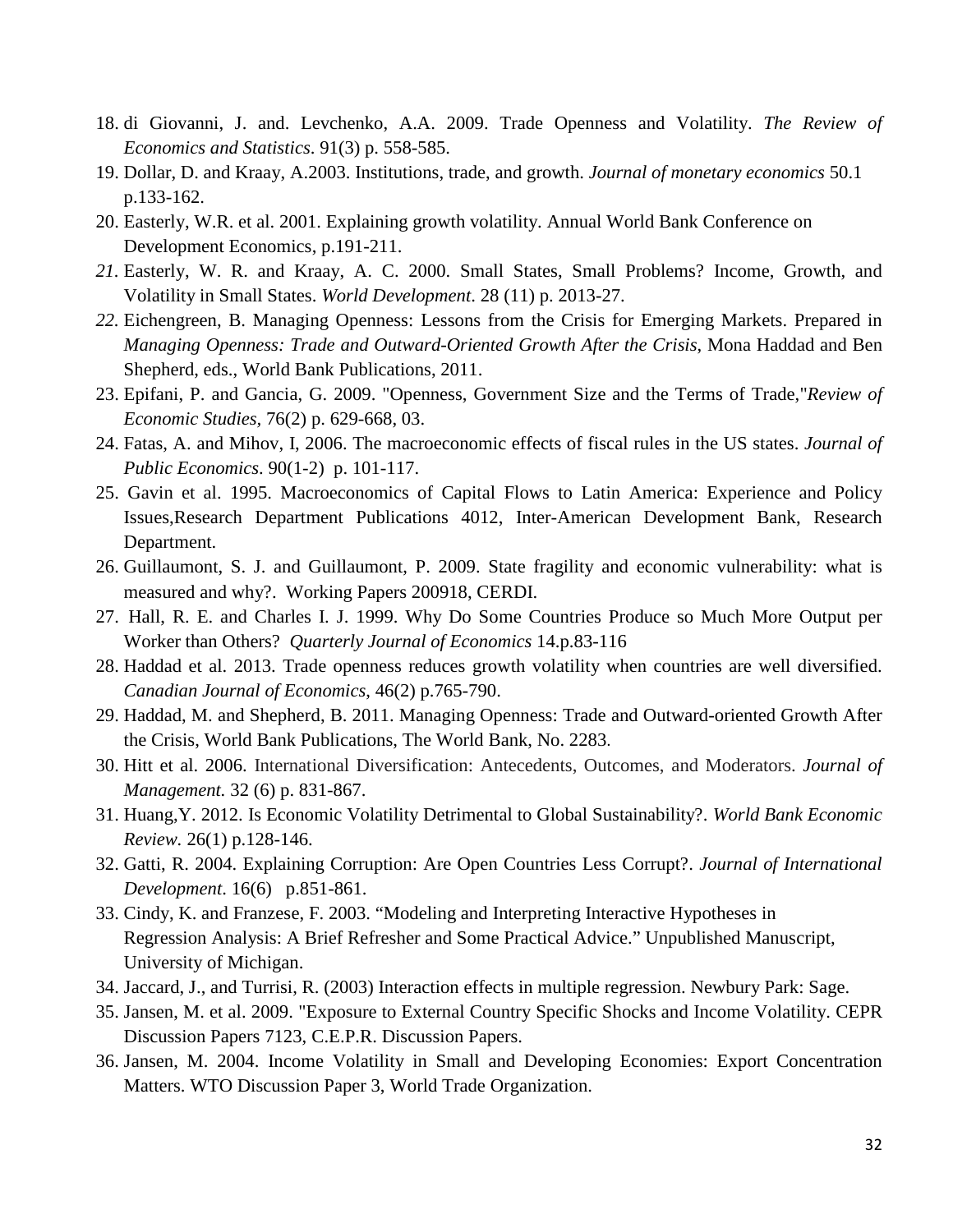- 37. Judson. R. and Owen, A. 1997. Estimating Dynamic Panel Data Models: A Practical Guide for Macroeconomists", *Finance and Economics Discussion* papers 1997-3, Federal Reserve, Washington, D.C.
- 38. Kaufmann, Daniel et al. 2010. The Worldwide Governance Indicators: Methodology and Analytical Issues. World Bank Policy Research Working Paper No. 5430.
- 39. Kaufmann, D and Kraay,A. 2008. ["Governance Indicators: Where Are We, Where Should We Be](http://ideas.repec.org/a/oup/wbrobs/v23y2008i1p1-30.html)  [Going?,](http://ideas.repec.org/a/oup/wbrobs/v23y2008i1p1-30.html)" *[World Bank Research Observer](http://ideas.repec.org/s/oup/wbrobs.html)*. 23(1) p.1-30
- 40. Kaufmann, D. et al. 2007. ["The worldwide governance indicators project : answering the critics,](http://ideas.repec.org/p/wbk/wbrwps/4149.html)" [Policy Research Working Paper Series](http://ideas.repec.org/s/wbk/wbrwps.html) 4149, The World Bank
- 41. Klomp, J. and de Haan, J. 2009. [Political institutions and economic](http://ideas.repec.org/a/eee/poleco/v25y2009i3p311-326.html) volatility. *[European Journal of](http://ideas.repec.org/s/eee/poleco.html)  [Political Economy](http://ideas.repec.org/s/eee/poleco.html)*. 25(3) p.311-326.
- 42. La Porta et al.1998. Law and Finance. *Journal of Political Economy* 106 p.1113-55.
- 43. Maddala,G.S.(2001), Introduction to Econometrics, Third Edt., John Wiley&Sons, Ltd.
- 44. Malik, A. and Temple, J.R.W. 2009. [The geography of output volatility.](http://ideas.repec.org/a/eee/deveco/v90y2009i2p163-178.html) *[Journal of Development](http://ideas.repec.org/s/eee/deveco.html)  [Economics.](http://ideas.repec.org/s/eee/deveco.html)* 90(2) p.163-178.
- 45. Massol, O. and Banal-Estanol, A. 2012. [Export diversification and resource-based industrialization:](http://ideas.repec.org/p/cty/dpaper/12-01.html)  [the case of natural gas.](http://ideas.repec.org/p/cty/dpaper/12-01.html) [Working Papers](http://ideas.repec.org/s/cty/dpaper.html) 12/01, Department of Economics, City University London.
- 46. Mehrhoff, J. 2009. A solution to the problem of too many instruments in dynamic panel data GMM. Discussion paper no.1/2009, Deutsche Bundesbank.
- 47. Mendicino, C. 2007. Credit market and macroeconomic volatility. ECB Working Paper Series No. 743.
- 48. Neeman, Z.et al.2008. [Corruption and Openness,](http://ideas.repec.org/a/bpj/bejeap/v8y2008i1n50.html) *[The B.E. Journal of Economic Analysis & Policy,](http://ideas.repec.org/s/bpj/bejeap.html)*  8(1).
- 49. Papageorgiou, C. and Spatafora,N. 2012. [Economic Diversification in LICs: Stylized Facts and](http://ideas.repec.org/p/imf/imfsdn/12-13.html)  [Macroeconomic Implications.](http://ideas.repec.org/p/imf/imfsdn/12-13.html) [IMF Staff Discussion Notes](http://ideas.repec.org/s/imf/imfsdn.html) 12/13, International Monetary Fund.
- 50. Ramey, G. and Ramey, V. 1995. Cross-country evidence on the link between the volatility and growth. American economic review. 85 (5), p. 1138-1151.
- 51. Rodrik, D. 2009. [Growth After the Crisis,](http://ideas.repec.org/p/cpr/ceprdp/7480.html) [CEPR Discussion Papers](http://ideas.repec.org/s/cpr/ceprdp.html) 7480, C.E.P.R. Discussion Papers.
- 52. Rodrik, D. et al. 2004. [Institutions Rule: The Primacy of Institutions Over Geography and Integration](http://ideas.repec.org/a/kap/jecgro/v9y2004i2p131-165.html)  [in Economic Development.](http://ideas.repec.org/a/kap/jecgro/v9y2004i2p131-165.html) *[Journal of Economic Growth](http://ideas.repec.org/s/kap/jecgro.html)* . 9(2) p.131-165.
- 53. Rodrik, D. 1999. [Where Did All the Growth Go? External Shocks, Social Conflict, and Growth](http://ideas.repec.org/a/kap/jecgro/v4y1999i4p385-412.html)  [Collapses.](http://ideas.repec.org/a/kap/jecgro/v4y1999i4p385-412.html) *[Journal of Economic Growth](http://ideas.repec.org/s/kap/jecgro.html)*. 4(4), p. 385-412.
- 54. Rodrik, D. 1998. ["Why Do More Open Economies Have Bigger Governments?,](http://ideas.repec.org/a/ucp/jpolec/v106y1998i5p997-1032.html)" *[Journal of Political](http://ideas.repec.org/s/ucp/jpolec.html)  [Economy](http://ideas.repec.org/s/ucp/jpolec.html)*, 06(5), p.997-1032.
- 55. Roland, G. 2004. "Understanding Institutional change: Fast-moving and Slow-Moving Institutions" *Studies in Comparative International Development* 38(4) 109-131.
- *56.* Roodman, D. 2009. [How to do xtabond2: An introduction to difference and system GMM in Stata.](http://ideas.repec.org/a/tsj/stataj/v9y2009i1p86-136.html) *[Stata Journal](http://ideas.repec.org/s/tsj/stataj.html)*. 9(1) p.86-136.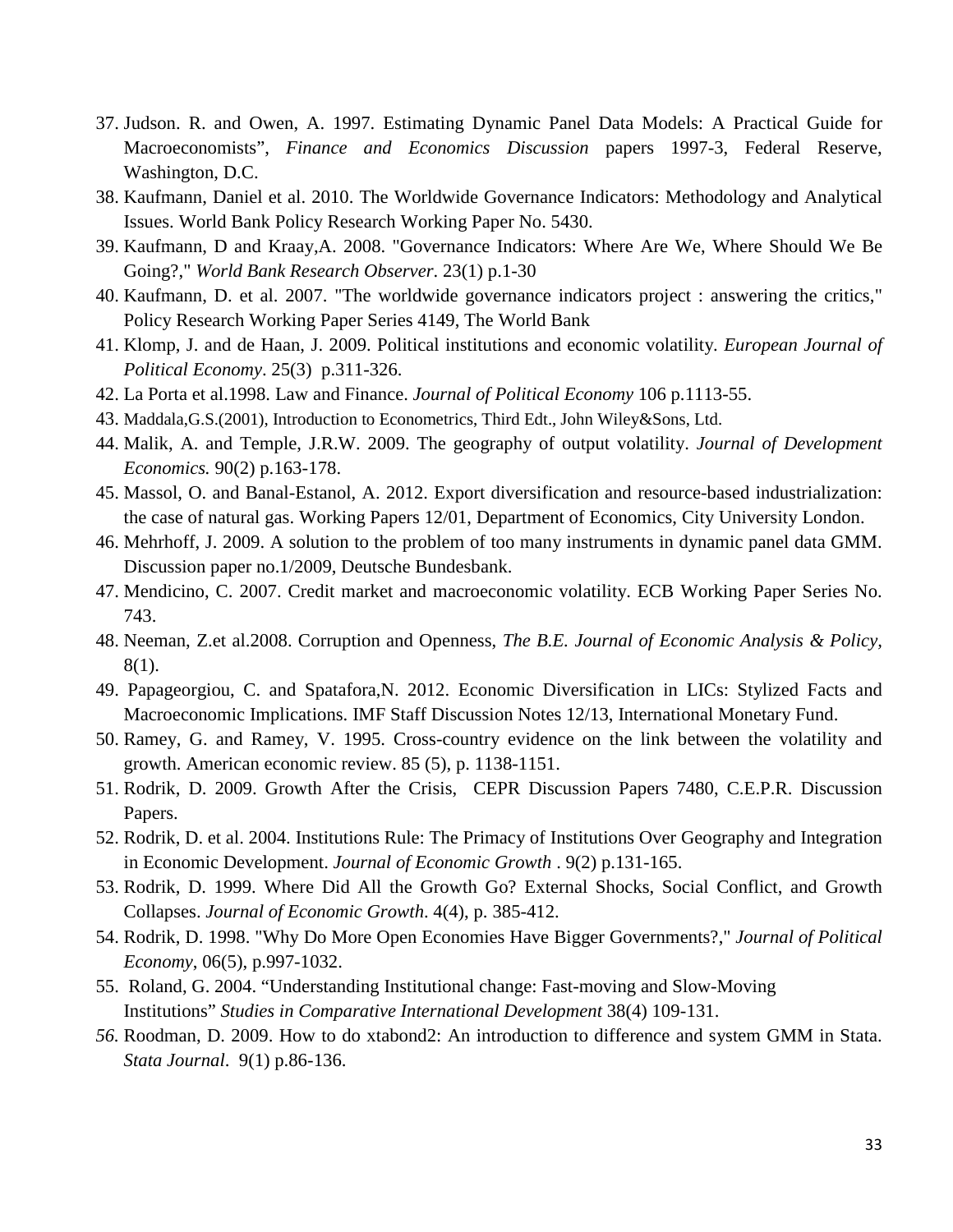#### **APPENDIX 1**

### **Decomposition of Theil index to map into diversification at the export margins**

Empirical researches usually calculate product export diversification using the Theil index:

$$
T = \frac{1}{n} \sum_{i=1}^{n} \frac{x_i}{\bar{x}} ln\left(\frac{x_i}{\bar{x}}\right)
$$
 (1.1.)

where  $\bar{x} = \frac{\sum_{i=1}^{n} x_i}{n}$  is the average value of total exports.

The index is inversely related to the degree of diversification: it is zero if exports are equally distributed among n export lines (i.e. perfect diversification) and it achieves its maximum value, ln(n), and if all exports is concentrated in one export line, while the export in other lines is equal to 0 (i.e. perfect concentration). It is straightforward from 1.1. that higher *n* (the introduction of new export categories in a country's export mix) lowers index and accordingly increase diversification, keeping all else constant. However, if new product is large enough, it can even increase concentration. Hence, in addition to number of export lines, diversification is determined by the equality of export values across export lines. Since this is not straightforward from 1.1., we make derivative of the Theil to show in which way distribution of export values affects value of index:

$$
\frac{\partial F}{\partial x_1} \approx \frac{1}{n\bar{x}} \ln\left(\frac{x_1}{\bar{x}}\right) \tag{1.2}
$$

Since  $\bar{x}$  and n are always positive, sign of derivative (i.e. whether index will decrease or increase when  $x_1$ increase for 1) depend on  $\ln\left(\frac{x_1}{\bar{x}}\right)$  $\left(\frac{x_1}{\bar{x}}\right)$ : for  $x_1 < \bar{x}$ , increase in  $x_1$  toward  $\bar{x}$  will decrease value of index (i.e. decrease concentration) and for  $x_1 > \bar{x}$ , increase in  $x_1$  will incearase value of index (increase concentration). The export is more concentrate the more further is  $x_i$  from  $\bar{x}$ , and is more diversified the closer is  $x_i$  to  $\bar{x}$ . In other words, the more evenly spread across a set of exported goods will increase diversification, indicated by decrease in the Theil index.

The Theil index can be calculated for groups of individuals and decomposed additively into within-groups  $(T_w)$  and between-groups  $(T_b)$  components:

$$
T_w = \sum_{j=1}^{J} \frac{n_j \,\bar{x}_j}{n} \left[ \frac{1}{n_j} \sum_{i \in j} \frac{x_i}{\bar{x}_j} \ln \left( \frac{x_i}{\bar{x}_j} \right) \right] \tag{1.3.}
$$

$$
T_b = \sum_{j=1}^{J} \frac{n_j x_j}{n \bar{x}} ln\left(\frac{x_j}{\bar{x}}\right)
$$
 (1.4.)

 $T_b = \sum_{j=1}^r \frac{1}{n} \frac{1}{\bar{x}} ln\left(\frac{j}{\bar{x}}\right)$  (1.4.)<br>where  $T_w + T_b = T$ ;  $G_j(j = 0, ... J)$  is group of individuals  $(i = 1 ... n)$ ,  $n_j$  is the number of individuals in group *j* and  $\bar{x}j$  is the group's average value.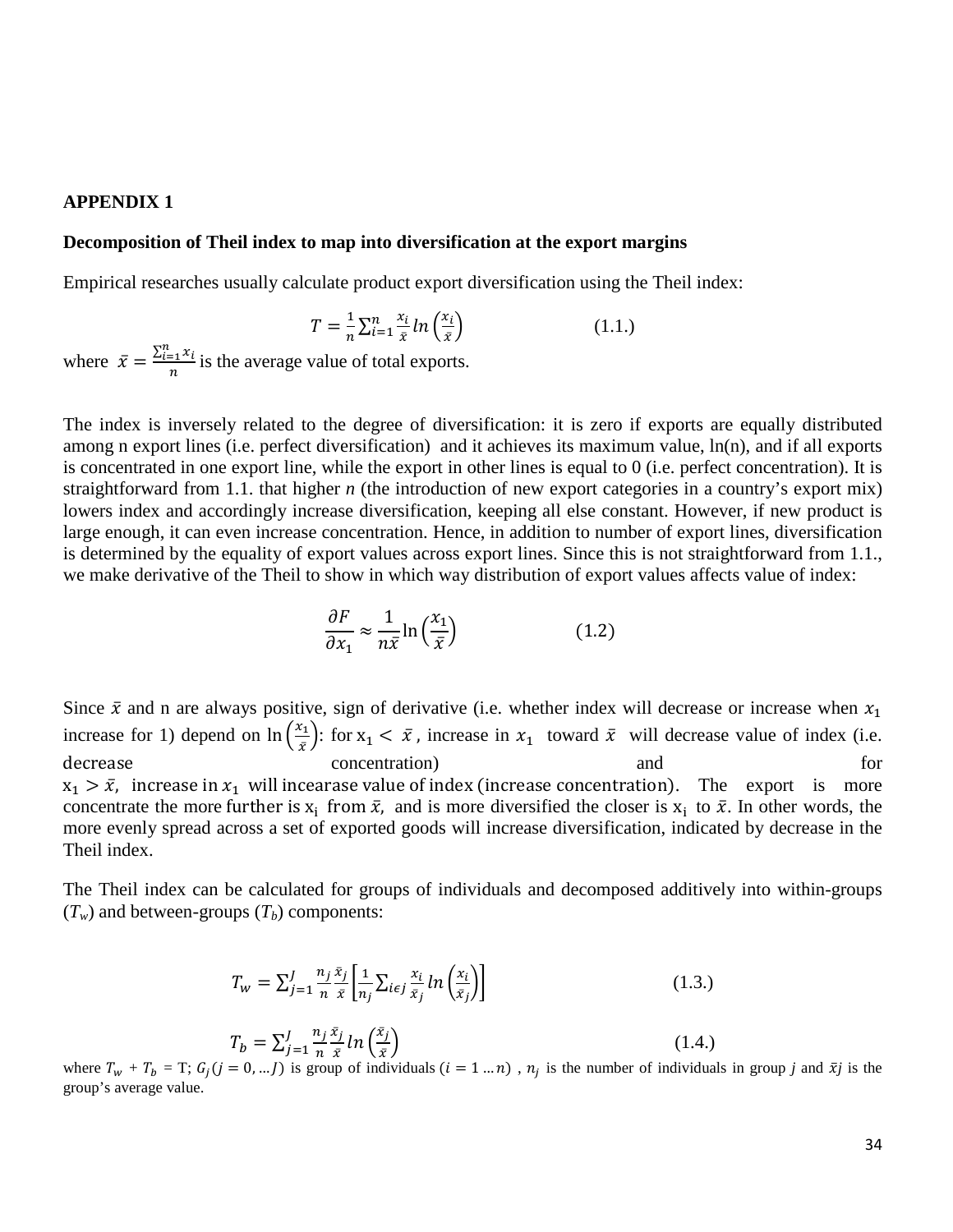The decomposability property is considered to be the main advantage of Theil index over alternative measures of diversification. We follow Cadot et al. (2011) and use this property to measure diversification along the intensive and extensive margins of export growth.

In order to construct these sub-indices, Cadot et al. (2011) differentiate the total number of potential export lines (*n*) (products classified according to the Harmonized System at the 6-digit level -HS6) into the group of lines for which positive export is recorded for that country and year (group of traded export lines denoted by  $G_1$ ) and the groups of lines with no amount exported (group of non-traded lines denoted by  $G_0$ ). Considering this partition, the between-group index is:

$$
T_b = \underbrace{\frac{n_0 \,\bar{x}_0}{n} \ln\left(\frac{\bar{x}_0}{\bar{x}}\right)}_{\text{Non-graded}} + \underbrace{\frac{n_1 \,\bar{x}_1}{n} \ln\left(\frac{\bar{x}_1}{\bar{x}}\right)}_{\text{Traded}}
$$
(1.5.)

In this case, the between component is not defined for non-traded categories as non-traded lines have no value ( $x_i = 0$  for all *i*, then  $\bar{x}_0 = 0$  and accordingly logarithm in (1.8.) is not defined). However, when H'Lopital's rule is applied, the first addend in (1.8.) is equal to zero (1.9.).

$$
\lim_{x_0 \to 0} \left( \sum_{j=1}^J \frac{\bar{x}_j}{\bar{x}} \ln \left( \frac{\bar{x}_j}{\bar{x}} \right) \right) = 0 \tag{1.6.}
$$

Accordingly, the between component is reduced to:

$$
\lim_{x_0 \to 0} T_b = \frac{n_1 \bar{x}_1}{n \bar{x}} ln\left(\frac{\bar{x}_1}{\bar{x}}\right)
$$
\n(1.7.)

Considering the already established fact that the value of non-traded lines tends to zero and their means also tend to zero, it follows that  $\sum_{i \in G_1} x_i = \sum_{i=1}^n x_i$ . Since  $\bar{x} = \frac{\sum_{i=1}^n x_i}{n}$  and  $\bar{x}_1 = \frac{\sum_{k \in G_1} x_i}{n_1}$ , it further follows that  $_1\bar{x}_1 \rightarrow n\bar{x}$  and (1.10.) takes the form of:

$$
\lim_{x_0 \to 0} T_b = \ln \left( \frac{\bar{x}_1}{\bar{x}} \right) = \ln \left( \frac{\frac{\sum_{i \in G_1} x_i}{n_1}}{\frac{\sum_{i=1}^n x_i}{n}} \right) = \ln \left( \frac{n}{n_1} \right) \tag{1.8.}
$$

Total number of potential export lines within the current harmonized (SITC) system is time invariant. Then, if period-to-period change  $(\Delta)$  in the index is observed, and the property of the log of a quotient is applied, the between components will reduce to

$$
\lim_{x_0 \to 0} \Delta T_b = -\Delta \ln (n_1) \tag{1.9.}
$$

It means that change in the between component of the index measures changes in the number of traded export lines  $(n_1)$ , i.e. it reflects changes at the extensive margin of export growth. Since the natural logarithm is an increasing function, and diversification is related to the value of the Theil index (being greater at lower values), the introduction of new export categories is an indication of increased diversification at the extensive margin.

The within-group component will take a form of: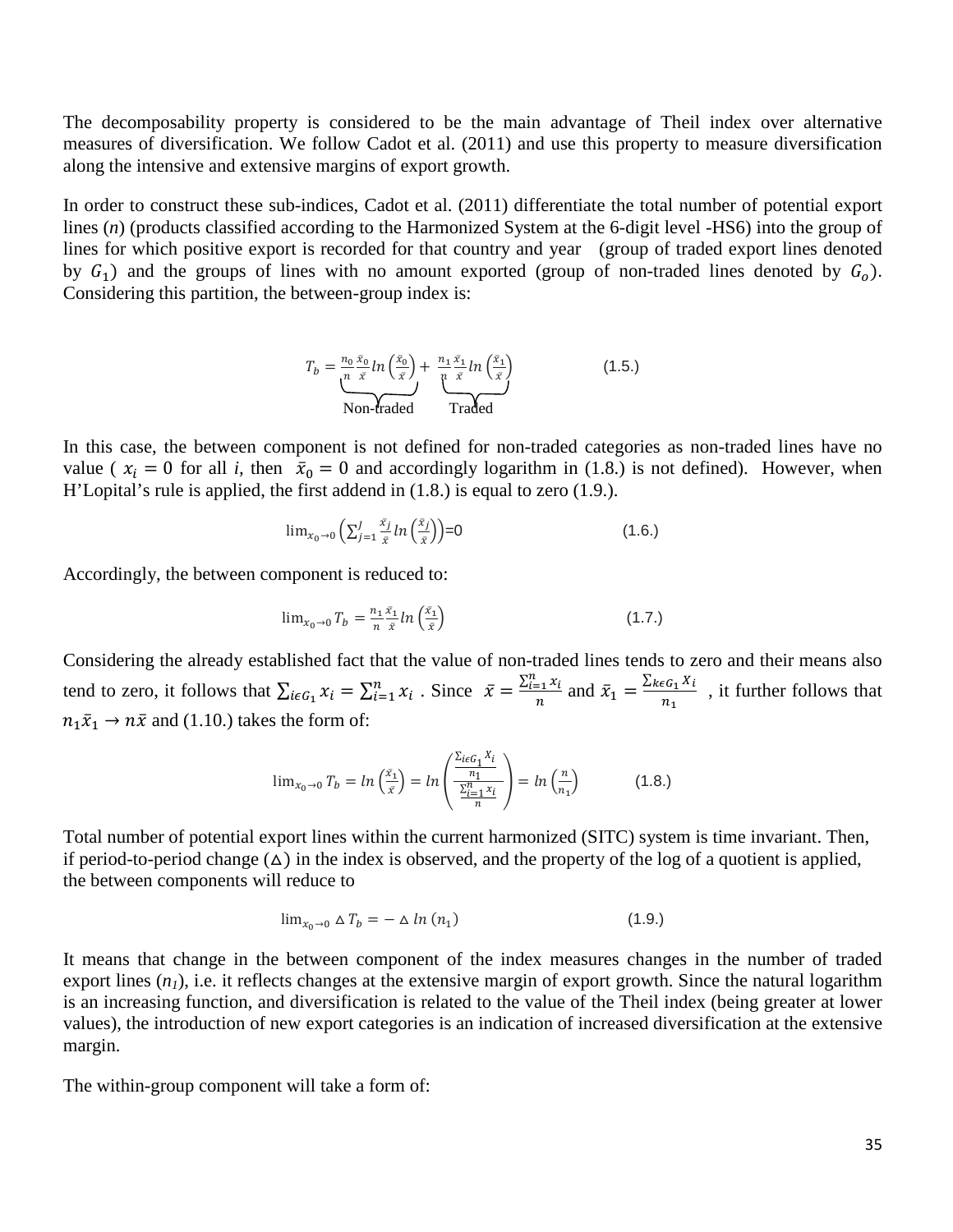$$
T_{w} = \underbrace{\frac{n_{0} \bar{x}_{0}}{n} \left[ \frac{1}{n_{0}} \sum_{k \in G_{0}} \frac{x_{i}}{\bar{x}_{0}} ln\left(\frac{x_{i}}{\bar{x}_{0}}\right) \right]}_{\text{Non-traded}} + \underbrace{\frac{n_{1} \bar{x}_{1}}{n} \left[ \frac{1}{n_{1}} \sum_{k \in G_{1}} \frac{x_{i}}{\bar{x}_{1}} ln\left(\frac{x_{i}}{\bar{x}_{1}}\right) \right]}_{\text{Traded}} \tag{1.10.}
$$

The group-specific Theil index is in square brackets. If it is assumed that all export lines have the

same arbitrary positive value  $x_o$ , so that  $x_0 = \bar{x}_0$ , then  $\sum_{i \in G_0} \frac{x_i}{\bar{x}} ln(\frac{x_i}{\bar{x}}) = n_o ln(1)$  which reduces the

first addend in (1.9) to  $\frac{n_0}{n} \frac{x_0}{\bar{x}} ln(1) = 0$ . Consequently, the within component reduces to

$$
\lim_{x_0 \to 0} T_w = \frac{n_1 \,\bar{x}_1}{n} \left[ \frac{1}{n_1} \sum_{k \in G_1} \frac{x_i}{\bar{x}_1} \ln \left( \frac{x_i}{\bar{x}_1} \right) \right] \tag{1.11.}
$$

Equation 1.14 is the Within-Group Theil Index for Group 1. Considering the already proven identity that  $_1\bar{x}_1 \rightarrow n\bar{x}$  when  $x_0 \rightarrow 0$ , it follows that the within component is equal to the Theil index for the Group 1 traded export lines:

$$
\lim_{x_0 \to 0} T_w = \frac{1}{n_1} \sum_{i \in G_1} \frac{x_i}{\bar{x}_1} \ln \left( \frac{x_i}{\bar{x}_1} \right) = T_1 \tag{1.12.}
$$

And changes in the within-group components are a measurement of the changes of concentration among traded lines only ( $\Delta T_w = \Delta T_1$ ), by definition capturing changes at the intensive margin of export growth. Here, more even spread among the value of existing export lines is an indication of increased diversification.

Change in the between component of the index reflects diversification at the extensive margin of export growth by measuring changes in the number of traded export lines, while changes in the within-group components reflects diversification at the intensive margin of export growth by measurement of the changes of concentration among traded lines only.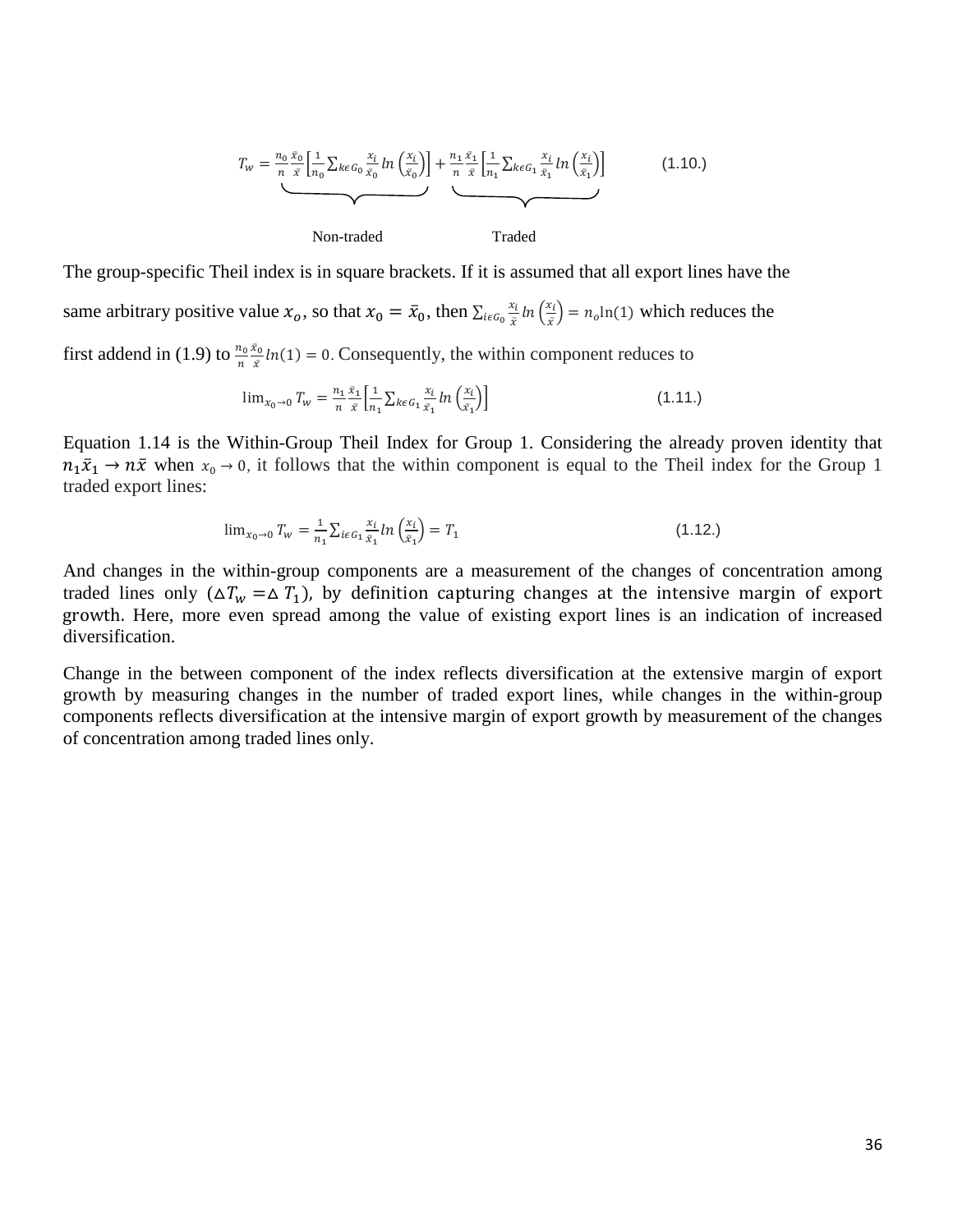## **APPENDIX 2**

# **Description of data**

# **Table 1.** Description of data

| <b>Variable</b>               | <b>Definition</b>                                                                                 | <b>Source</b>                      |
|-------------------------------|---------------------------------------------------------------------------------------------------|------------------------------------|
| <b>Dependent variable</b>     |                                                                                                   |                                    |
| Output volatility             | Standard deviation of the real GDP per capita growth rates                                        | World Bank, World                  |
|                               |                                                                                                   | Development Indicators             |
| Independent                   |                                                                                                   |                                    |
| variables                     |                                                                                                   |                                    |
| Sources of shocks             |                                                                                                   |                                    |
| Terms of trade                | Standard deviation of terms of trade. Terms of trade are constructed by                           | World Bank, World                  |
| volatility                    | dividing each year's export deflator by the import deflator. Deflators are                        | Development Indicators             |
|                               | measured as the ratio of current to constant local currency export/import.                        |                                    |
| Inflation rate                | Standard deviation of the annual percentage changes of average consumer                           | World Economic Outlook             |
| volatility                    | prices.                                                                                           | (WEO)                              |
| Exchange rate                 | Standard deviation of exchange rate, annual average.                                              | European Bank for                  |
| volatility                    |                                                                                                   | Reconstruction and                 |
|                               |                                                                                                   | Development (EBRD),                |
|                               |                                                                                                   | macroeconomic indicators           |
| Government                    | Standard deviation of the ratio of general government total expenditure                           | World Economic Outlook             |
| expenditure volatility        | (total expense and the net acquisition of nonfinancial assets) to GDP.                            | (WEO)                              |
| <b>Mediators of shocks</b>    |                                                                                                   |                                    |
| <b>Export diversification</b> | Change in the between component of the Theil index, capturing                                     | Author's own calculation using     |
|                               | changes in the number of export products.                                                         | export data at the HS6-digit level |
|                               |                                                                                                   | from UNCTAD                        |
| Trade openness                | The trade dependency ratio is the sum of exports and imports of                                   | World Bank, World Development      |
|                               | goods and services measured as a share of gross domestic product.                                 | Indicators                         |
|                               |                                                                                                   |                                    |
| Financial openness            | An index of restrictions on cross-border transactions.                                            | Chin and Ito (2008)                |
|                               | The index includes capital flows and capital restrictions                                         |                                    |
| Credit to private             | Financial resources provided to the private sector, such as                                       | WB, World Development              |
| sector                        | loans, purchases of non-equity securities, and trade credits and other                            | Indicators                         |
|                               | accounts receivable that establish a claim for repayment.                                         |                                    |
|                               |                                                                                                   |                                    |
| Institutional quality         | <b>EBRD</b> Institutional index                                                                   | European Bank for Reconstruction   |
|                               |                                                                                                   | and Development (EBRD),            |
|                               |                                                                                                   | transition indicators              |
| Conflict                      | Dummy variable, taking value of 1 in year of conflict                                             | Central Intelligence Agency        |
| Sample of countries           | Albania, Armenia, Azerbaijan, Belarus, Bosnia and Herzegovina, Bulgaria, Croatia, Czech Republic, |                                    |
|                               | Estonia, Georgia, Hungary, Kazakhstan, Kyrgyzstan, Latvia, Lithuania, Macedonia, Moldova, Poland, |                                    |
|                               | Romania, Russia, Slovakia, Slovenia, Tajikistan, Ukraine, Uzbekistan.                             |                                    |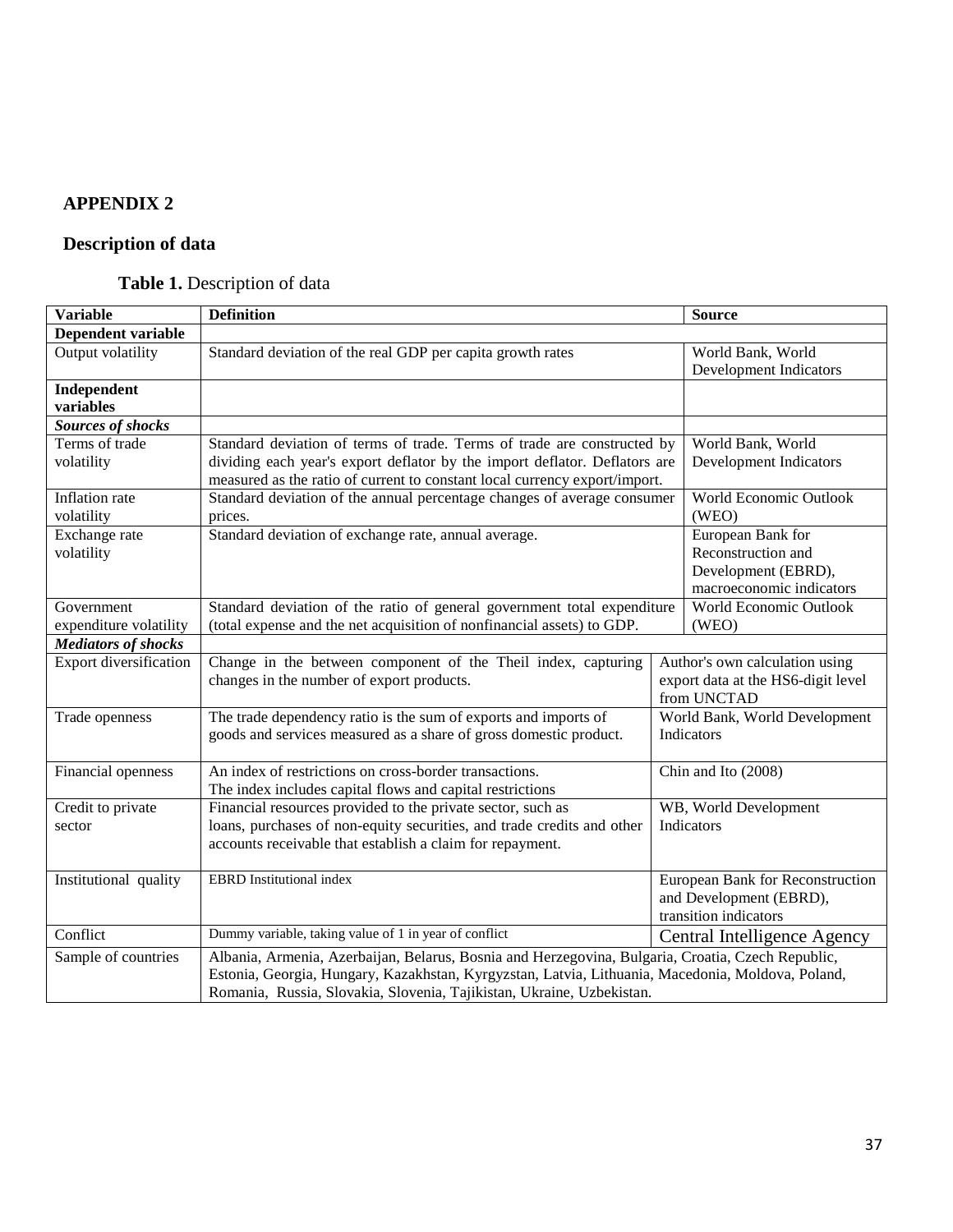## APPENDIX 3

# **System GMM estimation results**

### **Table 2.** System GMM estimation of the model (2)

| <b>Table 2.</b> System GMM estimation of the model (2)                         |               |              |            |              |              |  |  |  |
|--------------------------------------------------------------------------------|---------------|--------------|------------|--------------|--------------|--|--|--|
| Dependent variable: Standard deviation of the real GDP per capita growth rates |               |              |            |              |              |  |  |  |
|                                                                                | (1)           | (2)          | (3)        | (4)          | (5)          |  |  |  |
| <b>VARIABLES</b>                                                               | hhi           | gini         | theil      | intensive    | extensive    |  |  |  |
|                                                                                |               |              |            |              |              |  |  |  |
| <b>Export diversification</b>                                                  | 28.63289**    | $-76.19098$  | 1.82284    | 3.14262      | $-5.74648$   |  |  |  |
|                                                                                | (11.431)      | (55.027)     | (5.462)    | (3.943)      | (3.869)      |  |  |  |
| Openness                                                                       | $0.15474*$    | $-0.84130$   | $-0.05178$ | 0.11737      | $-0.04285$   |  |  |  |
|                                                                                | (0.092)       | (0.547)      | (0.211)    | (0.168)      | (0.066)      |  |  |  |
| Institutions                                                                   | $-1.64234$    | $-4.79128*$  | $-7.37464$ | $-1.27449$   | 1.56176      |  |  |  |
|                                                                                | (2.780)       | (2.635)      | (7.674)    | (3.868)      | (4.007)      |  |  |  |
| <b>Export diversification#Openness</b>                                         | $-0.29929***$ | 0.88082      | $-0.00797$ | $-0.03221$   | 0.04384      |  |  |  |
|                                                                                | (0.114)       | (0.613)      | (0.049)    | (0.038)      | (0.029)      |  |  |  |
| Terms of trade volatility                                                      | $-5.95654$    | $-9.23460**$ | $-6.51961$ | $-2.65100$   | $-0.36528$   |  |  |  |
|                                                                                | (6.485)       | (4.420)      | (7.867)    | (5.066)      | (6.303)      |  |  |  |
| Exchange rate volatility                                                       | 0.02505       | 0.01303      | 0.07587    | 0.01229      | $-0.00313$   |  |  |  |
|                                                                                | (0.090)       | (0.067)      | (0.094)    | (0.059)      | (0.088)      |  |  |  |
| Inflation rate volatility                                                      | $-0.00121$    | $-0.00090$   | $-0.00228$ | $-0.00108$   | $-0.00050$   |  |  |  |
|                                                                                | (0.002)       | (0.002)      | (0.002)    | (0.002)      | (0.001)      |  |  |  |
| Government expenditure volatility                                              | $0.00872***$  | $0.00697***$ | 0.00712    | $0.00802***$ | $0.00616***$ |  |  |  |
|                                                                                | (0.002)       | (0.002)      | (0.005)    | (0.003)      | (0.002)      |  |  |  |
| Cred. to private/GDP                                                           | 0.04839       | 0.05394**    | 0.09739    | 0.04119      | $-0.01874$   |  |  |  |
|                                                                                | (0.043)       | (0.027)      | (0.097)    | (0.056)      | (0.060)      |  |  |  |
| Financial openness                                                             | 0.10186       | 0.48661      | 1.05052    | 0.23495      | $-0.28459$   |  |  |  |
|                                                                                | (0.486)       | (0.304)      | (1.219)    | (0.695)      | (0.586)      |  |  |  |
| Conflict                                                                       | 1.24511*      | 0.43787      | 0.77759    | 1.19052**    | 0.39068      |  |  |  |
|                                                                                | (0.699)       | (0.630)      | (1.385)    | (0.543)      | (0.493)      |  |  |  |
| 2bn.year                                                                       | $-0.01842$    | $-0.05610$   | 1.34719    | $-0.29796$   | $-1.25729$   |  |  |  |
|                                                                                | (1.210)       | (0.994)      | (2.815)    | (1.369)      | (1.264)      |  |  |  |
| 3.year                                                                         | $-0.97390$    | $-1.05121$   | 0.33982    | $-1.35758$   | $-2.23464*$  |  |  |  |
|                                                                                | (1.071)       | (1.100)      | (2.897)    | (1.360)      | (1.176)      |  |  |  |
| 4.year                                                                         | $-1.01081$    | $-1.11630$   | 0.40860    | $-1.59764$   | $-2.13082*$  |  |  |  |
|                                                                                | (1.019)       | (1.087)      | (3.142)    | (1.277)      | (1.111)      |  |  |  |
| 5.year                                                                         | 2.59104**     | 2.93091***   | 2.58051    | 2.28245      | 3.09820***   |  |  |  |
|                                                                                | (1.040)       | (1.076)      | (2.765)    | (1.433)      | (1.167)      |  |  |  |
| Constant                                                                       | $-7.70952$    | 89.32153*    | 20.26636   | $-5.31182$   | 5.59276      |  |  |  |
|                                                                                | (13.162)      | (51.966)     | (22.964)   | (18.304)     | (12.473)     |  |  |  |
| Observations                                                                   | 107           | 107          | 109        | 109          | 109          |  |  |  |
| Number of country                                                              | 24            | 24           | 25         | 25           | 25           |  |  |  |
| Number of instruments                                                          | 22            | 22           | 23         | 23           | 23           |  |  |  |
| Arellano-Bond test AR(1)                                                       | $-3.10$       | $-2.8$       | $-2.98$    | $-3.32$      | $-2.12$      |  |  |  |
|                                                                                | (0.002)       | (0.005)      | (0.003)    | (0.001)      | (0.034)      |  |  |  |
|                                                                                |               |              |            |              |              |  |  |  |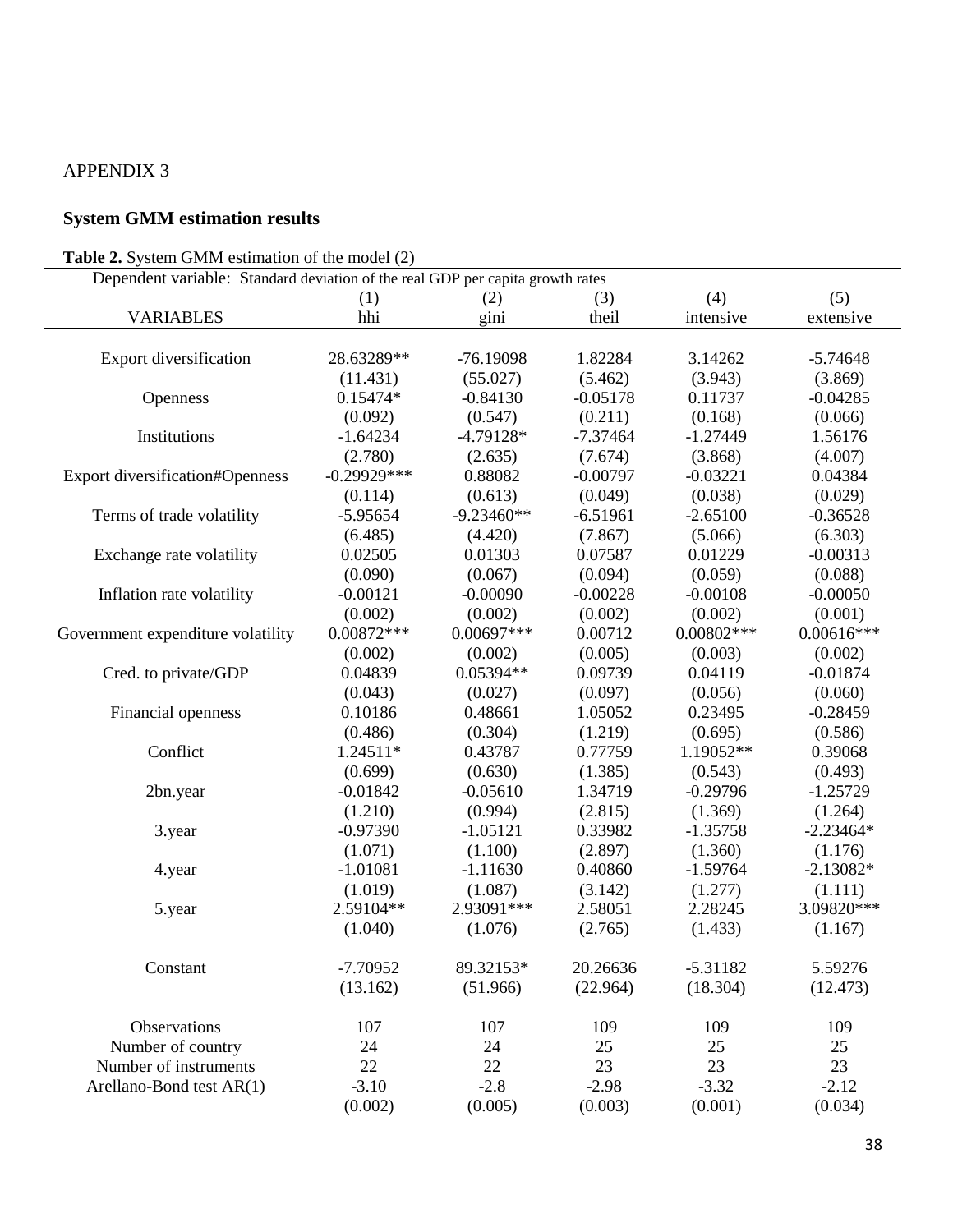| Arellano-Bond test $AR(2)$                         | 1.11<br>(0.266) | 0.04<br>(0.970) | 0.58<br>(0.564) | 0.91<br>(0.364) | 0.24<br>(0.812) |
|----------------------------------------------------|-----------------|-----------------|-----------------|-----------------|-----------------|
| Sargan test of overidentifying<br>restrictions     | 2.47            | 5.1             | 0.05            | 0.53            | 6.92            |
|                                                    | (0.872)         | (0.747)         | (0.977)         | (0.970)         | (0.227)         |
| Hansen test of overidentifying<br>restrictions     | 1.63            | 3.08            | 0.04            | 0.75            | 2.77            |
|                                                    | (0.950)         | (0.929)         | (0.979)         | (0.945)         | (0.735)         |
| Portion of variance explained by the<br>components | 0.950           | 0.920           | 0.927           | 0.87            | 0.92            |
| Kaiser-Meyer-Olkin measure of<br>sampling adequacy | 0.634           | 0.700           | 0.701           | 0.695           | 0.643           |

**Table 3.** System GMM estimation of the model (1)

| Dependent variable: Standard deviation of the real GDP per capita growth rates |              |              |              |              |            |  |  |
|--------------------------------------------------------------------------------|--------------|--------------|--------------|--------------|------------|--|--|
|                                                                                | (1)          | (2)          | (3)          | (4)          | (5)        |  |  |
| <b>VARIABLES</b>                                                               | Model        | Model        | Model        | Model        | Model      |  |  |
|                                                                                |              |              |              |              |            |  |  |
| Export diversification                                                         | $-5.51667$   | $-25.75361$  | 0.10855      | $-0.81854$   | $-1.45991$ |  |  |
|                                                                                | (12.084)     | (25.363)     | (0.437)      | (0.526)      | (1.553)    |  |  |
| <b>Openness</b>                                                                | $-0.00480$   | $-0.06718*$  | $-0.03244$   |              |            |  |  |
|                                                                                |              |              |              | $0.06356***$ | 0.08585**  |  |  |
|                                                                                | (0.035)      | (0.038)      | (0.032)      | (0.024)      | (0.040)    |  |  |
| c.Export diversification#c.Openness                                            | $-0.40505$   | $-0.54236$   | $-0.06638**$ | $-0.05320$   | 0.05771    |  |  |
|                                                                                | (0.255)      | (0.738)      | (0.026)      | (0.035)      | (0.068)    |  |  |
| Institutions                                                                   | 0.38264      | 1.72512      | $-1.77381$   | 2.10669      | 1.86560    |  |  |
|                                                                                | (0.414)      | (2.122)      | (0.023)      | (0.037)      | (0.091)    |  |  |
| Institutions#Openness                                                          | 0.01782      | $-0.00386$   | 0.08214      | $-0.00008$   | $-0.05068$ |  |  |
|                                                                                | (0.034)      | (0.038)      | (0.059)      | (0.032)      | (0.072)    |  |  |
| Institutions#Diversification                                                   | $-11.23774$  | $-2.03234$   | $-1.27099$   | $-0.57313$   | $-1.54752$ |  |  |
|                                                                                | (1.785)      | (3.532)      | (2.980)      | (2.273)      | (3.940)    |  |  |
| Openness#Diversification#Institutions                                          | $-0.15506$   | 2.00769      | 0.02535      | $0.08060**$  | $0.16511*$ |  |  |
|                                                                                | (27.629)     | (121.915)    | (1.555)      | (2.158)      | (4.036)    |  |  |
| Terms of trade volatility                                                      | 4.98750      | $-3.68114$   | 9.11467      | 3.91295      | $-4.10699$ |  |  |
|                                                                                | (7.646)      | (6.886)      | (8.887)      | (7.893)      | (7.154)    |  |  |
| Exchange rate volatility                                                       | $-0.01008$   | $-0.01584$   | $-0.06113$   | $-0.01833$   | $-0.01503$ |  |  |
|                                                                                | (0.057)      | (0.075)      | (0.050)      | (0.053)      | (0.098)    |  |  |
| Inflation rate volatility                                                      | $-0.00061$   | $-0.00057$   | $-0.00064$   | $-0.00021$   | $-0.00093$ |  |  |
|                                                                                | (0.002)      | (0.002)      | (0.001)      | (0.001)      | (0.002)    |  |  |
| Government expenditure volatility                                              | $0.00698***$ | $0.00796***$ | $0.00841***$ | $0.01167***$ | 0.00869**  |  |  |
|                                                                                | (0.002)      | (0.002)      | (0.003)      | (0.003)      | (0.004)    |  |  |
| Cred. to private/GDP                                                           | 0.00135      | 0.02507      | 0.02265      | 0.01766      | 0.03069    |  |  |
|                                                                                | (0.022)      | (0.037)      | (0.034)      | (0.034)      | (0.033)    |  |  |
| Financial openness                                                             | 0.16774      | 0.01648      | 0.23467      | $-0.20615$   | $-0.54745$ |  |  |
|                                                                                | (0.432)      | (0.460)      | (0.310)      | (0.498)      | (0.649)    |  |  |
| Conflict                                                                       | 1.04109**    | 0.91996      | 2.03174***   | $1.66721**$  | 1.13714    |  |  |
|                                                                                | (0.487)      | (0.662)      | (0.725)      | (0.830)      | (0.859)    |  |  |
| 2bn.year                                                                       | $-0.67438$   | $-0.55631$   | $-0.13508$   | $-0.30425$   | $-0.90717$ |  |  |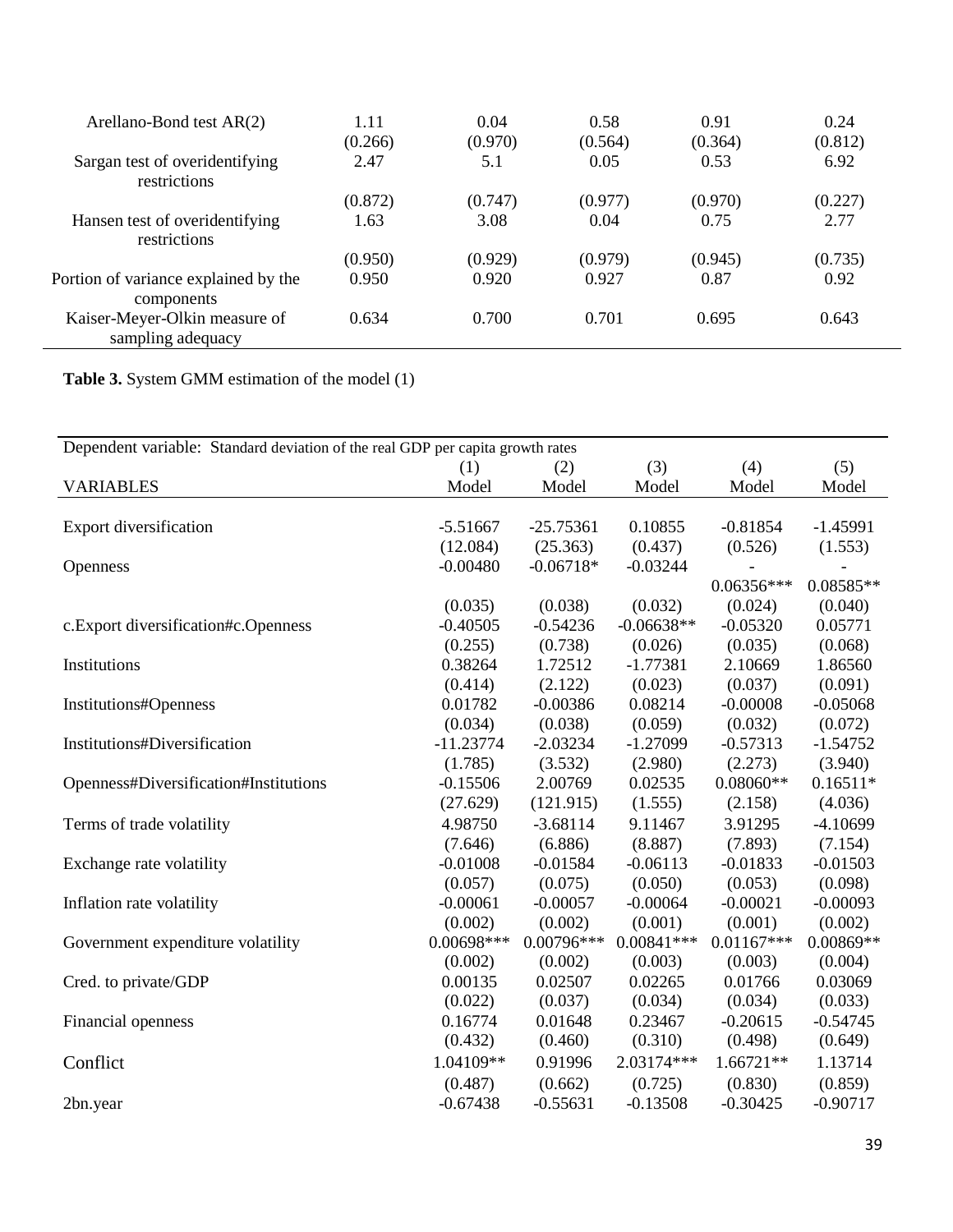| $-1.44134$ |
|------------|
|            |
|            |
| (1.261)    |
| $-1.34217$ |
|            |
| (1.206)    |
| 2.16675    |
| (1.514)    |
| 2.53889    |
| (1.567)    |
|            |
| 109        |
| 25         |
| 24.        |
| $-2.46$    |
| (0.014)    |
| 0.09       |
| (0.932)    |
| 6.14       |
| (0.293)    |
| 6.30       |
| (0.287)    |
| 0.975      |
| 0.717      |
|            |
|            |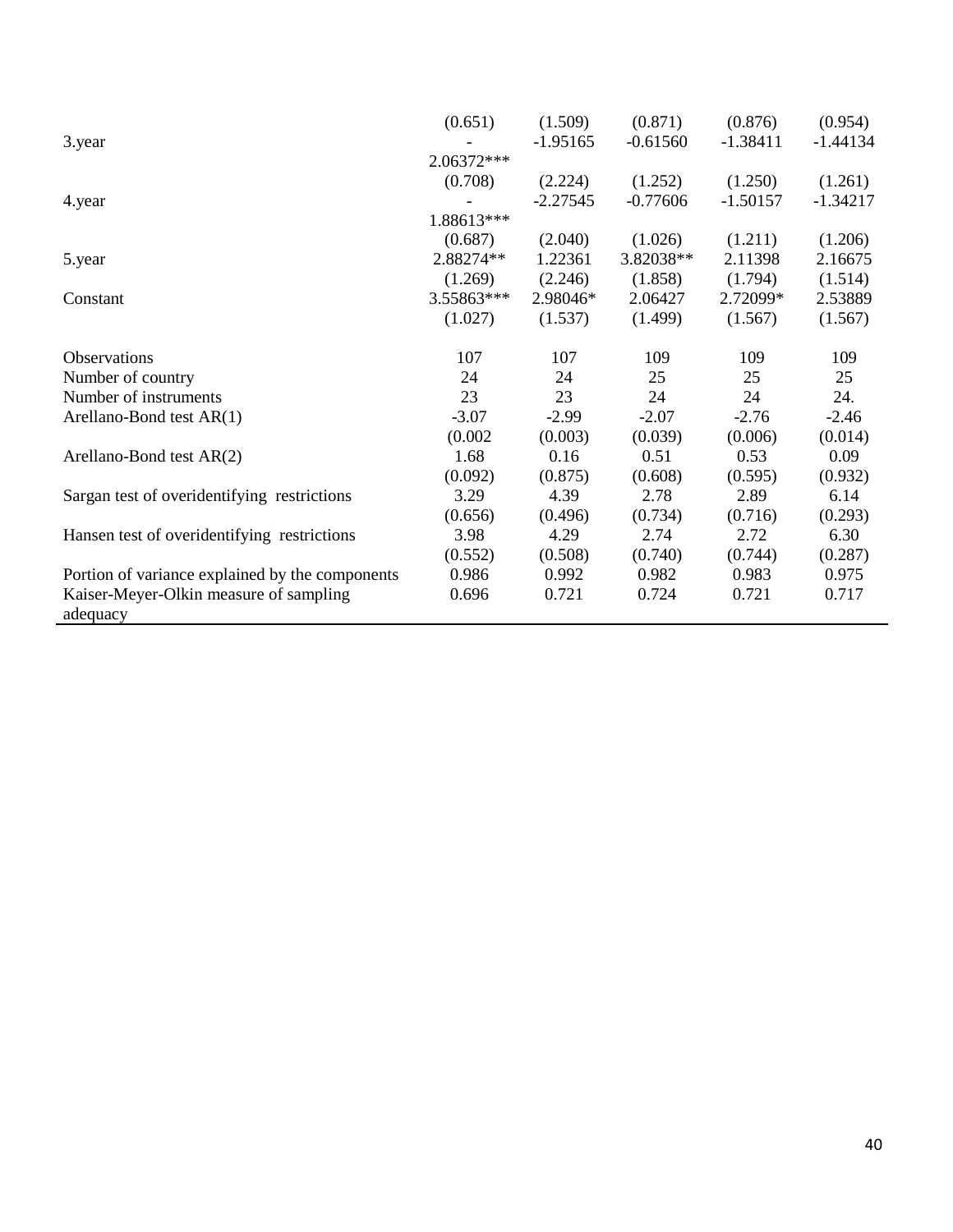## **APPENDIX 4**

Diff. dependent Different institutional proxy CEB and SEE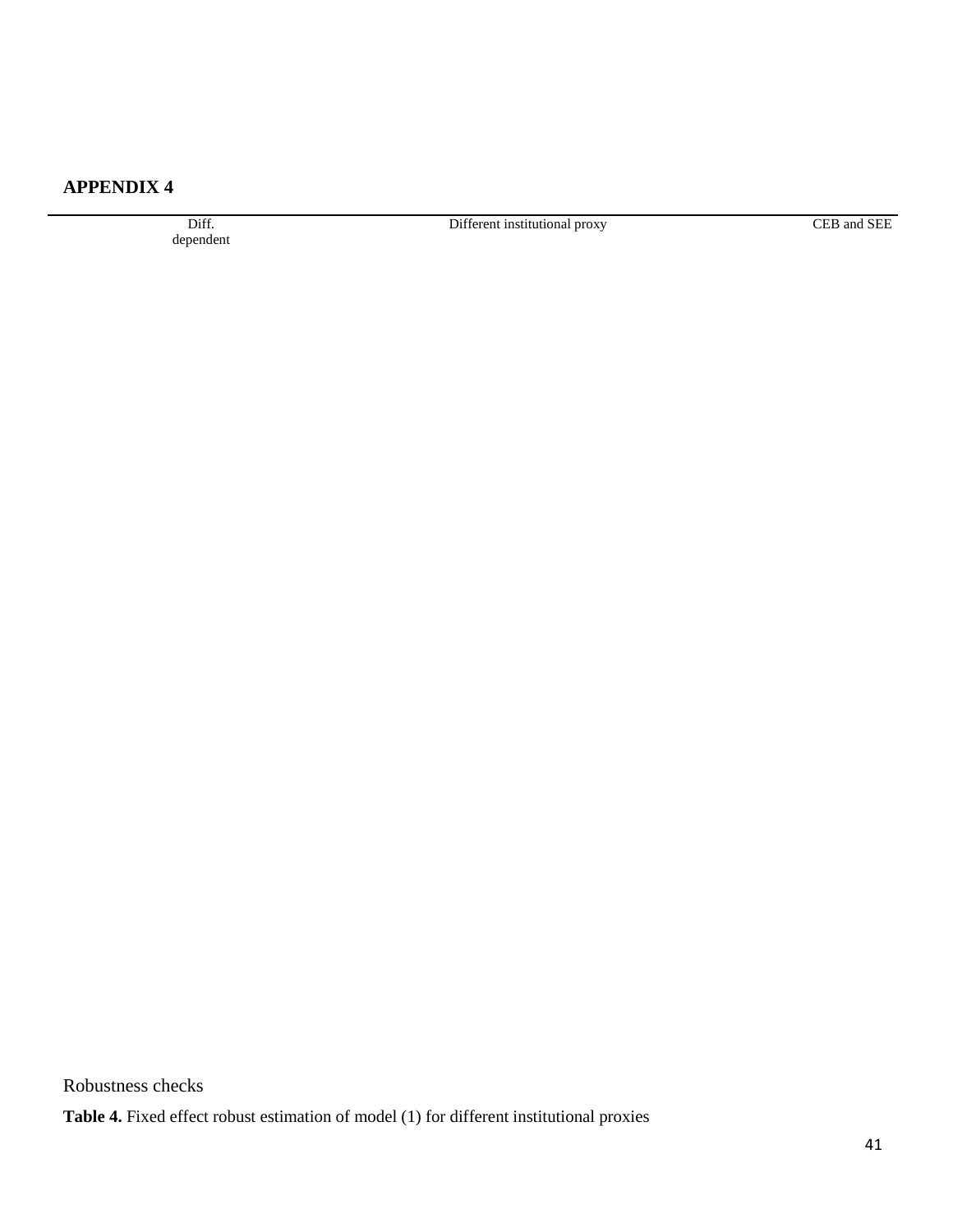| Institutional<br>proxy                  | Control of<br>corruption -<br>World Bank | Corruption<br>Perception<br>Index-<br>Transparency | Control of<br>corruption -<br>World Bank | EBRD market<br>and trade<br>institutional<br>efficiency | Rule of law-<br>World Bank | Government<br>efficiency-<br>World Bank | Political<br>instability-<br>World Bank | Control of<br>corruption -<br>World Bank |
|-----------------------------------------|------------------------------------------|----------------------------------------------------|------------------------------------------|---------------------------------------------------------|----------------------------|-----------------------------------------|-----------------------------------------|------------------------------------------|
| <b>VARIABLES</b>                        | Col(1)                                   | international<br>Col(2)                            | Col(3)                                   | Col(4)                                                  | Col(5)                     | Col(6)                                  | Col(7)                                  | Col(8)                                   |
| Export<br>diversification               | $0.03673*$                               | 18.90780**                                         | $-18.66102*$                             | $-4.92105$                                              | 9.97755**                  | 9.82069**                               | 10.34815**                              | 19.42838***                              |
|                                         | (0.019)                                  | (7.761)                                            | (10.164)                                 | (4.036)                                                 | (4.121)                    | (4.144)                                 | (4.191)                                 | (5.941)                                  |
| Openness                                | 9.87808***<br>(3.498)                    | 0.20019***<br>(0.057)                              | 0.17012<br>(0.103)                       | 0.18822**<br>(0.075)                                    | 0.03580*<br>(0.020)        | $0.04533**$<br>(0.022)                  | $0.04826**$<br>(0.020)                  | 0.08585**<br>(0.034)                     |
| Institutions                            | 7.16038**<br>(3.106)                     | 3.45746***<br>(1.170)                              | 3.66601<br>(3.874)                       | 3.23965<br>(2.671)                                      | 5.89106**<br>(2.568)       | 3.54759<br>(2.863)                      | 2.58158<br>(1.577)                      | 11.52791**<br>(4.212)                    |
| Extensive#<br>Openness                  | $-0.08868$ ***                           | $-0.19173**$                                       | $0.13154*$                               | 0.02501                                                 | $-0.08425**$               | $-0.07934**$                            | $-0.08760***$                           | $-0.15309$ ***                           |
|                                         | (0.025)                                  | (0.075)                                            | (0.075)                                  | (0.043)                                                 | (0.031)                    | (0.030)                                 | (0.031)                                 | (0.037)                                  |
| Institutions#<br>Openness               | $-0.06286**$                             | $-0.03670***$                                      | $-0.02892$                               | $-0.03662*$                                             | $-0.04544**$               | $-0.03834$                              | $-0.03213**$                            | $-0.12016**$                             |
| Institutions#<br>Extensive              | (0.028)<br>$-1.32833$                    | (0.011)<br>$-2.29471*$                             | (0.028)<br>11.97201**<br>*               | (0.021)<br>10.00284***                                  | (0.020)<br>$-0.59087$      | (0.023)<br>1.05264                      | (0.015)<br>2.32324                      | (0.041)<br>$-6.93308$                    |
|                                         | (1.867)                                  | (1.131)                                            | (3.875)                                  | (2.478)                                                 | (1.275)                    | (2.087)                                 | (1.774)                                 | (5.151)                                  |
| Openness#Exten<br>sive#Institutions     | $-0.01303$                               | 0.02590*                                           | $-0.08575***$                            | $-0.06712***$                                           | $-0.01315$                 | $-0.01540$                              | $-0.01768$                              | 0.05920                                  |
|                                         | (0.021)                                  | (0.013)                                            | (0.029)                                  | (0.022)                                                 | (0.017)                    | (0.020)                                 | (0.016)                                 | (0.062)                                  |
| Terms of trade<br>volatility            | 0.55476                                  | $-3.50180$                                         | $-6.74715$                               | $-2.58770$                                              | $-1.78744$                 | $-3.57356$                              | $-3.65094$                              | 19.49897***                              |
| Exchange rate<br>volatility             | (4.347)<br>$-0.00168**$                  | (6.204)<br>$-0.00131*$                             | (5.001)<br>$-0.00198*$                   | (4.013)<br>$-0.00087$                                   | (6.049)<br>$-0.00266**$    | (4.925)<br>$-0.00154$                   | (5.657)<br>$-0.00201**$                 | (5.281)<br>$-0.00036$                    |
| Inflation rate<br>volatility            | (0.001)<br>$0.00931***$                  | (0.001)<br>$0.00915***$                            | (0.001)<br>$0.00740***$                  | (0.001)<br>$0.00502**$                                  | (0.001)<br>0.00956***      | (0.001)<br>$0.00792***$                 | (0.001)<br>$0.00785***$                 | (0.001)<br>$0.00650***$                  |
|                                         | (0.002)                                  | (0.002)                                            | (0.003)                                  | (0.002)                                                 | (0.002)                    | (0.002)                                 | (0.002)                                 | (0.002)                                  |
| Government<br>expenditure<br>volatility | 0.04007                                  | 0.04619                                            | 0.02430                                  | 0.02313                                                 | 0.04411                    | 0.03285                                 | 0.02697                                 | 0.02933                                  |
|                                         | (0.043)                                  | (0.045)                                            | (0.049)                                  | (0.047)                                                 | (0.041)                    | (0.045)                                 | (0.048)                                 | (0.042)                                  |
| Cred. to<br>private/GDP                 | $0.05096***$                             | $0.04476***$                                       | $0.04412***$                             | $0.03727***$                                            | $0.04958***$               | $0.04604***$                            | 0.05198***                              | 0.06649***                               |
| Financial                               | (0.013)<br>$-0.00020$                    | (0.011)<br>$-0.00053$                              | (0.013)<br>0.00017                       | (0.013)<br>0.00161                                      | (0.013)<br>$-0.00034$      | (0.013)<br>0.00059                      | (0.012)<br>0.00086                      | (0.012)<br>0.00019                       |
| openness                                | (0.002)                                  | (0.002)                                            | (0.002)                                  | (0.002)                                                 | (0.002)                    | (0.002)                                 | (0.002)                                 | (0.002)                                  |
| Banking reform<br>index                 | $-1.39469*$                              | $-1.56198**$                                       | $-1.73356**$                             | $-1.44306**$                                            | $-2.12274*$                | $-1.65524$                              | $-1.98684*$                             | $-1.49728$                               |
|                                         | (0.815)                                  | (0.685)                                            | (0.653)                                  | (0.679)                                                 | (1.049)                    | (1.085)                                 | (1.064)                                 | (1.195)                                  |
| 2.year                                  |                                          | $-1.57363**$                                       | $-3.00850**$                             | $-2.51605**$                                            | $-1.49016*$                | $-1.53633*$                             | $-1.39485*$                             | $-0.73600$                               |
|                                         | $-1.19117$                               | (0.691)<br>$-2.42247***$                           | (1.156)<br>$-3.92146***$                 | (0.998)<br>$-3.36979***$                                | (0.850)<br>$-2.14508***$   | (0.865)<br>$-2.32318***$                | (0.792)<br>$-2.26116***$                | (1.218)                                  |
| 3.year                                  | (0.850)<br>$-1.90473***$                 | (0.585)                                            | (1.346)                                  | (1.115)                                                 | (0.652)                    | (0.664)                                 | (0.635)                                 | $-1.66413*$<br>(0.869)                   |
| 4.year                                  | (0.658)                                  | $-2.25656***$                                      | $-3.84787**$                             | $-3.29518**$                                            | $-1.73582***$              | $-2.10049***$                           | $-2.18539***$                           | $-1.80826$                               |
|                                         | $-1.94144***$                            | (0.498)                                            | (1.427)                                  | (1.304)                                                 | (0.564)                    | (0.592)                                 | (0.568)                                 | (1.455)                                  |
| 5.year                                  | (0.514)<br>2.12806**<br>(0.867)          | 2.09512**<br>(0.927)                               | 0.02713<br>(1.694)                       | 0.46695<br>(1.546)                                      | 2.40521**<br>(0.914)       | 2.05003**<br>(0.917)                    | 1.76765*<br>(0.971)                     | 1.68501<br>(1.057)                       |
| Constant                                | 0.95574<br>(4.052)                       | $-12.81296**$<br>(5.749)                           | -13.38853<br>(11.571)                    | $-13.48530*$<br>(7.421)                                 | 3.26488<br>(4.293)         | 1.17119<br>(4.595)                      | 2.16000<br>(4.222)                      | $-6.39713$<br>(6.379)                    |